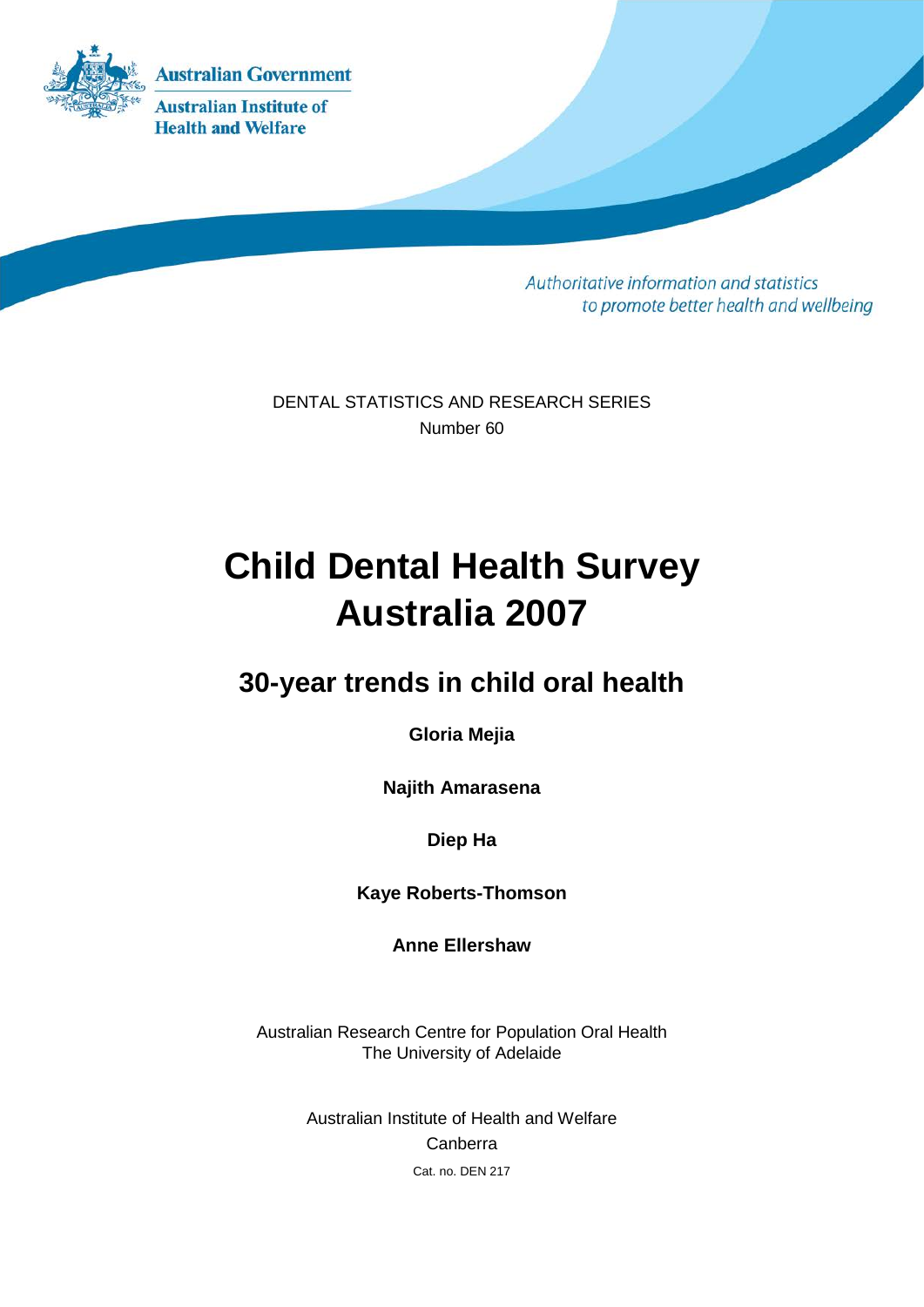#### **The Australian Institute of Health and Welfare is a major national agency which provides reliable, regular and relevant information and statistics on Australia's health and welfare. The Institute's mission is** *authoritative information and statistics to promote better health and wellbeing***.**

© Australian Institute of Health and Welfare 2012

This work is copyright. Apart from any use as permitted under the *Copyright Act 1968*, no part may be reproduced without prior written permission from the Australian Institute of Health and Welfare.

Requests and enquiries concerning reproduction and rights should be directed to the Head of the Communications, Media and Marketing Unit, Australian Institute of Health and Welfare, GPO Box 570, Canberra ACT 2601.

This publication is part of the Australian Institute of Health and Welfare Dental Statistics and Research series. A complete list of the Institute's publications is available from the Institute's website <www.aihw.gov.au>.

ISSN 1321-0254 ISBN 978-1-74249-296-4

#### **Suggested citation**

Mejia GC, Amarasena N, Ha DH, Roberts-Thomson KF & Ellershaw AC 2012. Child Dental Health Survey Australia 2007: 30-year trends in child oral health. Dental statistics and research series no. 60. Cat. no. DEN 217. Canberra: AIHW.

#### **Australian Institute of Health and Welfare**

Board Chair Dr Andrew Refshauge

**Director** David Kalisch

Any enquiries about or comments on this publication should be directed to: Communications, Media and Marketing Unit Australian Institute of Health and Welfare GPO Box 570 Canberra ACT 2601 Tel: (02) 6244 1032 Email: info@aihw.gov.au

Published by the Australian Institute of Health and Welfare

**Please note that there is the potential for minor revisions of data in this report. Please check the online version at <www.aihw.gov.au> for any amendments.**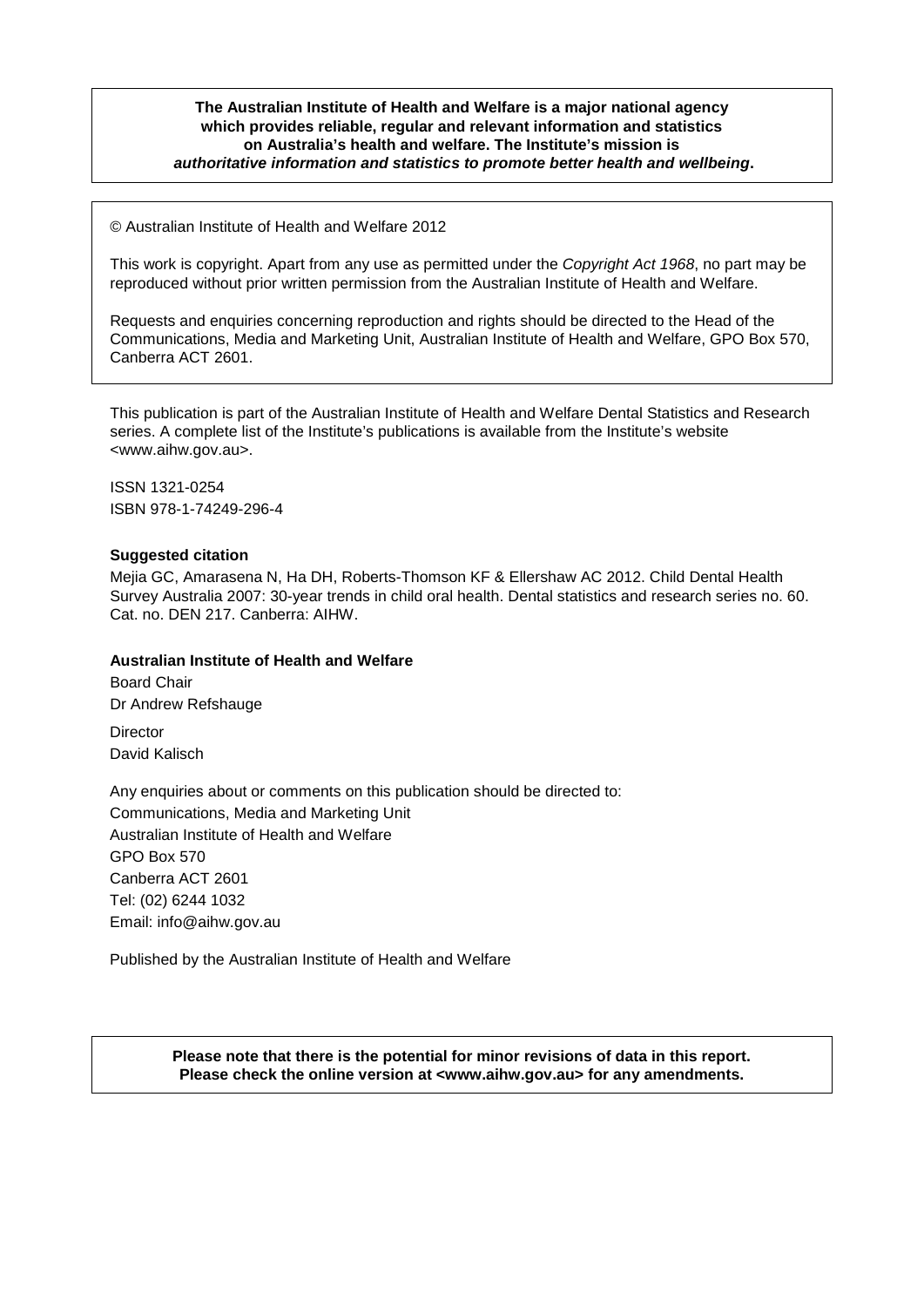# **Contents**

| $\mathbf{1}$   |                                                                             |     |
|----------------|-----------------------------------------------------------------------------|-----|
|                |                                                                             |     |
|                |                                                                             |     |
|                |                                                                             |     |
|                |                                                                             |     |
|                |                                                                             |     |
|                |                                                                             |     |
| $\overline{2}$ |                                                                             |     |
|                |                                                                             |     |
|                |                                                                             |     |
|                |                                                                             |     |
|                |                                                                             |     |
|                |                                                                             |     |
|                |                                                                             |     |
|                |                                                                             |     |
|                | Dental caries experience of combined deciduous and permanent teeth by state |     |
|                |                                                                             |     |
| 3              | Trends                                                                      | .21 |
|                |                                                                             |     |
|                |                                                                             |     |
|                |                                                                             |     |
|                |                                                                             |     |
|                |                                                                             |     |
|                |                                                                             |     |
|                |                                                                             |     |
|                |                                                                             |     |
|                |                                                                             |     |
|                |                                                                             |     |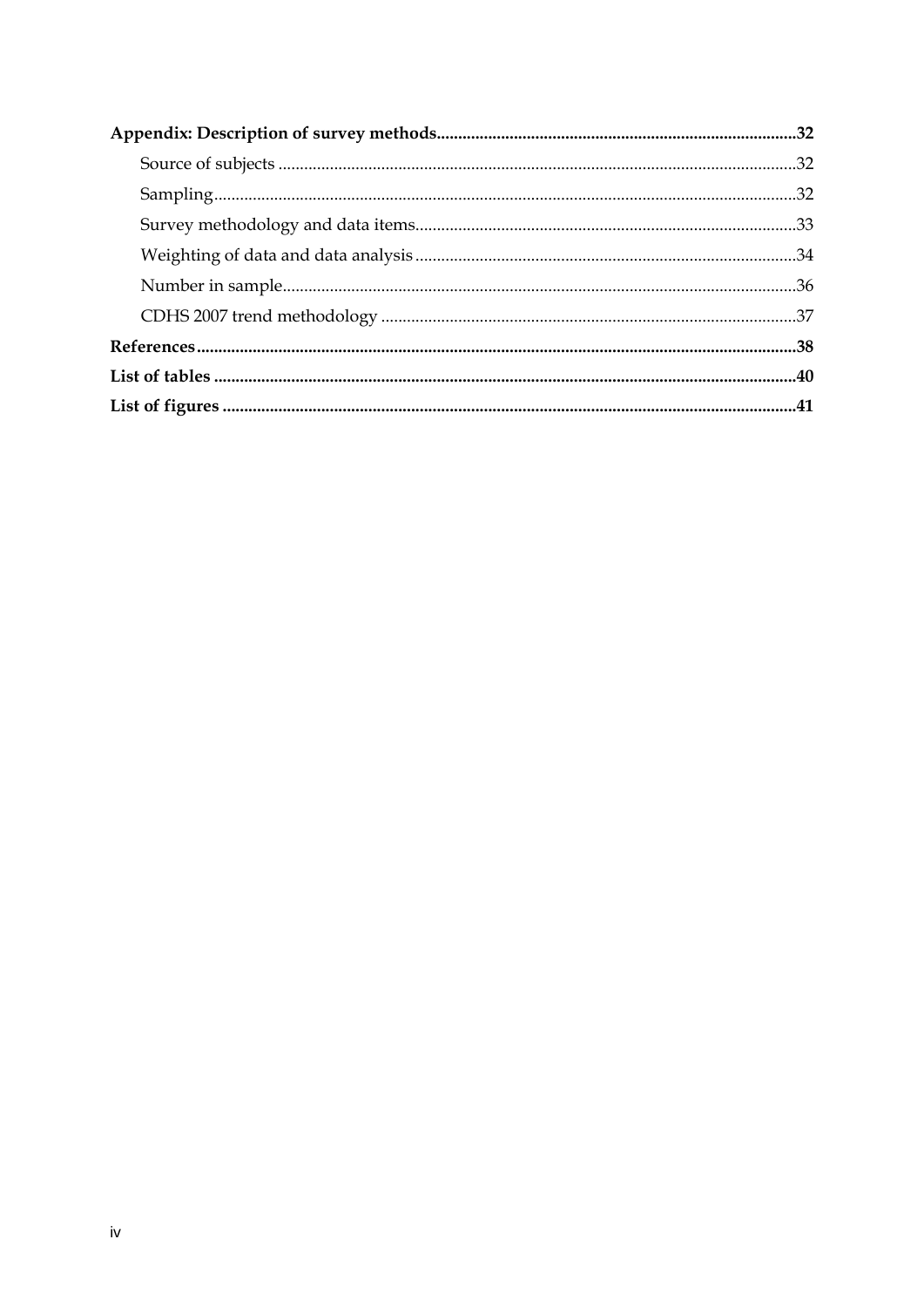# **Acknowledgments**

We wish to acknowledge the extensive time and effort that the state and territory health authorities have contributed in the collection and provision of the data used in this publication, along with the continued cooperation of individual dentists and dental therapists.

We would like to thank the staff of the school dental service in each state and territory for their time and extensive assistance with this survey.

We would also like to thank the dental health authority in each state and territory for giving support to their school dental service's participation in the project.

The process of revising this report was a collaborative process involving the efforts of many people within the AIHW Dental Statistics and Research Unit.

The Australian Institute of Health and Welfare funded this research.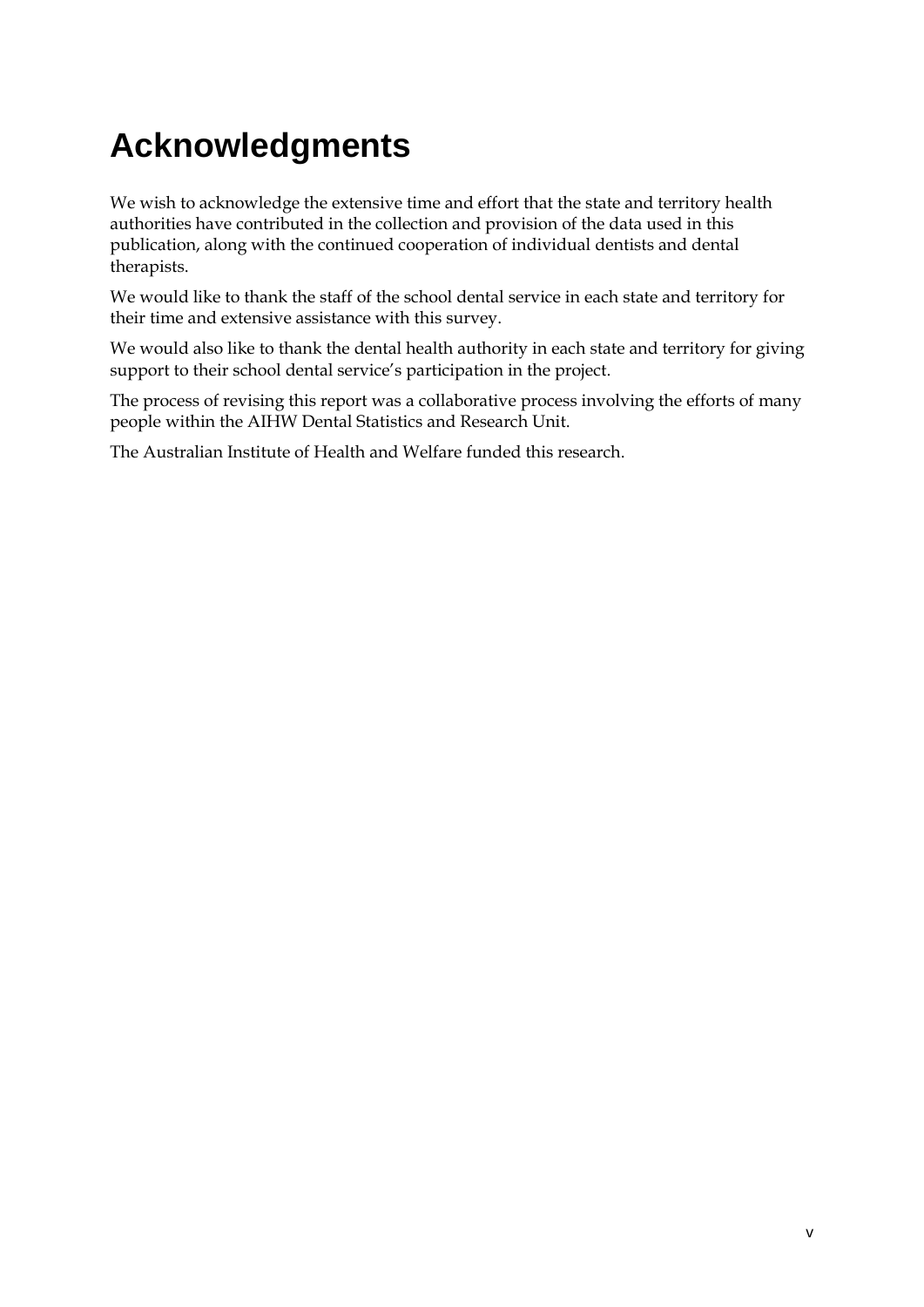# **Abbreviations**

| <b>ABS</b>                | <b>Australian Bureau of Statistics</b>                                                                                                                                                                 |
|---------------------------|--------------------------------------------------------------------------------------------------------------------------------------------------------------------------------------------------------|
| <b>AHS</b>                | area health service                                                                                                                                                                                    |
| <b>AIHW</b>               | Australian Institute of Health and Welfare                                                                                                                                                             |
| <b>ARCPOH</b>             | Australian Research Centre for Population Oral Health                                                                                                                                                  |
| <b>CDHS</b>               | Child Dental Health Survey                                                                                                                                                                             |
| CI                        | confidence interval                                                                                                                                                                                    |
| d                         | deciduous decayed teeth                                                                                                                                                                                |
| $\mathbf D$               | permanent decayed teeth                                                                                                                                                                                |
| dmft                      | deciduous decayed, missing (due to decay) and filled teeth                                                                                                                                             |
| <b>DMFT</b>               | permanent decayed, missing (due to decay) and filled teeth                                                                                                                                             |
| <b>DSRU</b>               | Dental Statistics and Research Unit                                                                                                                                                                    |
| <b>ERP</b>                | estimated resident population                                                                                                                                                                          |
| f                         | deciduous filled teeth                                                                                                                                                                                 |
| $\boldsymbol{\mathrm{F}}$ | permanent filled teeth                                                                                                                                                                                 |
| FaHCSIA                   | Department of Families, Housing, Community Services and Indigenous Affairs                                                                                                                             |
| m                         | deciduous teeth missing due to decay                                                                                                                                                                   |
| М                         | permanent teeth missing due to decay                                                                                                                                                                   |
| n                         | number                                                                                                                                                                                                 |
| SD                        | standard deviation                                                                                                                                                                                     |
| <b>SDS</b>                | school dental service                                                                                                                                                                                  |
| <b>SiC</b>                | Significant Caries Index. The SiC Index is calculated by taking the mean DMFT<br>of the one-third of the individuals having the highest of DMFT values in a given<br>population.                       |
| SiC <sup>10</sup>         | Significant Caries Index (10%). The SiC <sup>10</sup> Index is calculated by taking the mean<br>DMFT of the 10 per cent of the individuals having the highest of DMFT values<br>in a given population. |
| <b>WHO</b>                | World Health Organization                                                                                                                                                                              |
|                           |                                                                                                                                                                                                        |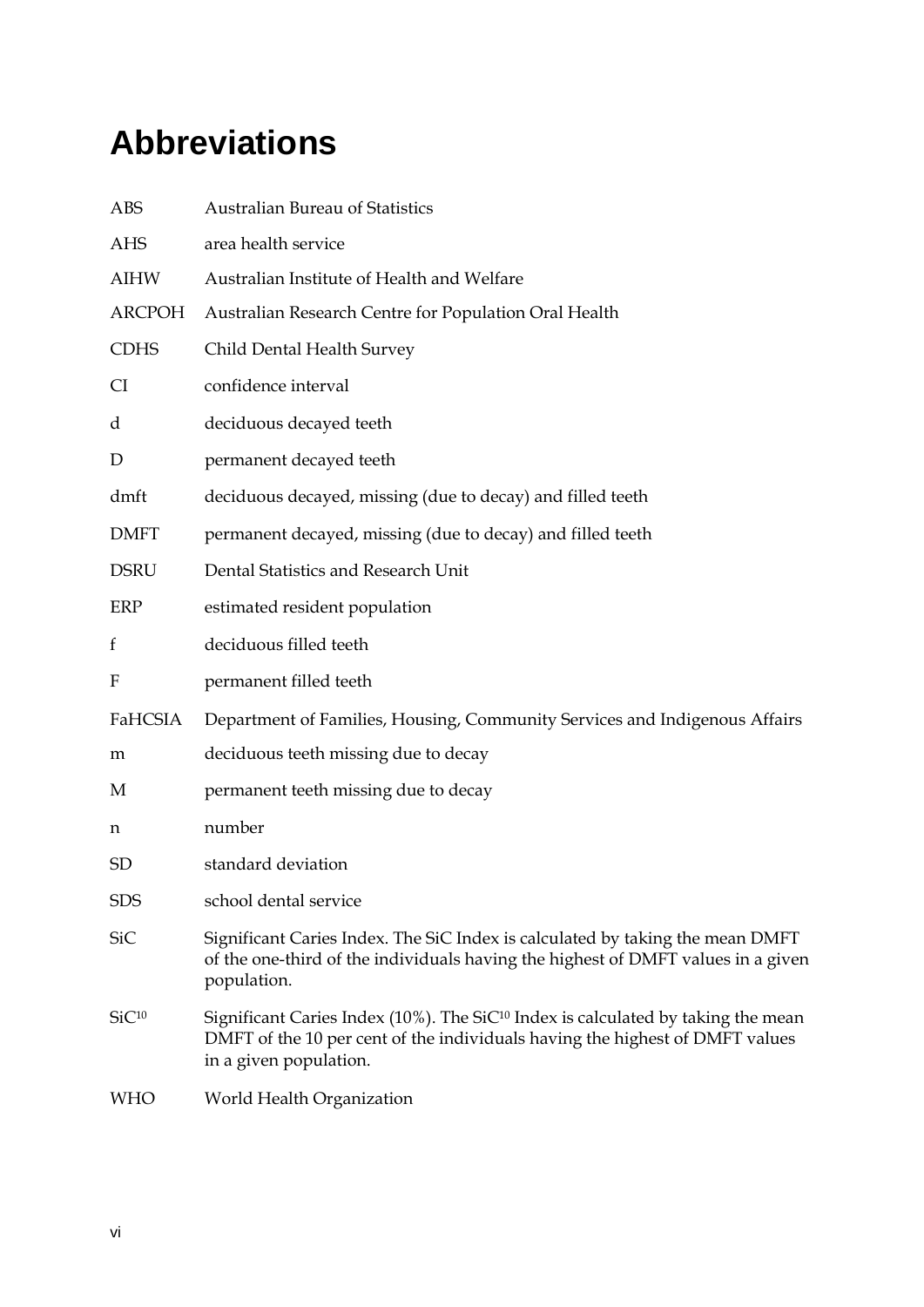# **Places**

| <b>NSW</b> | New South Wales                     |
|------------|-------------------------------------|
| Qld        | Queensland                          |
| <b>WA</b>  | Western Australia                   |
| <b>SA</b>  | South Australia                     |
| Tas        | Tasmania                            |
| <b>ACT</b> | <b>Australian Capital Territory</b> |
| NT         | Northern Territory                  |

# **Symbols**

|                      | nil or rounded to zero                                                                                       |
|----------------------|--------------------------------------------------------------------------------------------------------------|
| $\ddot{\phantom{0}}$ | not applicable                                                                                               |
| n.a.                 | not available                                                                                                |
| n.p.                 | not publishable because of small numbers, confidentiality or other concerns<br>about the quality of the data |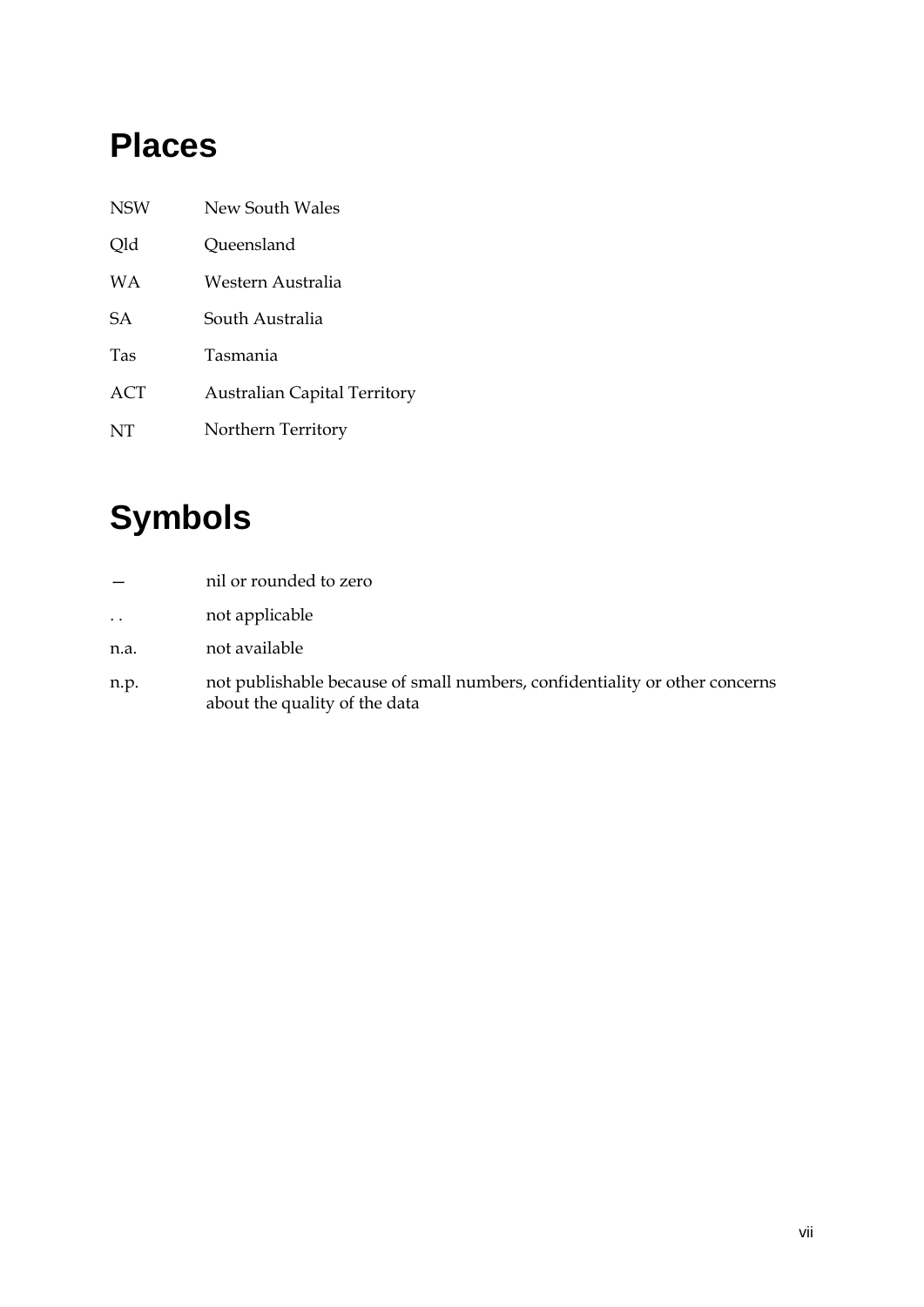# **Summary**

This report describes the state of oral health of Australian children examined by school dental service (SDS) staff in 2007. It also describes trends in oral health of Australian children between 1989 and 2007. The most recent findings are drawn from the 2007 Child Dental Health Survey (CDHS) which analysed the data of 110,014 children aged 4 to 15 from most states and territories. The longer term trends highlight results for children aged 6 and 12 as these are the standard age groups for reporting on dental caries experience in the deciduous and permanent teeth respectively. Due to missing data from Victoria, any comparisons with previous years or international statistics should be made with caution. The figures presented over 30 years are drawn from previous CDHSs and monitoring undertaken by the (then) Commonwealth Department of Health.

### **Oral health status of Australian children**

Just under half (46%) of children aged 6 attending school dental services had a history of decay in their deciduous ('baby') teeth—that is, one or more decayed, missing or filled deciduous teeth (dmft). On average, children aged 6 had almost two dmft per child (dmft = 1.95). The one-tenth of children aged 6 with the most extensive history of deciduous tooth decay had almost 10 deciduous teeth affected, which was over 5 times the national average.

Thirty-nine per cent of children aged 12 and 60% of children aged 15 had some history of decay in their permanent teeth—that is, one or more decayed, missing and filled permanent teeth. On average children aged 12 had just less than one affected tooth (DMFT = 0.95), while children aged 15 had just over two (DMFT = 2.10) decayed, missing and filled permanent teeth. The one-tenth of children aged 12 to 15 with the most extensive history of permanent tooth decay had between 5.21 and 8.60 permanent teeth affected, which was more than 4 times the national average of decayed, missing and filled teeth for children of those ages.

Between 1977 and the mid-1990s, the average number of deciduous teeth affected by caries halved in children aged 6, but increased from the late 1990s. Caries in permanent teeth of children aged 12 has declined even more dramatically. In 1993, children aged 12 had less than one-quarter the number of teeth affected by caries than in 1977. However, this number has increased slightly since 1993.

Caries experience varied between states and territories and over time. However, the differences should be treated with caution as they may be the result of different coverage policies, variations in targeting practices (e.g. high-risk groups), and varying levels of access to service among different states and territories.

## **Conclusions**

A minority of Australian children experienced high levels of dental caries.

Caries has declined markedly in the permanent teeth of children aged 12, but declined far less in the deciduous teeth of children aged 6.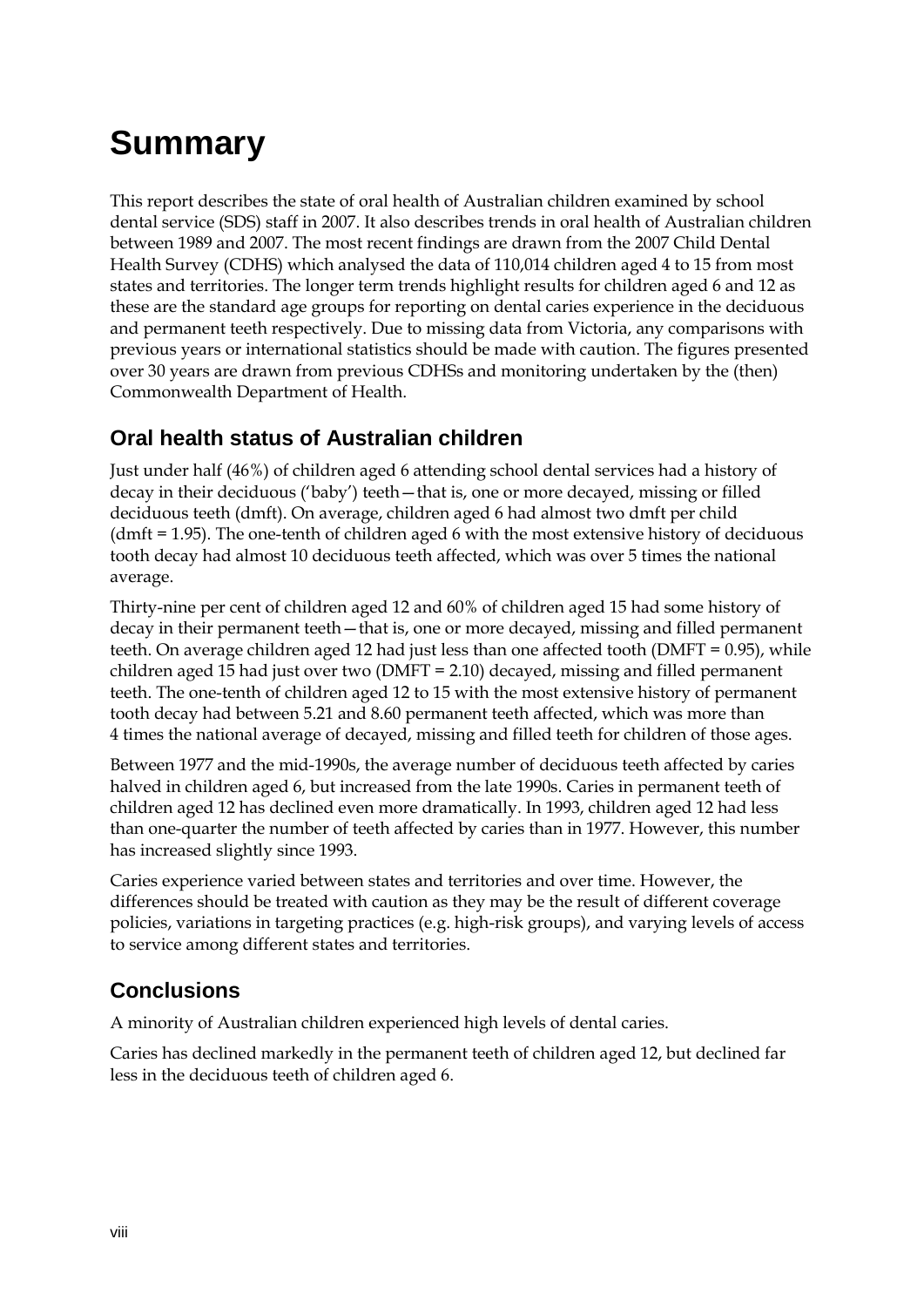# **1 Introduction**

The purpose of this publication is to describe the patterns of oral health and service provision relating to children's dental health in Australia in 2007. It also describes trends in oral health of Australian children between 1989 and 2007. This report brings together data that most state and territory school dental services (SDS) collected on the oral health of children examined by staff of those services. It provides policy makers and health planners, as well as academics and interested readers, with a summary of the available data on dental decay among children attending a school dental service in Australia. Some states and territories collect the Indigenous status of respondents; however, these data were of insufficient quality for analysis and reporting in a way that would contribute to our better understanding of the oral health of Australia's Indigenous children.

The dental health of children receiving care in a SDS has been monitored since 1977. Between 1977 and 1988 the (then) Commonwealth Department of Health managed the monitoring centrally as an evaluation of the Australian School Dental Scheme. In 1989, responsibility for collecting national data was transferred to the Australian Institute of Health and Welfare Dental Statistics and Research Unit at the University of Adelaide, where monitoring is undertaken using the Child Dental Health Survey (CDHS).

# **1.1 What is dental decay (caries)?**

Dental caries, also known as dental decay or tooth decay, is one of the most common chronic diseases of people worldwide. In Australia, the most frequently reported chronic medical condition among children to age 14 is asthma, which affects 12% of children in this age group (AIHW 2009). In contrast, almost half of Australian children experience caries by the age of 6 (Armfield, Spencer & Brennan 2009). Individuals remain susceptible to tooth decay throughout their life span. Dental caries develops via a complex interaction over time between acid-producing bacteria and fermentable carbohydrates (fermentable carbohydrates break down into sugars in the mouth, which bacteria use to produce acids that are responsible for decay), and many host factors including teeth and saliva.

Dental caries is distinguished by the loss of mineral ions from the tooth (demineralisation), stimulated largely by the presence of bacteria and their by-products (Mount & Hume 2005). Remineralisation occurs when partly dissolved crystals are induced to grow by the redepositing of minerals via saliva. Normally, a balance occurs between the demineralisation and remineralisation of the tooth surface (enamel). However, this balance is disturbed under some conditions and the subsequent chronic demineralisation leads to the formation of holes or cavities in the tooth surface. Cavitation beyond the outer enamel covering of the tooth into the tissues below allows for a bacterial infection which may cause considerable pain and require surgery or the removal of the tooth.

Dental decay is estimated to affect up to five million people in Australia each year. Untreated dental decay afflicts approximately 25% of all adults in any given year (Roberts-Thomson & Do 2007) and can lead to hospital admission (Jamieson & Roberts-Thomson 2008). Dental extractions and restorations are the most common reasons for hospital separations among children, defined as an episode of admitted patient care (AIHW 2011). Although dental decay is associated only rarely with mortality, it is a cause of considerable morbidity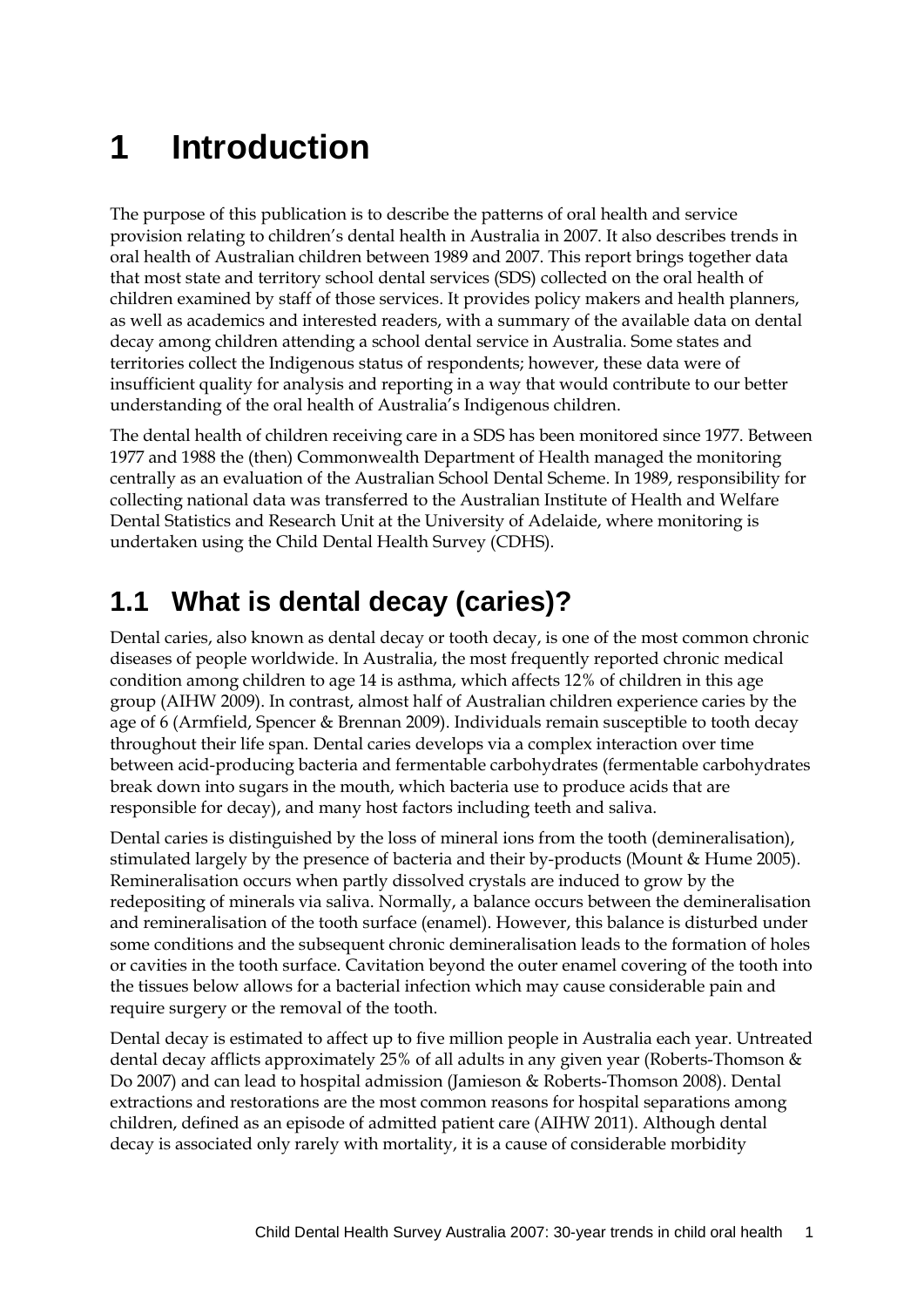(Spencer & Lewis 1988). Consequences of dental decay include pain, problems associated with eating or drinking, loss of sleep, social embarrassment and time lost to work (Spencer & Lewis 1988). Dental decay resulting in tooth loss impacts on both chewing ability and quality of life (Brennan, Spencer & Roberts-Thomson 2008).

Individuals can have a past history of decay in their teeth that is represented by teeth that have been filled or which are missing due to caries. While these teeth have had decay in the past, they no longer have active decay, but can be described as 'affected by decay' or 'affected by caries'. A person with any teeth affected by decay is described as having had 'caries experience' or 'decay experience'. Knowing about the extent of caries experience is useful because individuals with filled teeth will likely require future dental work on those teeth, replacing fillings over time. Having teeth missing due to caries indicates that timely dental care was not received to fill those teeth before the decay became so extensive that a filling was not feasible. In addition, the accumulation of missing teeth is associated with more oral health impacts and a worse subjective rating of oral health (Gerritsen et al. 2010). A person who has no history of decay in their teeth is described as 'caries free'. When a person is described as having dental decay or untreated decay, they have at least one tooth that is currently decayed and in need of a filling.

## **1.2 Classifying the extent of decay**

Dental decay occurs along a continuum reflecting the extent of tooth demineralisation. At an early stage, precavitated or 'white-spot' lesions are restricted to the outer enamel surface of the tooth, and may be characterised by a loss of normal translucency of the enamel and increased fragility of the surface layer. These precavitated lesions are not normally included as an instance of disease experience. However, when demineralisation progresses through the enamel surface of the tooth into the underlying dentine, causing breakdown of enamel surface and cavitation, this is counted as an instance of disease experience. It is possible to halt the progress of decay at any stage by sealing the cavity and isolating the responsible bacteria from its food source. However, failure to access timely treatment may lead to further damage and the need to remove the tooth.

## **1.3 Risk factors for dental decay**

Dental decay is characterised by chronic demineralisation of the structure of the tooth, a process where several factors play important roles. The five factors found to exert the strongest influence on dental caries are:

- Frequency of carbohydrate intake, which allows bacteria in the plaque to produce concentrations of organic acids that can dissolve the tooth.
- The accumulation and retention of plaque, a potential breeding ground for acid-producing bacteria.
- Frequency of exposure to dietary acids in addition to the bacterial acids.
- Exposure to fluoride and some other trace elements which help in controlling the development of decay.
- Natural protective factors such as saliva which may help prevent or limit the progress of decay (Mount & Hume 2005).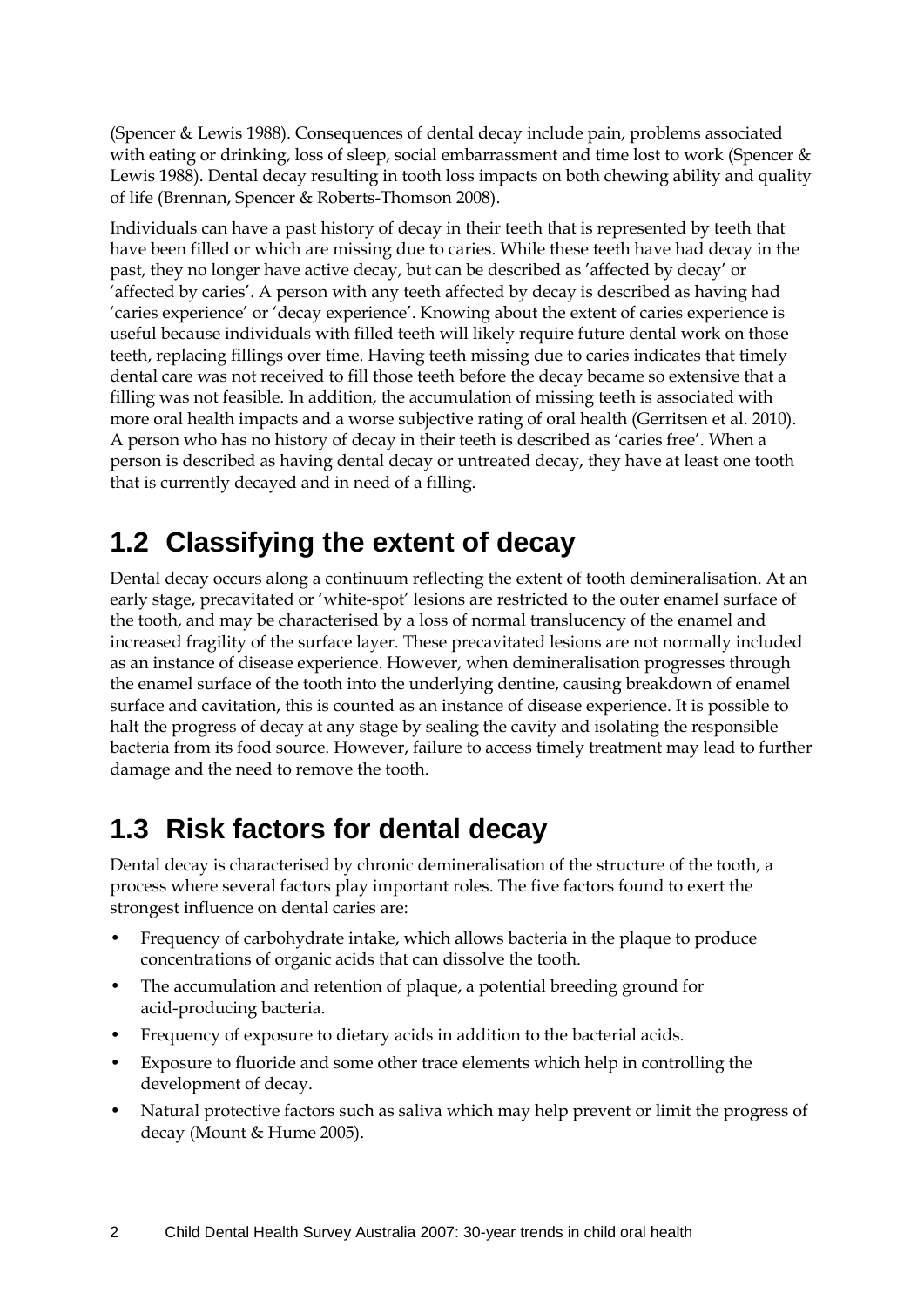Plaque, a semitransparent layer which adheres to the tooth surface, forms on all teeth and contains many pathogenic organisms including bacteria. Tooth brushing and/or the use of chemical solutions capable of killing the acid-causing bacteria can reduce plaque. However, the frequency of exposure to fermentable carbohydrates, such as sugar, related to the pattern of consumption of certain foods and beverages is the most significant risk factor for dental decay.

Behavioural risk factors for dental decay relate to the five risk and protective factors listed above. These include substandard tooth cleaning, poor diet involving high exposure to acidic foodstuffs as well as fermentable carbohydrates such as sugars, and limited exposure to fluoride available in toothpastes, fluoridated public water, or other sources (Mount & Hume 2005).

## **1.4 Dental decay prevention**

Decline in the prevalence and severity of dental decay over the past three decades points to a substantial improvement in the oral health of Australian children (Armfield & Spencer 2008). Systematic exposure to fluorides has reduced the susceptibility of contemporary child populations to infectious diseases affecting the oral cavity, along with better nutrition, rising standards of living and better access to dental care. In conjunction with the use of fluoride in public water supplies and products such as mouthwash, toothpaste and fluoride supplements, some professional caries-preventive techniques are available which can considerably reduce children's experience of this disease. There is a growing body of research evidence about the effectiveness of preventive methods, which can be easily applied in dental practices. For example, systematic reviews have been published for fluoride gel (Marinho et al. 2002a), fluoride varnish (Marinho et al. 2002b), chlorhexidine, fissure sealants (Ahovuo-Saloranta et al. 2008) and dental health education (Rozier 2001).

Fissure sealant is the most common preventive measure being used in SDS. Fissure sealants are materials that are applied to the pits and fissure surfaces of the teeth by dental professionals. They protect teeth from decay by creating a thin barrier which protects the sealed surface from the bacteria that cause decay.

## **1.5 Measuring dental decay**

At about age 5 or 6, children commence losing their baby or deciduous teeth, and their permanent teeth replace them. Most children have lost all their baby teeth and have gained their permanent teeth (with the exception of wisdom teeth which may erupt several years, or even decades, later) by the time they reach the age of 12. Therefore, analyses of dental decay in teenage children only report the level of disease in permanent teeth. In contrast, younger children generally have a mixture of deciduous and permanent teeth, or mixed dentition from the age of 5 to 12. The convention is to report on these two sets of teeth separately. However, this report will also look at the decay experience for each age group in the combined deciduous and permanent dentition for children aged 12 to 15, as this gives a better picture of total decay experience for each age group.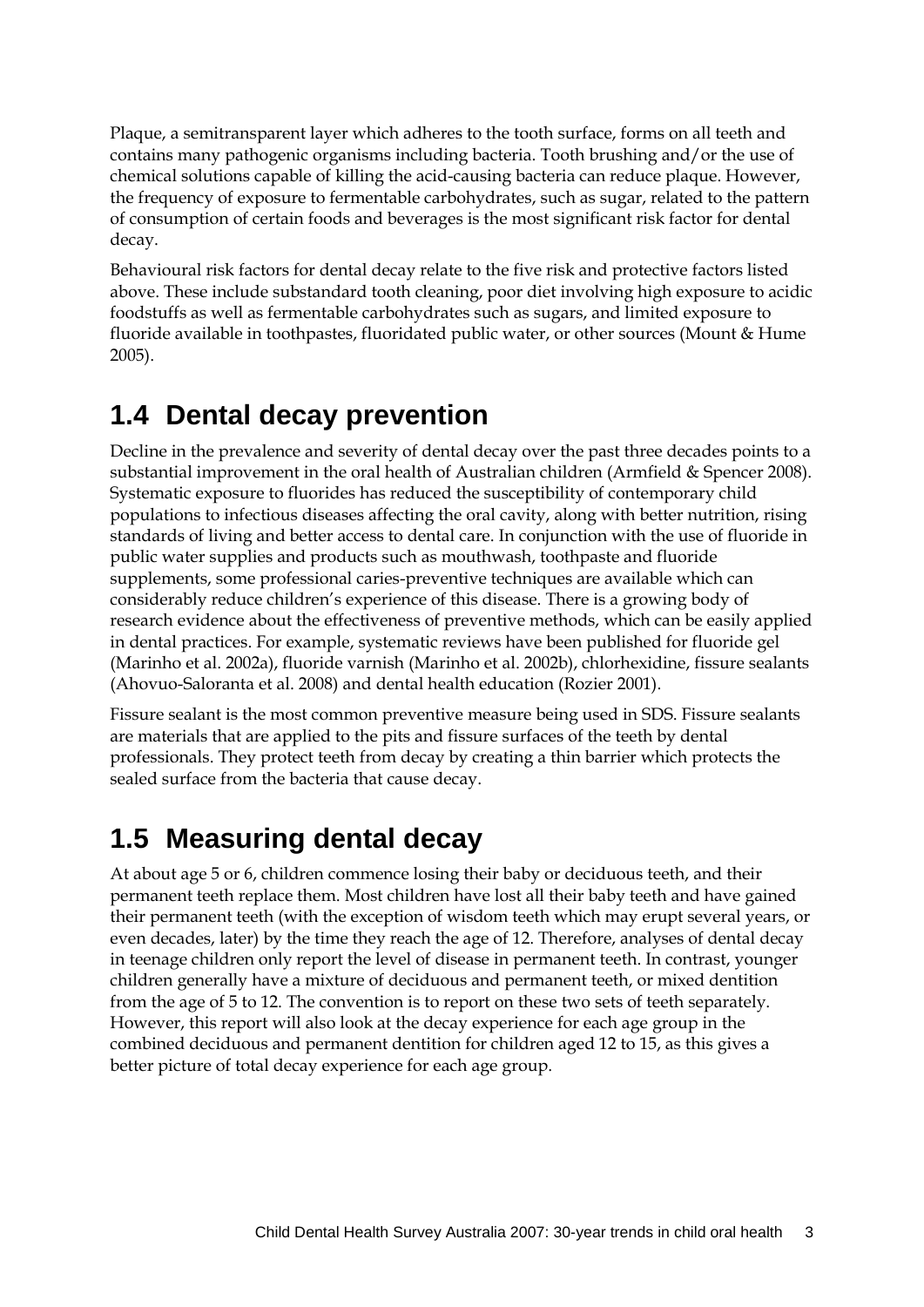The dental health status of children sampled covers the three areas listed below:

- Deciduous decay experience, recorded as the number of baby teeth that are decayed, missing and filled because of dental decay, is based on the coding scheme of Palmer et al. (1984). The number of decayed, missing and filled teeth (dmft for deciduous teeth) is a measure of decay experience. Decay refers to cavities, usually detected clinically using visual and/or tactile criteria. In some instances, X-rays may be used. Deciduous dmft was calculated for children aged 5 to 10.
- Permanent decay experience, recorded as the number of adult teeth that are decayed, missing and filled because of dental decay, is based on the World Health Organization protocol (WHO 1997). The number of decayed, missing and filled teeth (DMFT for permanent teeth) is a measure of decay experience for permanent teeth. In some instances, X-rays may be used. DMFT was calculated for children aged 6 to 15.
- Fissure sealants are recorded as the number of teeth, otherwise sound, not restored and not decayed, which have a fissure sealant. This data item was introduced in most states and territories in 1989.

A tooth (deciduous or permanent) is recorded as missing due to caries if the tooth was extracted because of caries. Teeth missing due to caries and those due to other causes can be distinguished by taking a detailed history from the patient. The surface is coded as filled when it has a permanent restoration that, in the clinician's best judgment, was placed because of caries. This excludes fillings placed for reasons other than caries, such as restorations to repair trauma or aesthetic restoration of non-carious lesions.

The average number of decayed, missing and filled teeth can be regarded as a reasonable summary statistic for caries experience of a population. Given that the distribution of dmft/DMFT scores is skewed, mean dmft/DMFT may not reflect the existence of individuals with high levels of caries experience within the same population. The Significant Caries Index (SiC) was developed to target individuals with high caries levels (Bratthall 2000; Nishi et al. 2001). It is computed by obtaining the average decay experience of the one-third of the population with the highest dmft/DMFT scores. The  $SiC^{10}$  used here is a slightly modified index which reports the mean dmft/DMFT scores of the 10% of the children with the highest caries levels.

## **1.6 Data used in this report**

Data for this report were derived from two separate sources. Data for Queensland, South Australia, Western Australia, Tasmania, the Northern Territory and the Australian Capital Territory were sourced from the CDHS conducted in the 2007 calendar year. The CDHS is an annual survey which monitors the dental health of children enrolled in school and community dental services operated by the health departments or authorities of Australia's six state and two territory governments. In all jurisdictions children from both public and private schools are eligible for dental care through a SDS.

Data sourced from SDS clinics were collected at the time of routine clinical examinations that dental therapists and dentists conducted. The application of diagnostic criteria employed in this data collection was based on the clinical judgment of the examining dental therapist or dentist. Detailed instructions were provided to clinics to explain the collection of clinical data but there were no formal sessions of instruction in diagnosis undertaken for the purpose of the survey, and no repeat examinations for the purpose of assessing inter- or intra-examiner reliability.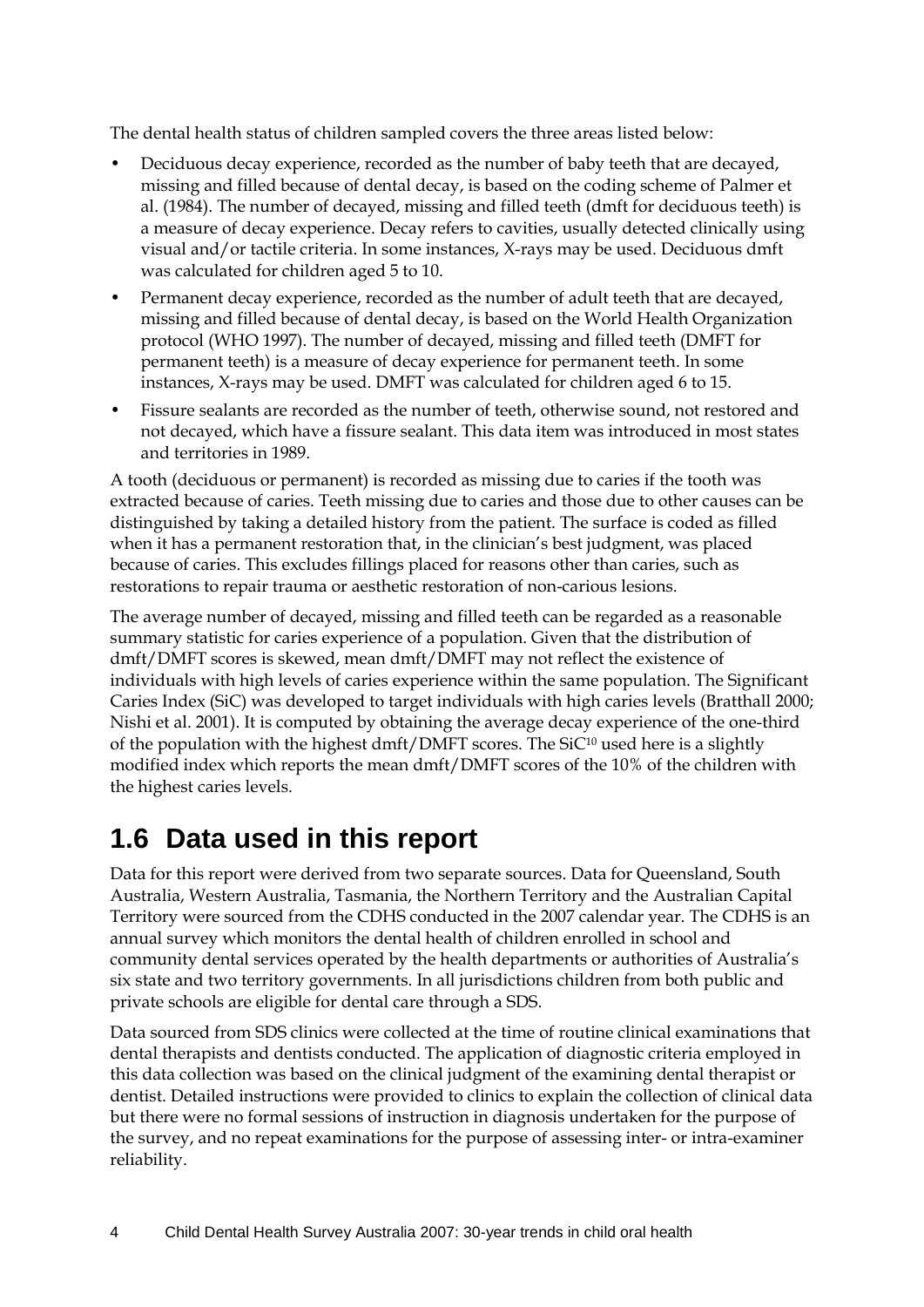Data for New South Wales were derived from the New South Wales Child Dental Health Survey conducted in 2007 which was a collaborative partnership between the Centre for Oral Health Strategy NSW, area health services, the Australian Research Centre for Population Oral Health (ARCPOH) at the University of Adelaide, and Population Oral Health at the University of Sydney. The survey examined children sampled from primary schools across New South Wales and it represented a more systematic approach to population oral health data collections than those available through public dental service collections or previous risk assessment programs undertaken in New South Wales.

National estimates in this report exclude Victoria, as data for children attending services in Victoria for 2007 were not made available at the time of preparation of this publication. As the child population of Victoria represents a sizeable proportion of the Australian child population, any comparisons with previous national estimates, or with international data, should be made with caution. Caution is also needed when comparing states and territories, as differences between states and territories in SDS coverage, level of enrolment, services policy focus, or access to services in rural or remote areas may affect the overall differences.

A detailed description of data collection and preparation methods for data used in this report can be found in the Appendix.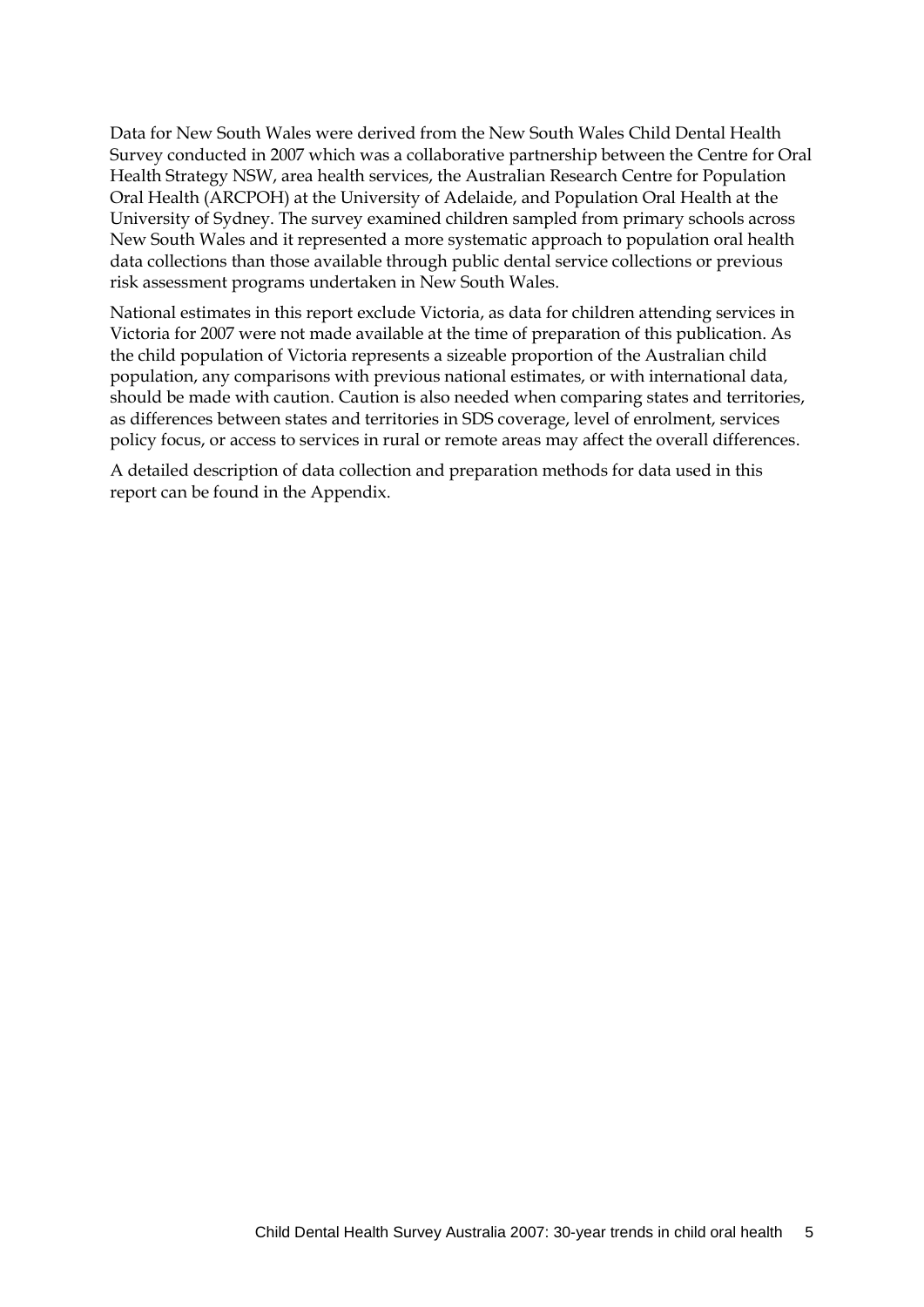# **2 The dental health of Australia's children**

# **2.1 Children's dental health**

### **Deciduous teeth**

### **Age-specific caries experience**

The average number of decayed, missing and filled teeth expresses the decay experience in the deciduous teeth. Table 2.1 shows the averages and 95% confidence intervals (CI) for each of these components for children aged 5 to 10 in 2007. There was an association between age and the average number of decayed teeth. The youngest children (aged 5) had an average of 1.30 teeth with untreated decay while children aged 10 had an average of 0.52 teeth with untreated caries. The average number of teeth per child that were missing due to caries was small across all age groups ranging between 0.05 to 0.18 teeth per child. The pattern shown by filled teeth was more distinct—the average number of filled teeth increased, from 0.41 among children aged 5 to 1.12 among children aged 8, and then fell from 0.99 at age 9 to 0.83 among children aged 10. The average dmft score displayed a similar pattern, rising from 1.82 among children aged 5 to 2.22 among children aged 8 before dropping to 1.41 among children aged 10.

|                | Decayed teeth (d) |               | Missing teeth (m) |               | Filled teeth (f) |               | dmft    |               |
|----------------|-------------------|---------------|-------------------|---------------|------------------|---------------|---------|---------------|
| Age (years)    | Average           | СI            | Average           | СI            | Average          | СI            | Average | СI            |
| 5              | 1.30              | $1.18 - 1.43$ | 0.11              | $0.08 - 0.14$ | 0.41             | $0.35 - 0.47$ | 1.82    | $1.66 - 1.97$ |
| 6              | 1.21              | $1.11 - 1.31$ | 0.11              | $0.09 - 0.13$ | 0.63             | $0.56 - 0.70$ | 1.95    | $1.81 - 2.09$ |
| $\overline{7}$ | 1.04              | $0.95 - 1.13$ | 0.12              | $0.09 - 0.14$ | 0.94             | $0.86 - 1.02$ | 2.10    | $1.96 - 2.23$ |
| 8              | 0.93              | $0.85 - 1.01$ | 0.18              | $0.14 - 0.22$ | 1.12             | $1.03 - 1.20$ | 2.22    | $2.09 - 2.35$ |
| 9              | 0.82              | $0.75 - 0.88$ | 0.08              | $0.06 - 0.10$ | 0.99             | $0.93 - 1.06$ | 1.89    | $1.78 - 2.00$ |
| 10             | 0.52              | $0.47 - 0.57$ | 0.05              | $0.04 - 0.07$ | 0.83             | $0.77 - 0.90$ | 1.41    | $1.32 - 1.50$ |

#### <span id="page-13-0"></span>**Table 2.1: Deciduous teeth: decayed, missing and filled teeth, 2007**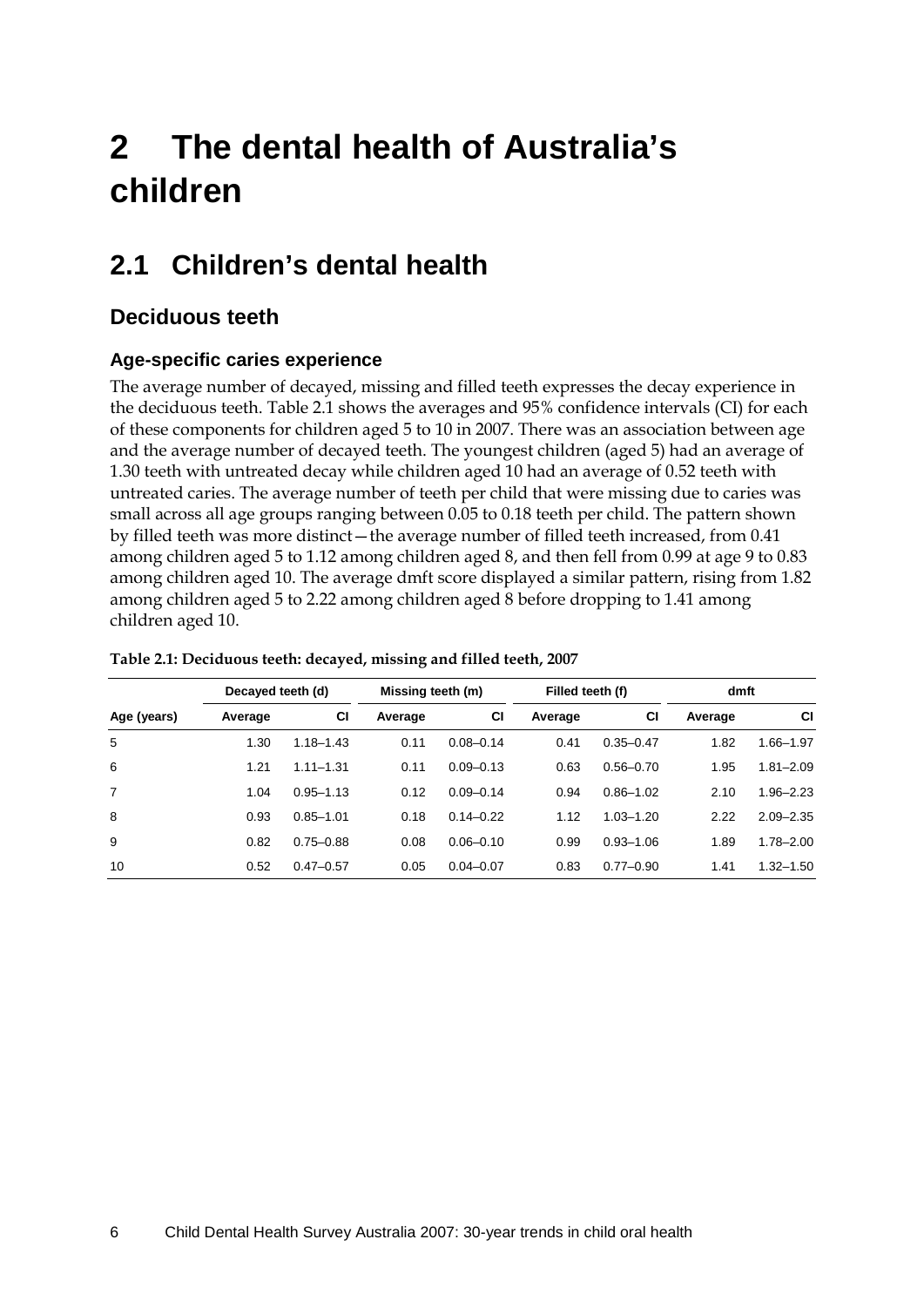Figure 2.1 shows the breakdown of decayed, missing and filled components of the dmft index as a percentage in 2007. Untreated decay was the principal component of the dmft score in the youngest age groups with over 60% of the children aged 5 and 6 having decayed teeth. However, the presence of filled teeth because of the gradual accumulation of fillings placed over time represented more than one-half of the dmft index from the age of 8.

Patterns in deciduous caries experience must be interpreted in light of the loss of deciduous teeth, usually between the ages of 6 and 12. When children enter their school years, all 20 deciduous teeth have erupted and there is a moderate amount of caries experience in these teeth. Untreated decay (approximately 71% at age 5) represents a large proportion of decay experience. With continued treatment, decay experience becomes predominantly represented by past caries experience treated with restorations (filled teeth). From around the age of 6, deciduous teeth are shed and replaced with permanent teeth so that the number of deciduous teeth declines. Despite increasing rates of decay and the accumulation of fillings across age groups, the loss of baby teeth results in a reduction in the absolute number of teeth with caries experience (dmft declines from age 9 as in Table 2.1). In addition there is an increased number of children presenting with no deciduous caries experience (as in Figure 2.2 where children aged 10 are less likely than children aged 9 to have any decay experience in their deciduous teeth).

<span id="page-14-0"></span>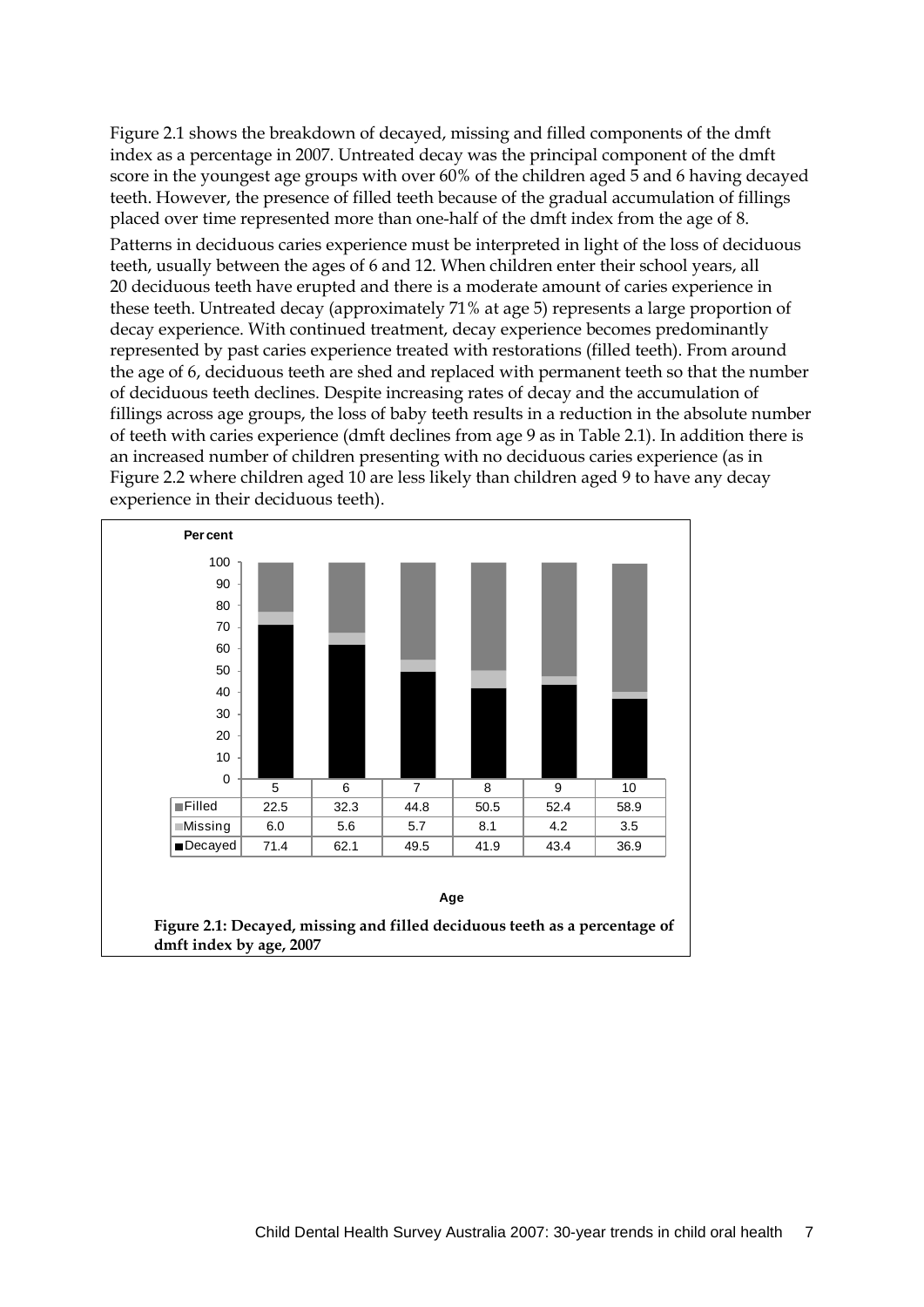#### **Distribution of deciduous caries experience by age**

Figure 2.2 shows that by the age of 7, half of Australian children had some caries experience in deciduous teeth in 2007 (52.5%). From age 5 to 9, between 41.7% and 55.4% of children had a dmft score of 1 or more [\(Figure 2.2](#page-15-0) and [Figure 2.3\)](#page-16-0). The proportion of children with no decay was highest in children aged 5 and lowest in children aged 9 (Figure 2.3). Children aged 10 had a higher proportion with no decay experience as children at this age have lost a number of deciduous teeth that were previously affected by decay. While most children experienced relatively low levels of deciduous decay with a dmft score of 1 or 2, between 6.1% and 15.3% of children in the age range considered had a dmft score of 6 or more.

<span id="page-15-0"></span>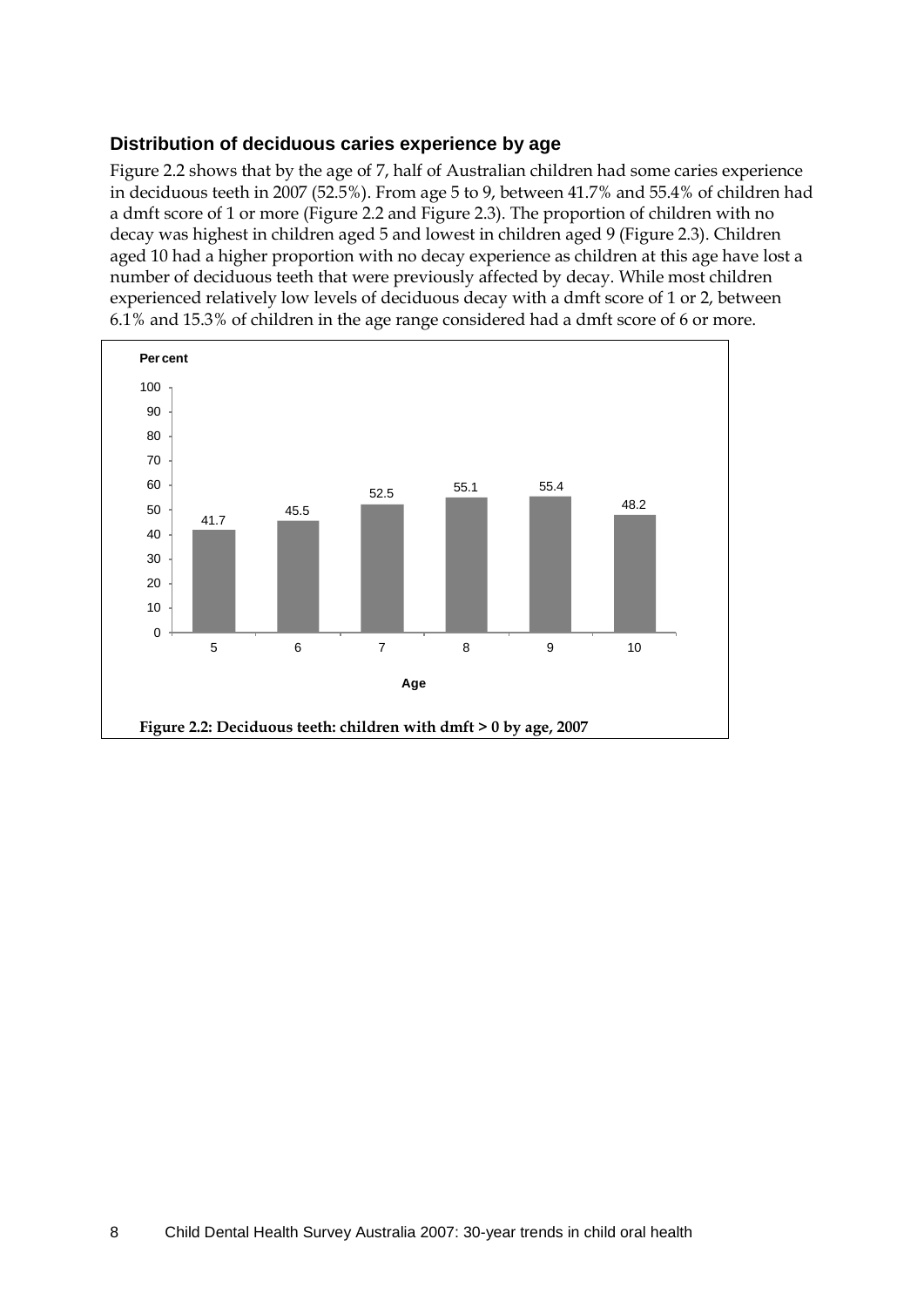<span id="page-16-0"></span>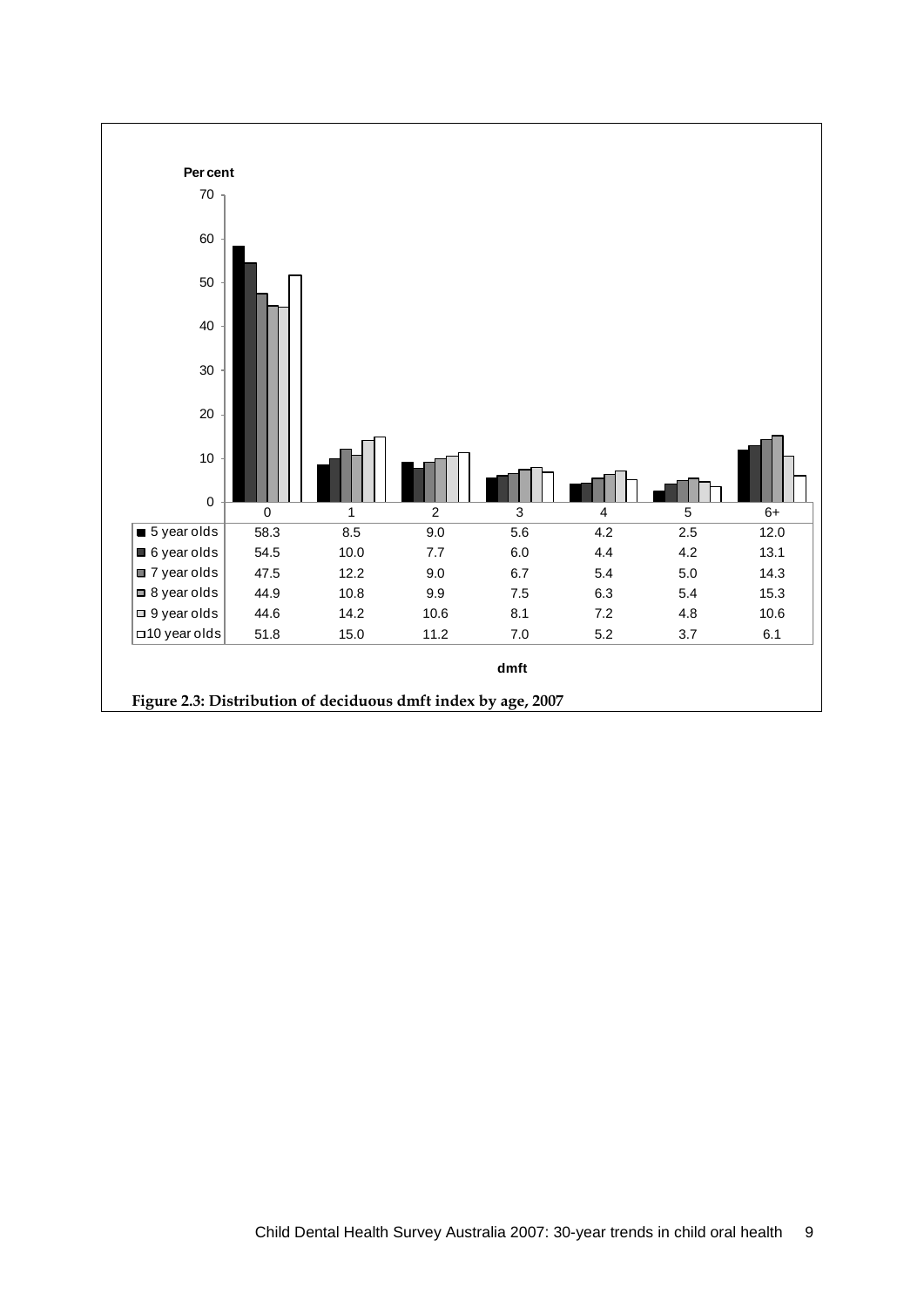### **Significant Caries Index (SiC10)**

The Significant Caries Index (SiC<sup>10</sup>) is computed by obtaining the average decay experience of the one-tenth of the population with the highest dmft/DMFT scores. Figure 2.4 shows a comparison between the SiC $10$  index and the national average dmft index of children aged 5 to 10, by age, for 2007. The SiC10 values for deciduous teeth were between 4 and 5 times the national average values for all ages. This indicates that a minority of children experience very high deciduous caries levels.



### <span id="page-17-0"></span>**Permanent teeth**

### **Age-specific caries experience in permanent teeth**

The mean number of decayed teeth per child increased with age from 0.07 at age 6 to 0.95 at age 15, even though the number of teeth present usually stabilises by around age 13 (Table 2.2). The number of teeth missing due to caries was very low, the average being less than 0.1 teeth per child at all ages. The mean number of filled teeth per child was associated with age. Children aged 6 had an average of 0.01 filled teeth compared with 1.09 filled teeth in children aged 15. A similar pattern was shown by the mean DMFT scores, which were 0.08 among children aged 6 (when 1 to 2 permanent teeth were usually present), and 2.10 among children aged 15 (when an average of 28 permanent teeth were present).

The presence of relatively few permanent teeth at younger ages and the shorter time since their eruption may make them less susceptible to developing decay. This is further demonstrated by a comparison of [Table 2.2](#page-18-0) with [Table 2.1](#page-13-0) where mean scores for all DMFT components including the decayed teeth were shown to be lower than the corresponding mean scores for deciduous teeth at each age from 6 to 10.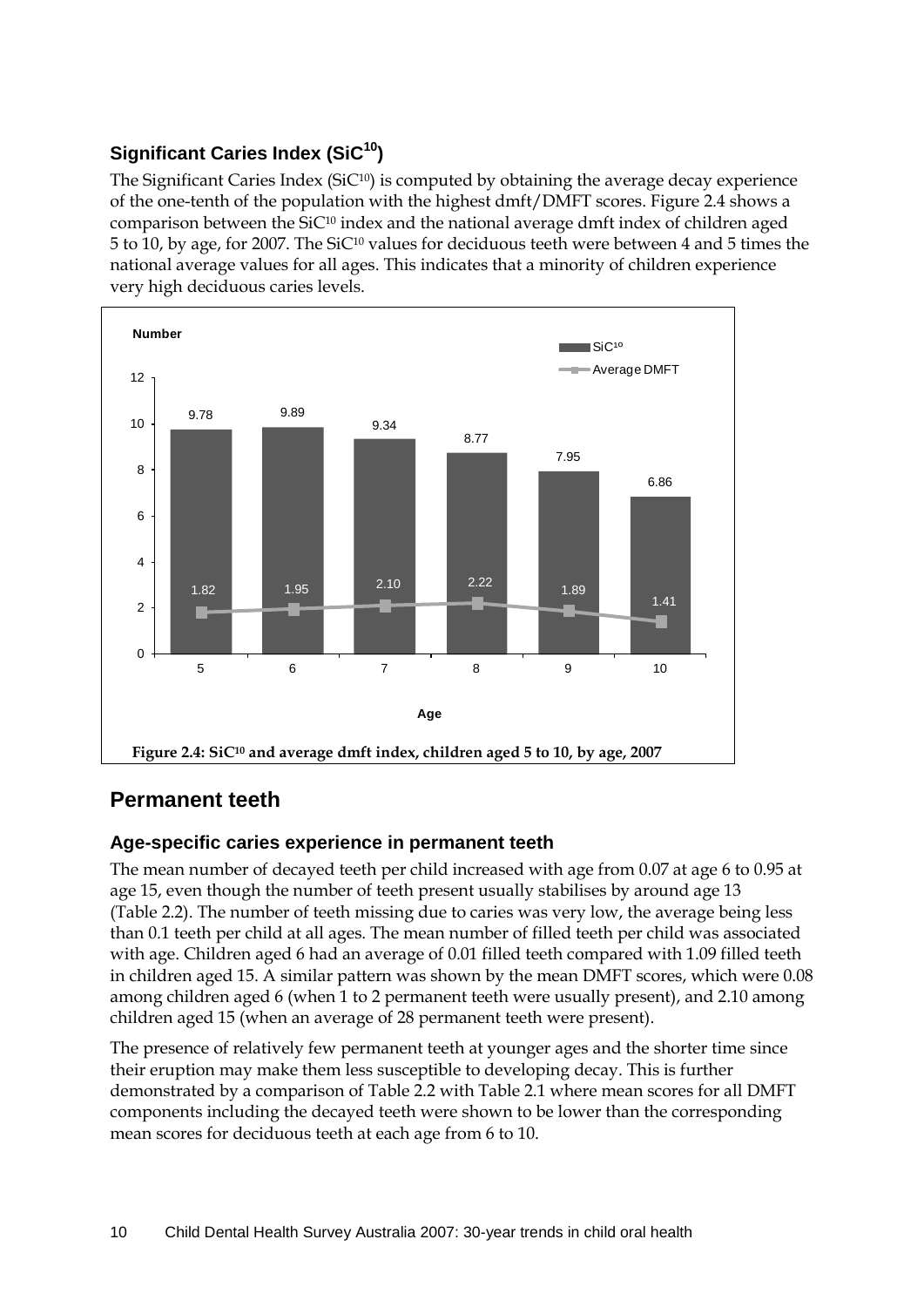| Age     | Decayed teeth<br>(D) |               |      | Missing teeth<br>(M) |      | <b>Filled teeth</b><br>(F) |      | <b>DMFT</b>   |  |  |
|---------|----------------------|---------------|------|----------------------|------|----------------------------|------|---------------|--|--|
| (years) | Mean                 | <b>CI</b>     | Mean | <b>CI</b>            | Mean | <b>CI</b>                  | Mean | CI            |  |  |
| 6       | 0.07                 | $0.05 - 0.08$ | 0.00 | $0.00 - 0.00$        | 0.01 | $0.00 - 0.03$              | 0.08 | $0.06 - 0.10$ |  |  |
| 7       | 0.17                 | $0.15 - 0.20$ | 0.01 | $0.00 - 0.03$        | 0.06 | $0.04 - 0.07$              | 0.24 | $0.21 - 0.27$ |  |  |
| 8       | 0.22                 | $0.19 - 0.26$ | 0.01 | $0.01 - 0.02$        | 0.11 | $0.09 - 0.12$              | 0.34 | $0.30 - 0.38$ |  |  |
| 9       | 0.25                 | $0.21 - 0.28$ | 0.04 | $0.01 - 0.06$        | 0.21 | $0.18 - 0.24$              | 0.49 | $0.44 - 0.55$ |  |  |
| 10      | 0.30                 | $0.26 - 0.34$ | 0.03 | $0.02 - 0.05$        | 0.27 | $0.24 - 0.30$              | 0.60 | $0.55 - 0.65$ |  |  |
| 11      | 0.37                 | $0.32 - 0.42$ | 0.03 | $0.02 - 0.04$        | 0.40 | $0.37 - 0.44$              | 0.80 | $0.74 - 0.87$ |  |  |
| 12      | 0.49                 | $0.42 - 0.56$ | 0.05 | $0.02 - 0.08$        | 0.42 | $0.38 - 0.46$              | 0.95 | $0.85 - 1.05$ |  |  |
| 13      | 0.69                 | $0.54 - 0.83$ | 0.06 | $0.04 - 0.09$        | 0.77 | $0.66 - 0.88$              | 1.51 | $1.31 - 1.71$ |  |  |
| 14      | 0.65                 | $0.51 - 0.79$ | 0.08 | $0.06 - 0.10$        | 0.87 | $0.75 - 1.00$              | 1.60 | $1.38 - 1.83$ |  |  |
| 15      | 0.95                 | $0.54 - 1.35$ | 0.07 | $0.05 - 0.10$        | 1.09 | $0.91 - 1.27$              | 2.10 | $1.68 - 2.51$ |  |  |

<span id="page-18-0"></span>

| Table 2.2: Permanent teeth: decayed, missing and filled teeth, 2007 |
|---------------------------------------------------------------------|
|---------------------------------------------------------------------|

The mean number of decayed, missing and filled permanent teeth expressed as a percentage of DMFT index is shown in [Figure 2.5.](#page-18-1) A comparison o[f Figure 2.5](#page-18-1) with [Figure 2.1](#page-14-0) reveals that the pattern is similar to that in the deciduous teeth. Up to the age of 10, the presence of untreated decay (D) contributed to 50% or more of the DMFT score. By the age of 11, however, filled teeth represented exactly 50% of the DMFT score, indicating that a higher proportion of teeth affected by caries have been treated at this age.

<span id="page-18-1"></span>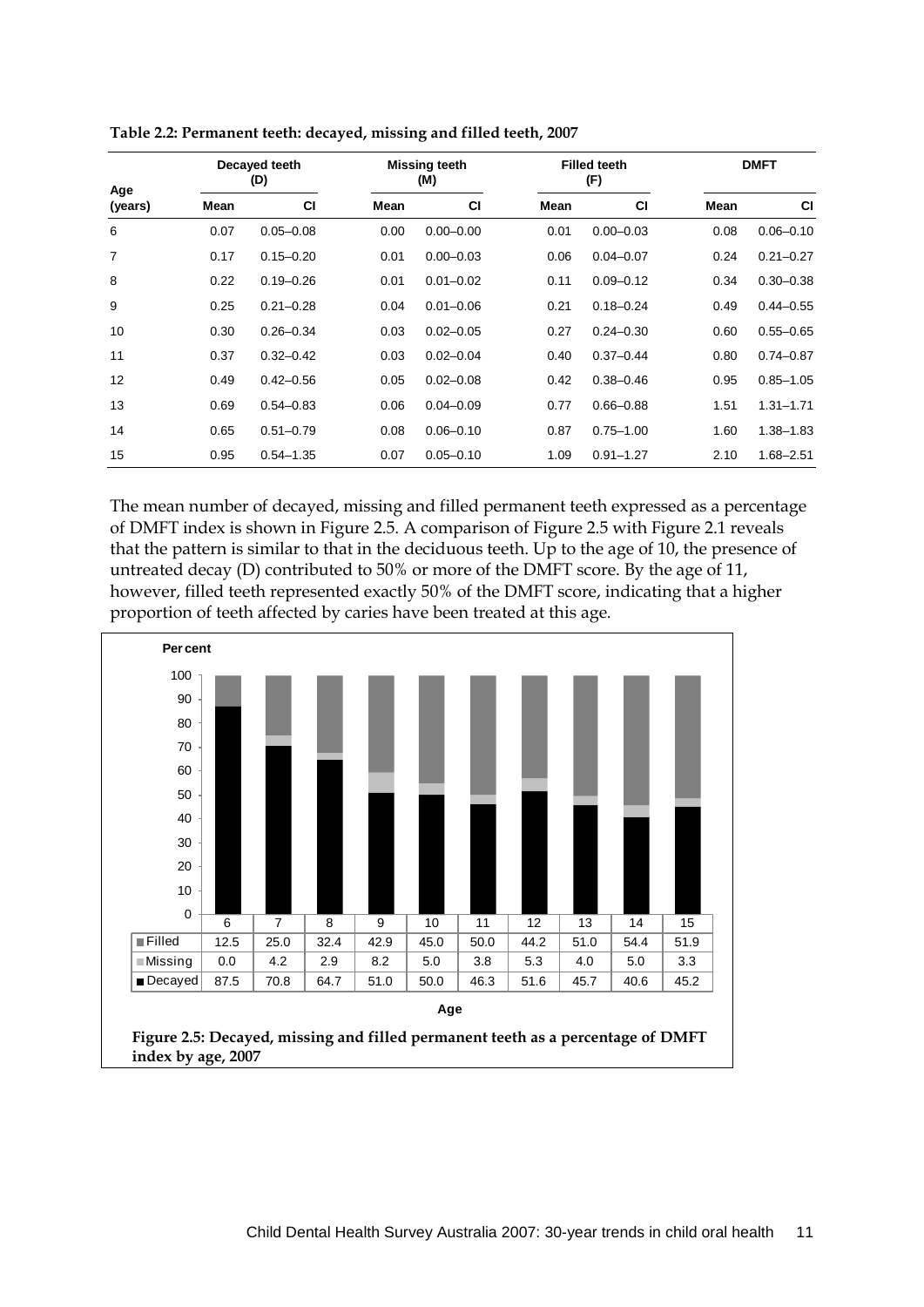[Figure 2.6](#page-19-0) shows the proportion of children with a DMFT score greater than zero in 2007. There is a positive association between age and experience of dental caries in permanent teeth. This reflects the increasing time which teeth are at risk of developing decay. The proportion of children aged between 6 and 8 with decay experience in permanent teeth was less than 20%. This figure was 39% and 60% for children aged 12 and 15 respectively.



#### <span id="page-19-0"></span>**Distribution of permanent caries experience by age**

[Figure 2.7](#page-20-0) shows the distribution of DMFT for Australian children aged between 6 and 15 in 2007. While there was a steady decline in the proportion of children with no decay with increasing age (95% at age 6 to almost 40% at age 15), the prevalence of caries experience in the permanent teeth was associated with age. Among the children with caries experience in permanent teeth, DMFT scores 1 and 2 were more common than other scores. The proportion of children with a DMFT score 6 or more progressively increased from 1.1% at age 11 to 9.8% at age 15.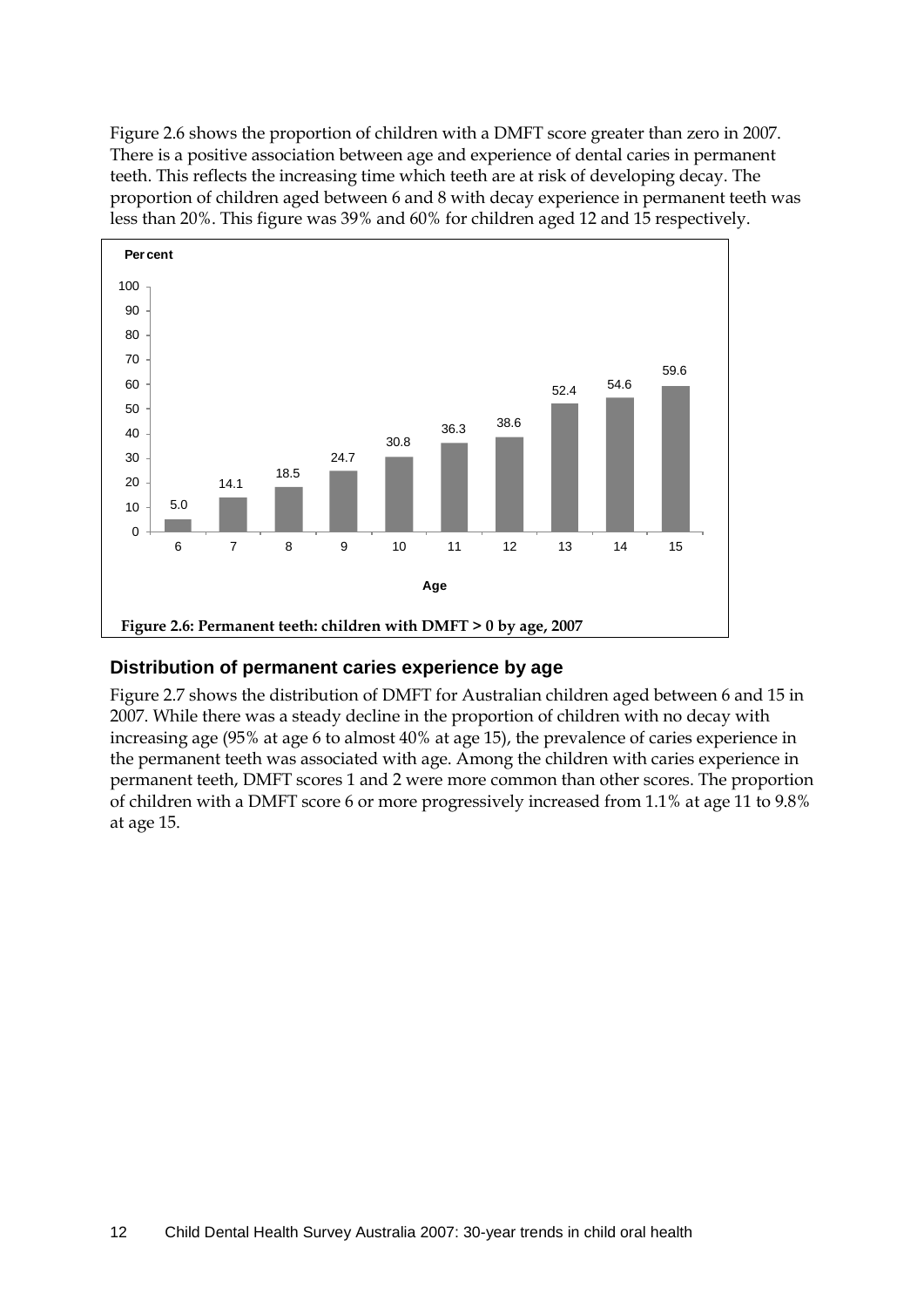<span id="page-20-0"></span>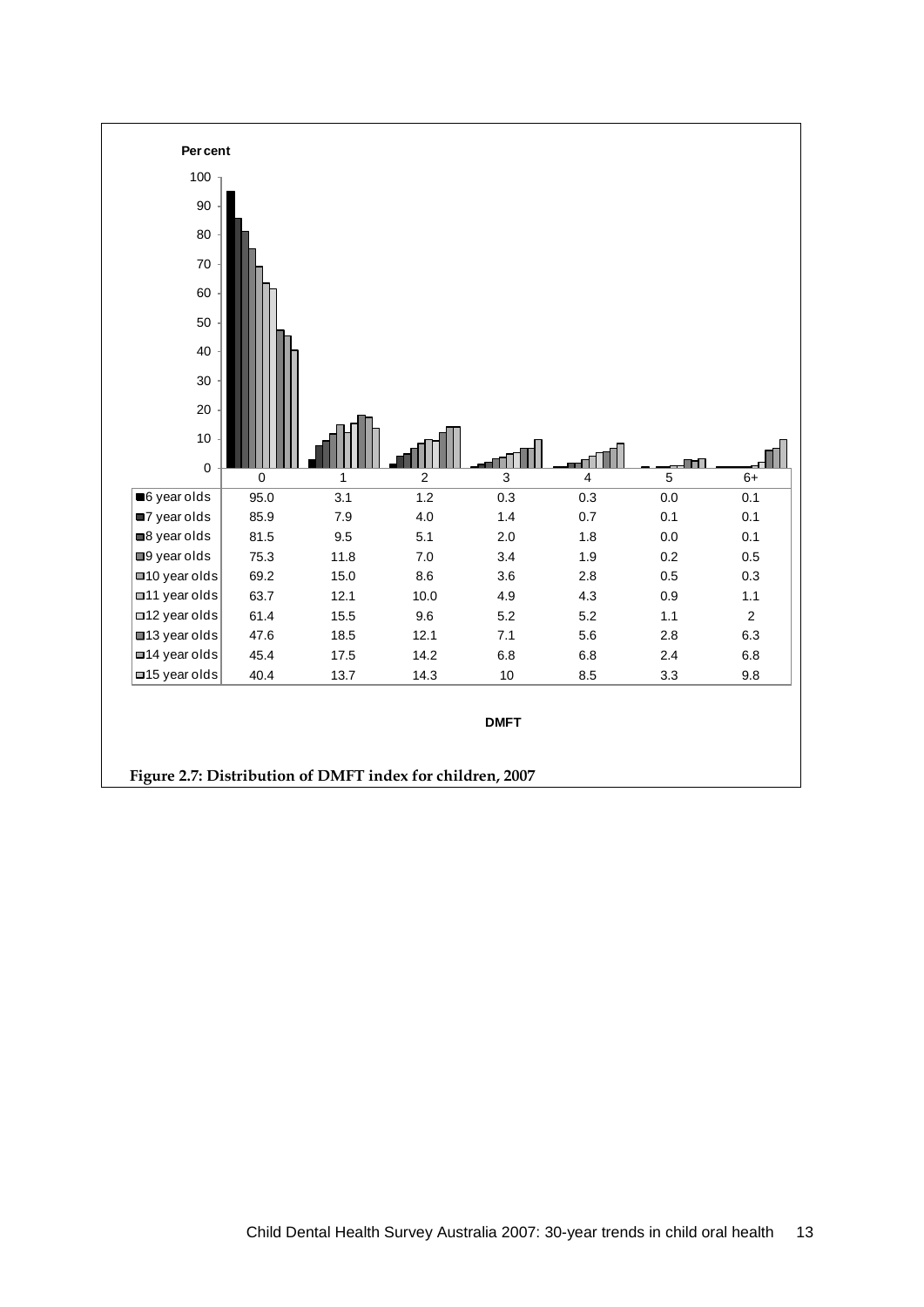### **Significant Caries Index (SiC<sup>10</sup>)**

Figure 2.8 shows those children with the most extensive dental decay as measured by the SiC<sup>10</sup> index in comparison to the national average DMFT scores of children aged 6 to 15 in 2007. For all ages the  $SiC^{10}$  values for permanent teeth were between 4 and 10 times the overall mean DMFT scores. This reflects the increasing severity of caries experience with age in a minority of children who have high caries levels in permanent teeth.



### <span id="page-21-0"></span>**All teeth**

### **All teeth: age-specific caries experience**

[Table 2.3](#page-22-0) shows the combined components of decay experience for both the deciduous and permanent teeth in 2007. This provides an indication of the total amount of disease among Australian children receiving care within a SDS. Given that both deciduous and permanent teeth are likely to be present at the same time in children aged 5 to 12, [Table 2.3](#page-22-0) depicts the data only for this age range.

Between 28.5% and 42.6% of children aged 5 to 12 (depending on age) had untreated decay in 1 or more teeth in 2007. While the prevalence of untreated decay was highest among children aged 7 and 9 (42.6% and 42.5%, respectively), the extent of untreated decay was greater among the youngest age groups (9.5% of children aged 5 and 9.8% of children aged 6 had 5 or more teeth with untreated decay), compared to older age groups (less than 6% from age 9 onwards). The proportion of children with teeth missing due to caries was relatively low across all age groups, ranging from 2.8% at age 12 to 8.2% at age 8. Between 37.8% and 58.1% of children of all ages had not experienced dental caries in either their deciduous or permanent teeth  $(dmft + DMFT = 0)$ .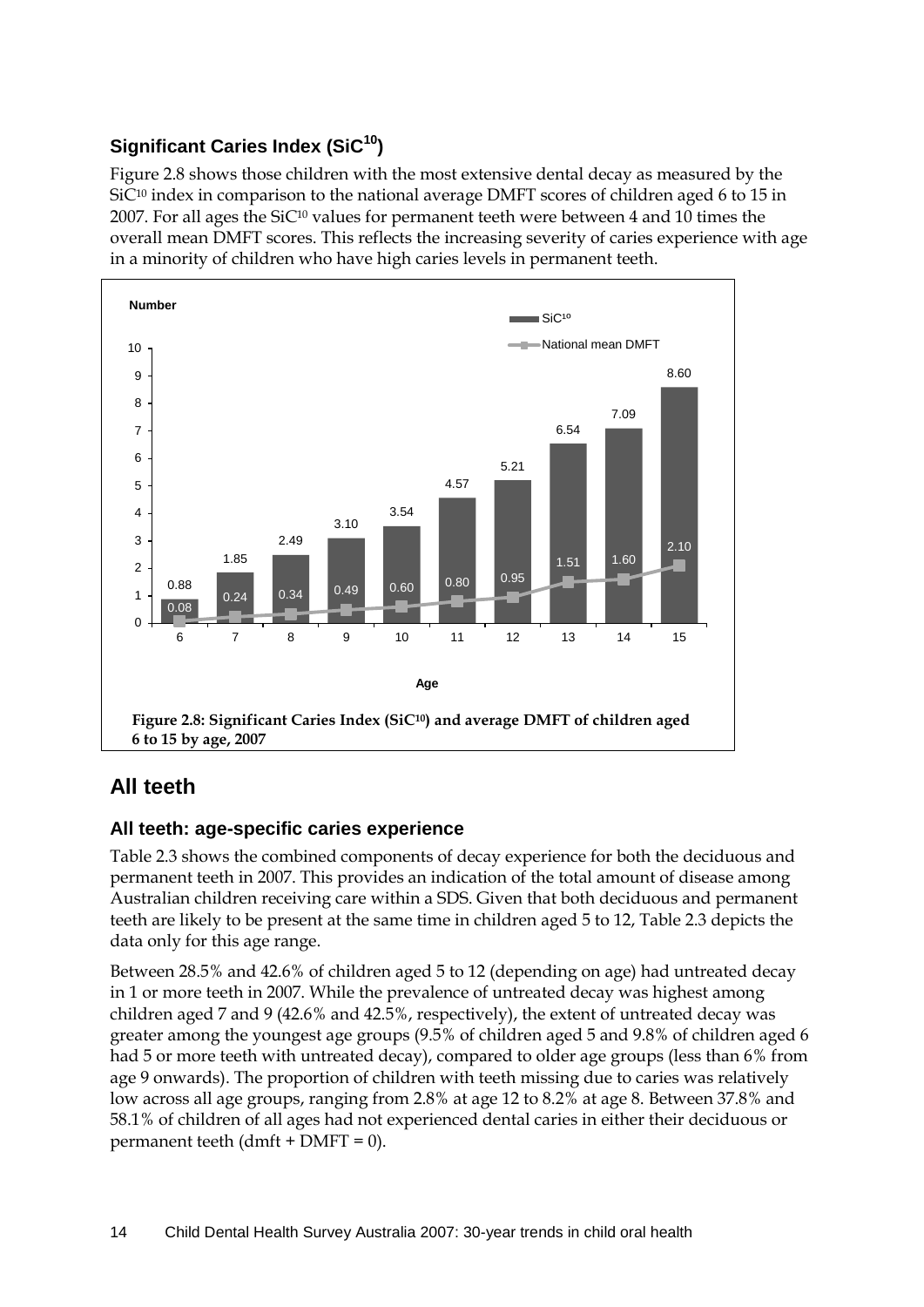|                | Children with caries experience by total decayed, total missing, total filled and total DMFT<br>(per cent) |               |               |               |     |                              |               |                   |                         |  |  |  |  |
|----------------|------------------------------------------------------------------------------------------------------------|---------------|---------------|---------------|-----|------------------------------|---------------|-------------------|-------------------------|--|--|--|--|
| Age<br>(years) | $D+d^{(a)}=0$                                                                                              | $D+d^{(a)}=1$ | $D+d^{(a)}=2$ | $D+d^{(a)}=3$ |     | $D+d^{(a)}=4$ $D+d^{(a)}=5+$ | $M+m=0^{(b)}$ | $F + f = 0^{(c)}$ | Dmft+<br>$DMFT=0^{(d)}$ |  |  |  |  |
| 5              | 64.2                                                                                                       | 8.9           | 9.0           | 4.9           | 3.4 | 9.5                          | 96.6          | 86.3              | 58.1                    |  |  |  |  |
| 6              | 61.2                                                                                                       | 11.3          | 8.7           | 5.7           | 3.3 | 9.8                          | 95.3          | 78.1              | 53.2                    |  |  |  |  |
| $\overline{7}$ | 57.4                                                                                                       | 15.4          | 9.3           | 6.0           | 4.2 | 7.8                          | 94.1          | 67.6              | 43.7                    |  |  |  |  |
| 8              | 58.5                                                                                                       | 15.4          | 8.9           | 5.9           | 4.1 | 7.2                          | 91.8          | 61.0              | 41.2                    |  |  |  |  |
| 9              | 57.5                                                                                                       | 17.4          | 10.3          | 5.7           | 3.3 | 5.8                          | 94.5          | 58.3              | 37.8                    |  |  |  |  |
| 10             | 61.0                                                                                                       | 18.9          | 10.0          | 4.4           | 2.7 | 2.9                          | 95.6          | 57.4              | 39.5                    |  |  |  |  |
| 11             | 66.5                                                                                                       | 17.1          | 8.5           | 3.3           | 2.1 | 2.5                          | 96.4          | 63.3              | 45.1                    |  |  |  |  |
| 12             | 71.5                                                                                                       | 13.9          | 6.8           | 3.3           | 2.2 | 2.2                          | 97.2          | 70.4              | 52.9                    |  |  |  |  |

#### <span id="page-22-0"></span>**Table 2.3: All teeth: age-specific caries experience, 2007**

(a) Proportion of children with total number of untreated decayed teeth in both deciduous and permanent dentition.

(b) Proportion of children with no missing teeth due to decay in both deciduous and permanent dentition.

(d) Proportion of children with no filled teeth present in both deciduous and permanent dentition.

(d) Proportion of children with no untreated decay, missing or filled teeth present in both deciduous and permanent dentition.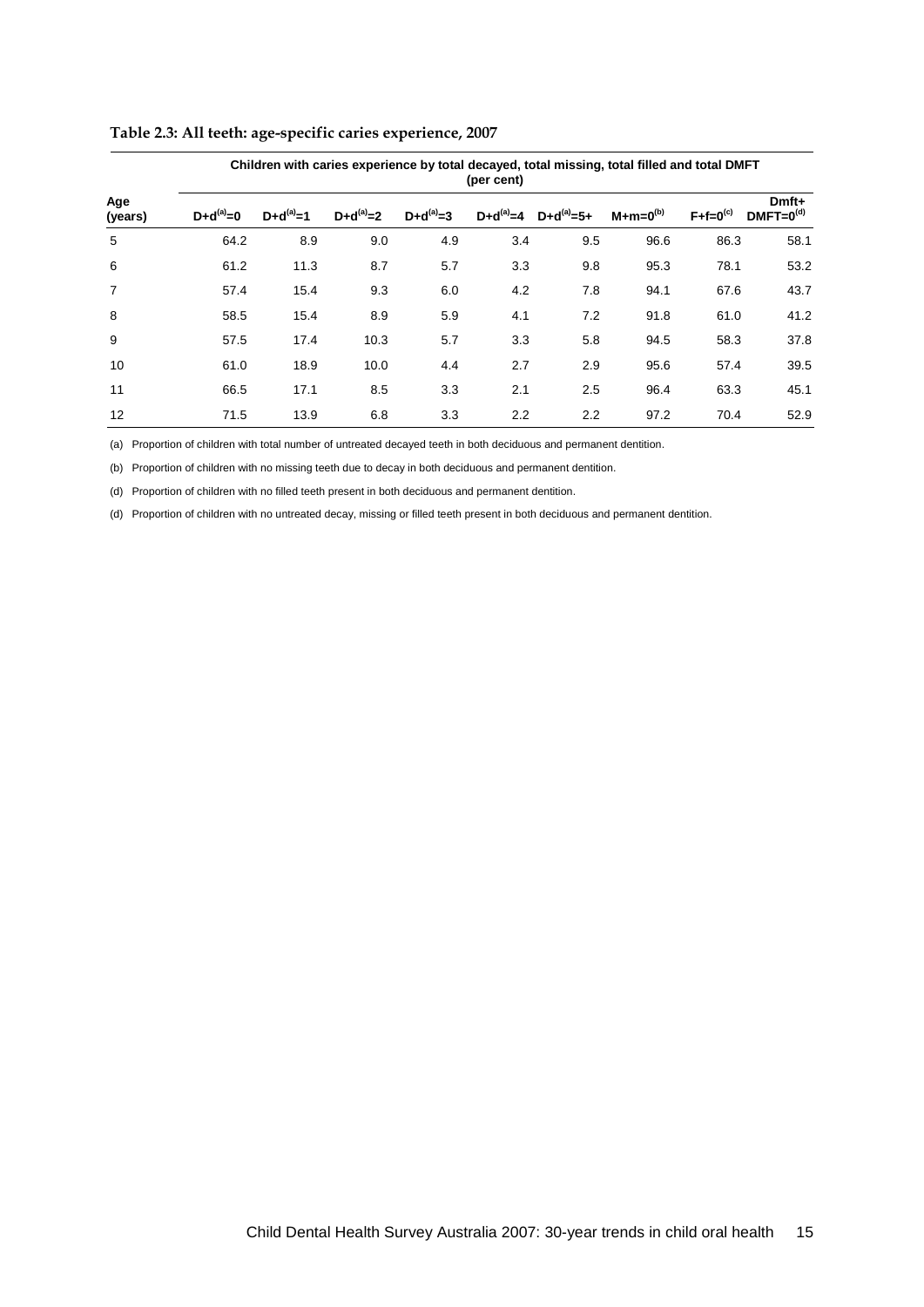# **2.2 Dental decay by state and territory**

### **5 to 6 year old dmft by state and territory**

The standard age group for reporting on dental caries experience in the deciduous dentition is considered to be combined 5 and 6 year old children (WHO 1997). In addition, many children make their first visit to a SDS when they are either 5 or 6, thus this age group represents the dental health status of children new to these services.

[Table 2.4](#page-23-0) shows that the Australian Capital Territory had not only the lowest level of dental caries experience in deciduous teeth, but also the fewest number of decayed deciduous teeth per child, as well as the fewest missing deciduous teeth per child due to caries (1.37, 0.72 and 0.04). Both the levels of untreated decay and dental caries experience in deciduous teeth were highest in the Northern Territory (2.57 and 3.75 per child, respectively), while the mean number of missing teeth per child was highest in Tasmania (0.36). The Northern Territory also showed the greatest number of filled teeth per child (1.04), whereas New South Wales had the lowest number of filled teeth per child (0.34).

|                        |      | Decayed teeth<br>(d) |      | <b>Missing teeth</b><br>(m) |      | <b>Filled teeth</b><br>(f) | dmft |               |
|------------------------|------|----------------------|------|-----------------------------|------|----------------------------|------|---------------|
| <b>State/territory</b> | Mean | <b>CI</b>            | Mean | <b>CI</b>                   | Mean | <b>CI</b>                  | Mean | <b>CI</b>     |
| <b>NSW</b>             | 1.09 | $0.96 - 1.22$        | 0.10 | $0.06 - 0.13$               | 0.34 | $0.28 - 0.39$              | 1.53 | $1.36 - 1.70$ |
| Qld                    | 1.68 | $1.48 - 1.89$        | 0.11 | $0.06 - 0.16$               | 0.68 | $0.55 - 0.82$              | 2.47 | $2.19 - 2.74$ |
| <b>WA</b>              | 0.97 | $0.88 - 1.05$        | 0.05 | $0.03 - 0.07$               | 0.49 | $0.44 - 0.55$              | 1.51 | $1.40 - 1.62$ |
| <b>SA</b>              | 1.10 | $1.05 - 1.14$        | 0.17 | $0.15 - 0.19$               | 0.74 | $0.71 - 0.78$              | 2.01 | $1.95 - 2.07$ |
| Tas                    | 1.15 | $1.07 - 1.22$        | 0.36 | $0.32 - 0.40$               | 0.70 | $0.66 - 0.75$              | 2.21 | $2.11 - 2.31$ |
| <b>ACT</b>             | 0.72 | $0.60 - 0.84$        | 0.04 | $0.02 - 0.06$               | 0.61 | $0.50 - 0.72$              | 1.37 | $1.20 - 1.54$ |
| <b>NT</b>              | 2.57 | $2.11 - 3.03$        | 0.14 | $-0.01 - 0.28$              | 1.04 | $0.66 - 1.42$              | 3.75 | $3.11 - 4.38$ |
| <b>Australia</b>       | 1.26 | $1.18 - 1.34$        | 0.11 | $0.09 - 0.13$               | 0.52 | $0.47 - 0.56$              | 1.88 | $1.78 - 1.99$ |

<span id="page-23-0"></span>**Table 2.4: Caries experience in the deciduous teeth of 5 to 6 year old children by state/territory, 2007**

*Note:* Results from Victoria are excluded due to lack of access to the data.

Although the nationwide prevalence of decay experience in deciduous teeth among children aged 5 to 6 was nearly 50%, it varied across states and territories (Figure 2.9). New South Wales had the lowest proportion of children aged 5 to 6 with caries experience (43.6%), and the Northern Territory reported the highest proportion of such children (67.3%).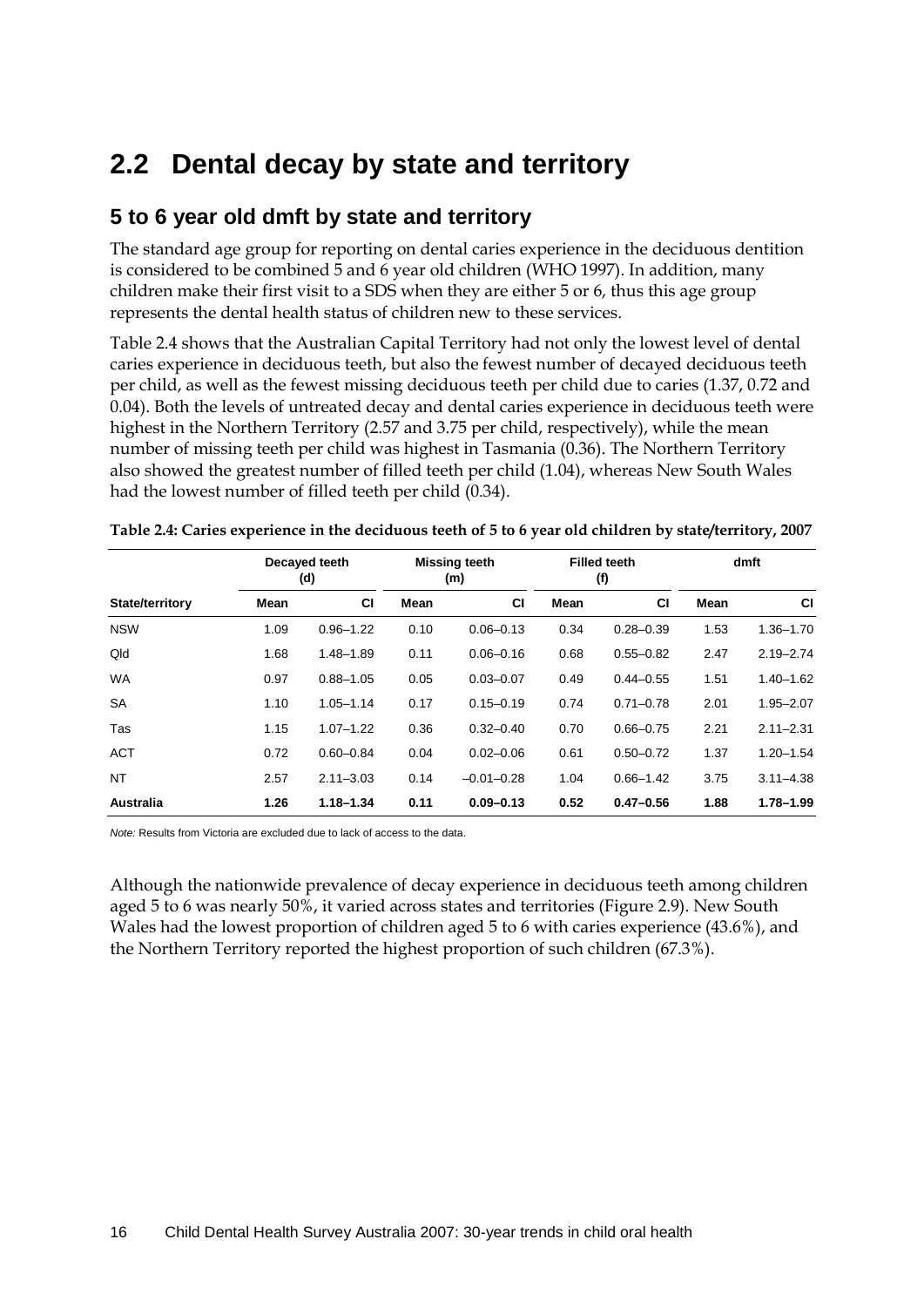

### <span id="page-24-1"></span>**12 year old DMFT by state and territory**

[Table 2.5](#page-24-0) shows that DMFT and its components in children aged 12 varied between states and territories in 2007. Queensland had the highest mean number of teeth with untreated decay per child (0.69), and the greatest mean DMFT score per child (1.32). The Australian Capital Territory reported the lowest mean number of decayed teeth per child (0.23), and the Northern Territory reported the lowest mean DMFT (0.74). The highest mean number of filled teeth per child was also reported in Queensland (0.56), which was about 87% greater than the lowest mean number of filled teeth per child (0.30), in New South Wales.

|                 |      | Decayed teeth<br>(D) |      | <b>Missing teeth</b><br>(M) |      | <b>Filled teeth</b><br>(F) | <b>DMFT</b> |               |
|-----------------|------|----------------------|------|-----------------------------|------|----------------------------|-------------|---------------|
| State/territory | Mean | 95% CI               | Mean | 95% CI                      | Mean | 95% CI                     | Mean        | 95% CI        |
| <b>NSW</b>      | 0.42 | $0.35 - 0.50$        | 0.03 | $0.01 - 0.04$               | 0.30 | $0.25 - 0.35$              | 0.75        | $0.65 - 0.85$ |
| Qld             | 0.69 | $0.48 - 0.91$        | 0.07 | $0.00 - 0.17$               | 0.56 | $0.44 - 0.67$              | 1.32        | $1.02 - 1.63$ |
| <b>WA</b>       | 0.40 | $0.31 - 0.50$        | 0.07 | $0.04 - 0.10$               | 0.41 | $0.34 - 0.48$              | 0.84        | $0.73 - 0.95$ |
| <b>SA</b>       | 0.40 | $0.37 - 0.43$        | 0.02 | $0.02 - 0.03$               | 0.51 | $0.48 - 0.53$              | 0.93        | $0.88 - 0.97$ |
| Tas             | 0.46 | $0.41 - 0.52$        | 0.10 | $0.07 - 0.13$               | 0.54 | $0.49 - 0.59$              | 1.10        | $1.02 - 1.19$ |
| <b>ACT</b>      | 0.23 | $0.16 - 0.30$        | 0.03 | $0.01 - 0.04$               | 0.55 | $0.45 - 0.64$              | 0.80        | $0.68 - 0.92$ |
| <b>NT</b>       | 0.32 | $0.17 - 0.46$        | 0.11 | $0.00 - 0.25$               | 0.31 | $0.16 - 0.45$              | 0.74        | $0.44 - 1.03$ |
| Australia       | 0.49 | $0.42 - 0.56$        | 0.05 | $0.02 - 0.08$               | 0.42 | $0.38 - 0.46$              | 0.95        | $0.85 - 1.05$ |

<span id="page-24-0"></span>**Table 2.5: 12 year old caries experience in the permanent dentition by state/territory, 2007**

*Note:* Results from Victoria are excluded due to lack of access to the data.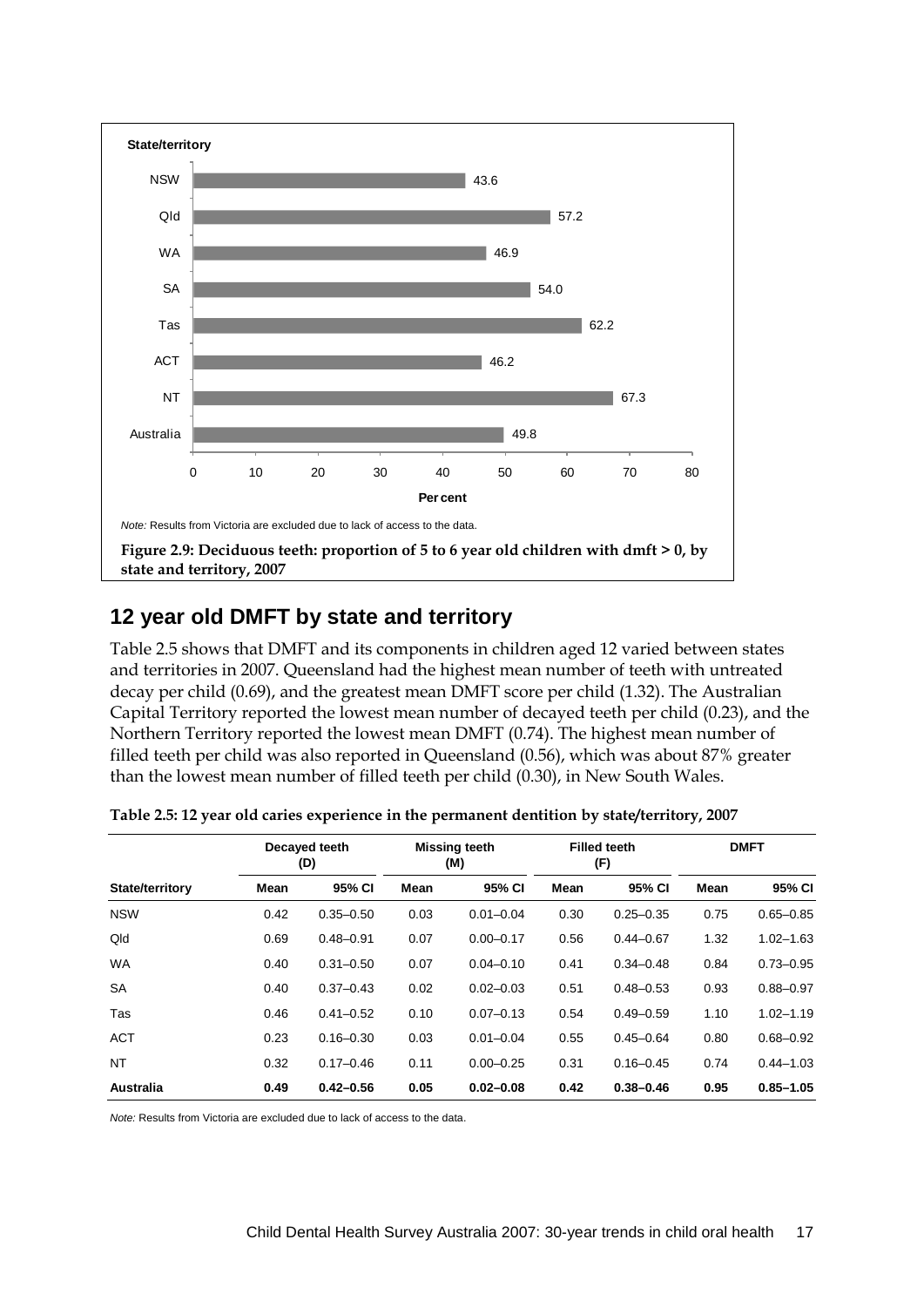[Figure 2.10](#page-25-0) shows the prevalence of dental caries experience in permanent dentition among Australian children aged 12 in 2007. Tasmania with 38.3% of children aged 12 having dental caries reported the highest prevalence followed by Queensland (37.6%) whereas New South Wales had the lowest prevalence (22.7%). Overall, 30.6% Australian children aged 12 had dental caries in their permanent teeth.

<span id="page-25-0"></span>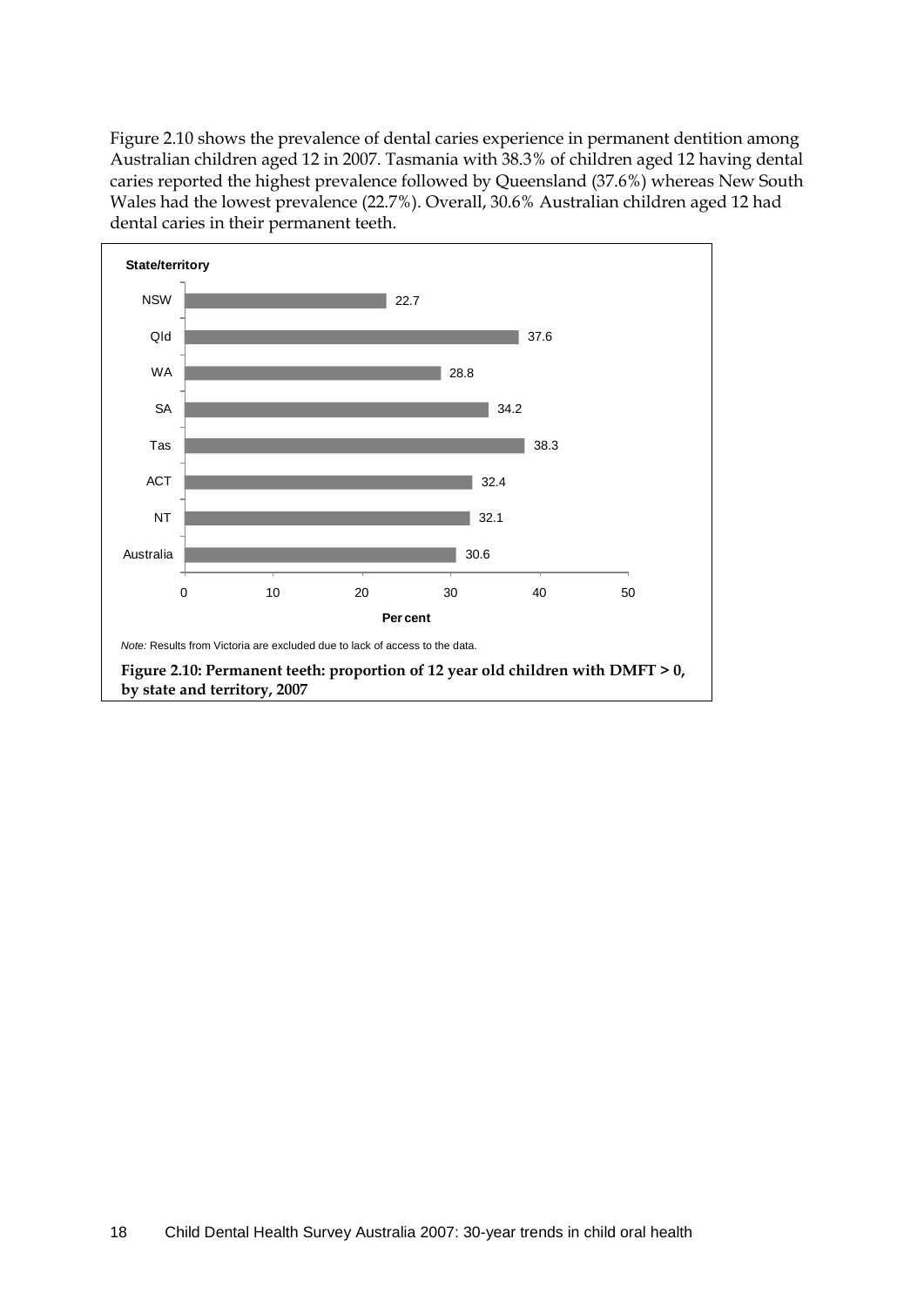### **Dental caries experience of combined deciduous and permanent teeth by state and territory**

Combined components of dental caries experience for both the deciduous and permanent teeth are shown in [Tasmania](#page-26-0)n children showed a higher level of missing teeth due to dental caries (21.9%) compared with those in other states and territories, where the corresponding levels were less than 7%. New South Wales and Queensland accounted for the highest and lowest proportions of children aged 5 to 12 without filled teeth (76.4% and 58.7%, respectively). Approximately one-half of children in New South Wales (51.8%) and Western Australia (50%) were free from dental caries in both deciduous and permanent teeth. The corresponding proportions for children in the Queensland, the Northern Territory and Tasmania were less than 40%.

Table 2.6. There was an apparent variation in the dental caries experience of children aged 5 to 12 between states and territories. The proportion of children with an untreated decay score (D+d) of one or more in either deciduous or permanent teeth ranged from 27.4% in the Australian Capital Territory to 52.3% in the Northern Territory. The level of untreated decay (5 or more teeth) was highest in the Northern Territory and lowest in the Australian Capital Territory (10.2% and 2.6%, respectively).

<span id="page-26-0"></span>Tasmanian children showed a higher level of missing teeth due to dental caries (21.9%) compared with those in other states and territories, where the corresponding levels were less than 7%. New South Wales and Queensland accounted for the highest and lowest proportions of children aged 5 to 12 without filled teeth (76.4% and 58.7%, respectively). Approximately one-half of children in New South Wales (51.8%) and Western Australia (50%) were free from dental caries in both deciduous and permanent teeth. The corresponding proportions for children in the Queensland, the Northern Territory and Tasmania were less than 40%.

|                        |                  | $D+d$  |        |        |        |           |      | $F + f = 0$ | dmft+DMFT=0 |
|------------------------|------------------|--------|--------|--------|--------|-----------|------|-------------|-------------|
| <b>State/territory</b> | $\mathbf 0$<br>% | 1<br>% | 2<br>% | 3<br>% | 4<br>% | $5+$<br>% | %    | %           | $\%$        |
| <b>NSW</b>             | 63.3             | 14.5   | 8.7    | 4.9    | 3.3    | 5.4       | 95.9 | 76.4        | 51.8        |
| Qld                    | 57.3             | 15.2   | 9.7    | 5.5    | 3.7    | 8.6       | 95.1 | 58.7        | 39.2        |
| <b>WA</b>              | 69.4             | 14.4   | 7.4    | 3.6    | 1.9    | 3.3       | 97.7 | 66.9        | 50.0        |
| <b>SA</b>              | 61.9             | 16.2   | 9.5    | 5.1    | 3.0    | 4.3       | 93.9 | 60.1        | 42.3        |
| Tas                    | 62.4             | 13.8   | 9.6    | 5.2    | 3.5    | 5.6       | 78.1 | 60.3        | 35.4        |
| <b>ACT</b>             | 72.6             | 13.3   | 6.7    | 3.3    | 1.5    | 2.6       | 96.3 | 61.8        | 49.6        |
| <b>NT</b>              | 47.7             | 17.6   | 12.5   | 7.7    | 4.3    | 10.2      | 96.6 | 66.4        | 34.8        |
| <b>Australia</b>       | 62.3             | 14.8   | 8.9    | 4.9    | 3.2    | 5.9       | 95.2 | 67.7        | 46.4        |

**Table 2.6: All teeth caries experience among 5 to 12 year old children by state/territory, 2007**

*Note:* Results from Victoria are excluded due to lack of access to the data.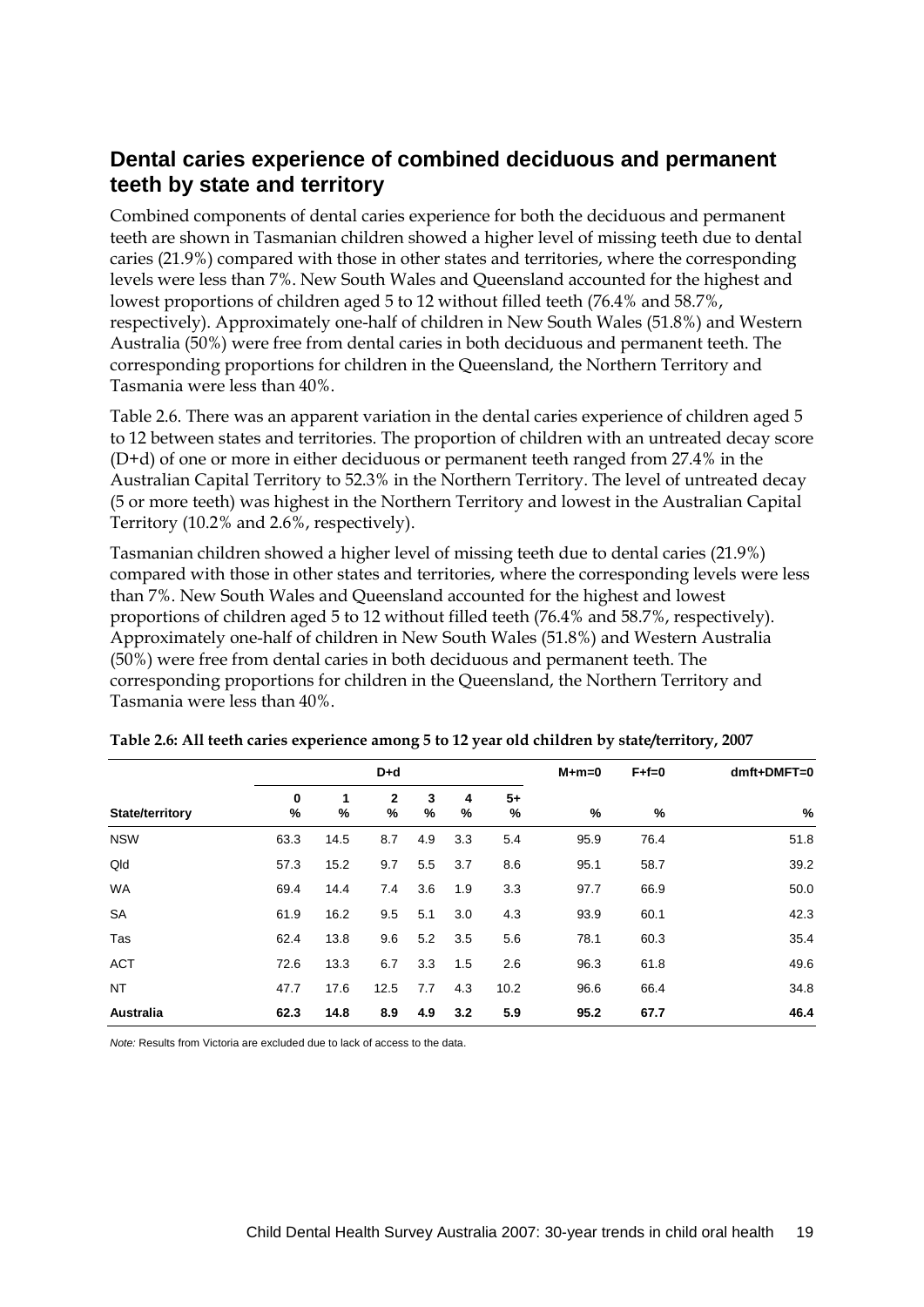# **2.3 Fissure sealants**

Sealing or covering the pits and fissures of teeth (usually molars) with a resin or glass-ionomer (cement) material is a frequently used preventive method to effectively halt the development of active decay in permanent teeth (Rozier 2001). Fissure sealants act by preventing the future build-up of plaque and bacteria in the tooth grooves that are more at risk of decay.

[Table 2.7](#page-27-0) shows that the mean number of teeth with fissure sealants was associated with age, ranging from 0.06 teeth among children aged 6 to 1.32 among children aged 15. The children who had no dental decay experience were less likely to have fissure sealants than children who had experienced dental decay, for all ages. This reflects the practice of providing fissure sealants to the children who are more vulnerable to developing dental decay.

|                | All children |               | % of children with fissure                | % of children with fissure              |
|----------------|--------------|---------------|-------------------------------------------|-----------------------------------------|
| Age (years)    | Mean         | <b>CI</b>     | sealant among children with<br>$DMFT = 0$ | sealant among children with<br>DMFT > 0 |
| 6              | 0.06         | $0.04 - 0.07$ | 2.0                                       | 7.1                                     |
| $\overline{7}$ | 0.21         | $0.18 - 0.24$ | 7.5                                       | 13.0                                    |
| 8              | 0.47         | $0.42 - 0.52$ | 15.1                                      | 21.1                                    |
| 9              | 0.57         | $0.51 - 0.62$ | 18.8                                      | 25.8                                    |
| 10             | 0.60         | $0.55 - 0.66$ | 20.2                                      | 27.4                                    |
| 11             | 0.67         | $0.60 - 0.74$ | 20.0                                      | 30.0                                    |
| 12             | 0.65         | $0.57 - 0.72$ | 18.8                                      | 28.6                                    |
| 13             | 0.86         | $0.73 - 0.99$ | 21.3                                      | 39.0                                    |
| 14             | 1.15         | $0.98 - 1.31$ | 29.3                                      | 42.8                                    |
| 15             | 1.32         | $0.91 - 1.74$ | 24.5                                      | 42.9                                    |

<span id="page-27-0"></span>**Table 2.7: Fissure sealant age-specific experience, 2007**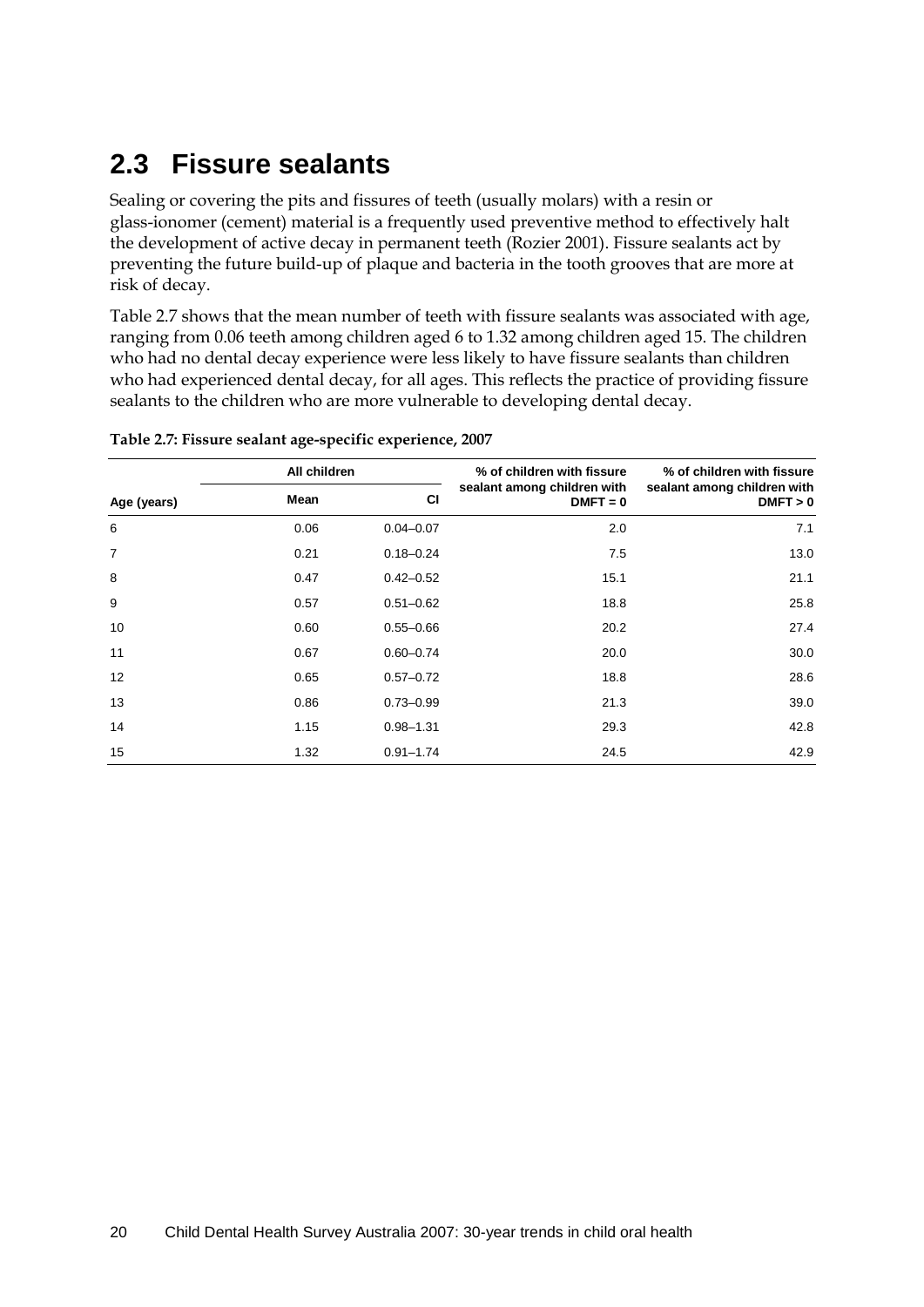# **3 Trends**

# **3.1 National**

The trends of caries experience for both deciduous and permanent teeth in Australian children at age 6 and 12 over the past three decades are shown in [Figure 3.1.](#page-29-0) Mean dmft for Australian children aged 6 reduced from 3.19 in 1978 to 1.87 in 1988. After a minor fluctuation around a mean dmft score of 2 between 1989 and 1991, dmft declined again from 1992 onwards until 1996 where the lowest mean dmft score of 1.45 was reported. There has been a slight increase in the deciduous decay experience over the past decade, with mean dmft peaking at 2.27 in 2005. In contrast, the trend of caries experience in permanent teeth of Australian children aged 12 revealed a marked decline over the past 30 years with mean DMFT reducing from 4.79 in 1977 to its lowest value of 0.83 in 1998–99. Thereafter, mean DMFT scores have remained stable at around 1.

Data reported here were collected over two broad timeframes. In 1973, the Australian School Dental Scheme (ASDS) was established and was responsible for monitoring children's oral health. Between 1977 and 1988 data reported here were collected as part of the evaluation of the ASDS, managed centrally by the Commonwealth Department of Health. From 1989, the national data collection was transferred to the Australian Institute of Health and Welfare Dental Statistics and Research Unit (AIHW DSRU) at The University of Adelaide. This national surveillance survey was named Child Dental Health Survey (CDHS) and a number of changes, such as sampling strategies, were introduced. Prior to 1989, the evaluation component of the ASDS also adopted a full enumeration of children presenting for assessment. From 1989, children were sampled at random by selecting those born on specific days of the month with different sampling ratios used across the states and territories.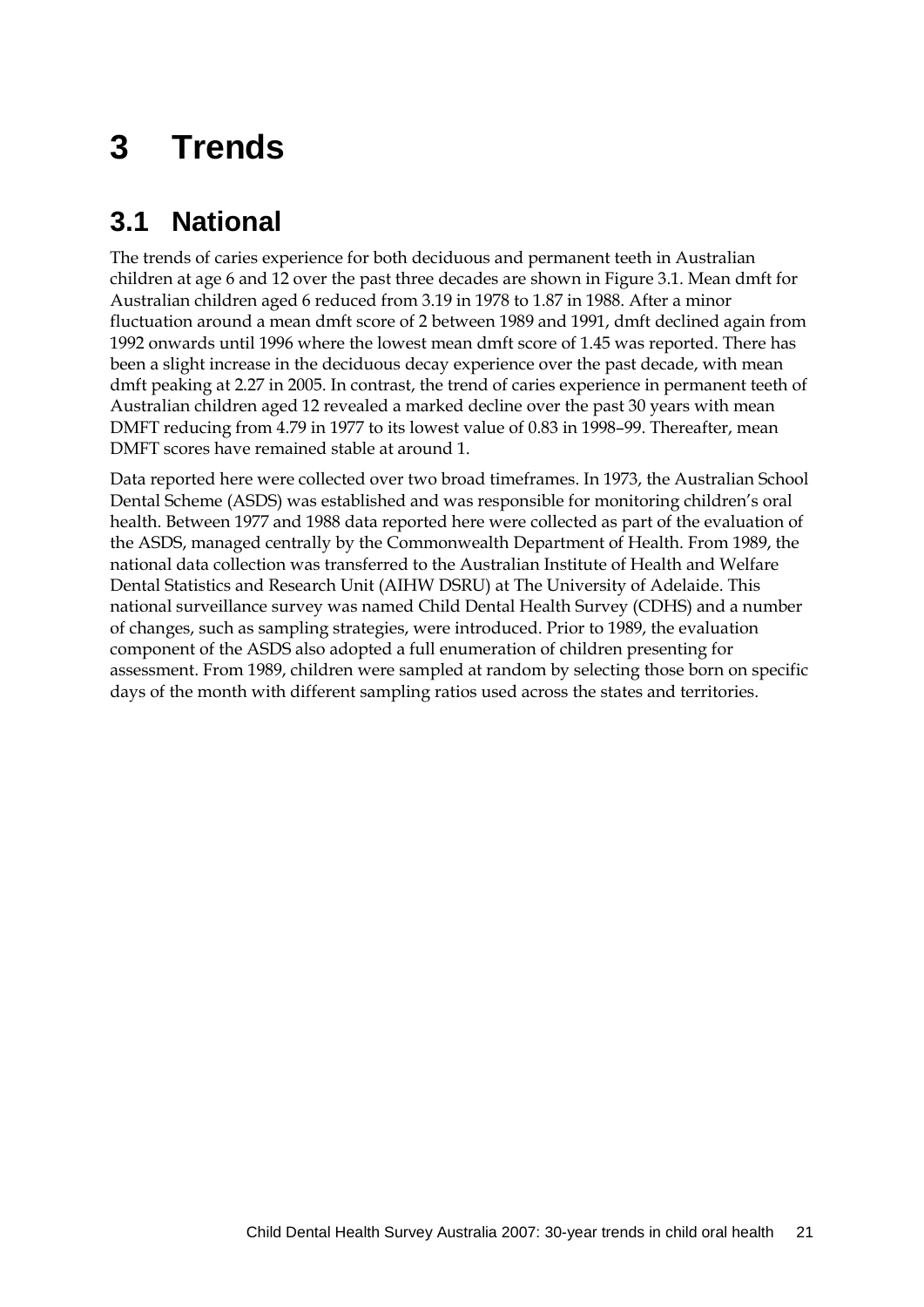<span id="page-29-0"></span>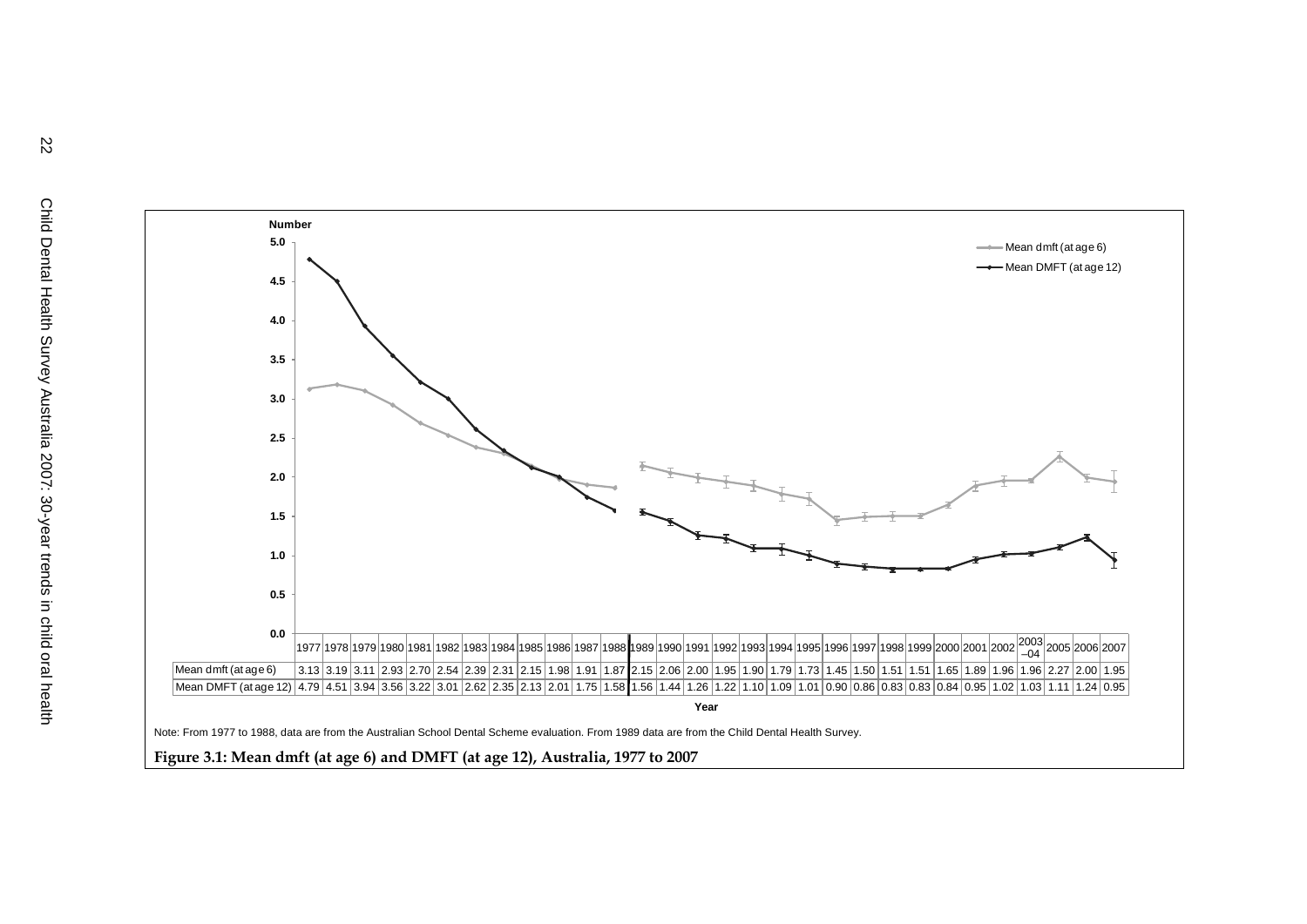# **3.2 States and territories**

Figures 3.2 to 3.9 show the trends in deciduous (at age 5 to 6) and permanent (at age 12) decay experience of children in each state and territory in Australia from 1989 to 2007. New South Wales, Victoria and Tasmania do not have data for some of the years and hence the trends of caries experience among states may not be directly comparable. However, the general trend of both deciduous and permanent caries experience in children from nearly all states and territories points to a decline up to 1996 and 1997, followed by a small increase thereafter. This pattern is somewhat similar to that of the national trend observed over the same period.

### **New South Wales**

[Figure 3.2](#page-31-0) represents the trends of deciduous (at age 5 to 6) and permanent (at age 12) decay experience of children in New South Wales. The figure shows a dramatic decline in both mean dmft and mean DMFT between 1993 and 1996. Changes in data collection for New South Wales beginning in 1996 with the implementation of Save Our Kids Smiles (SOKS) program explained the sudden decline in caries experience. Under SOKS only children from Kindergarten and Years 2, 4, 6 and 8 were approached each year and children aged 6, 8, 10, 12 and 14 are under-represented in the survey. Figures for these ages may reflect a bias as those children who are in a school class either above or below the majority of their age cohort may not be representative of the age cohort as a whole. The level of clinical control was also lower under SOKS than previously, and screenings were not conducted in explicit accordance with a study protocol.

From 2001, children from disadvantaged schools were prioritised for treatment, resulting in much smaller numbers of children attending the SDS. Rather than collect information from all children enrolled in or screened by the SDS, as had been done previously, oral health information on children in 2001 was only captured at the point of examination. Therefore data were predominantly only available on children with immediate treatment needs from targeted 'disadvantaged' schools. For this reason, data are not reported from 2001 to 2006.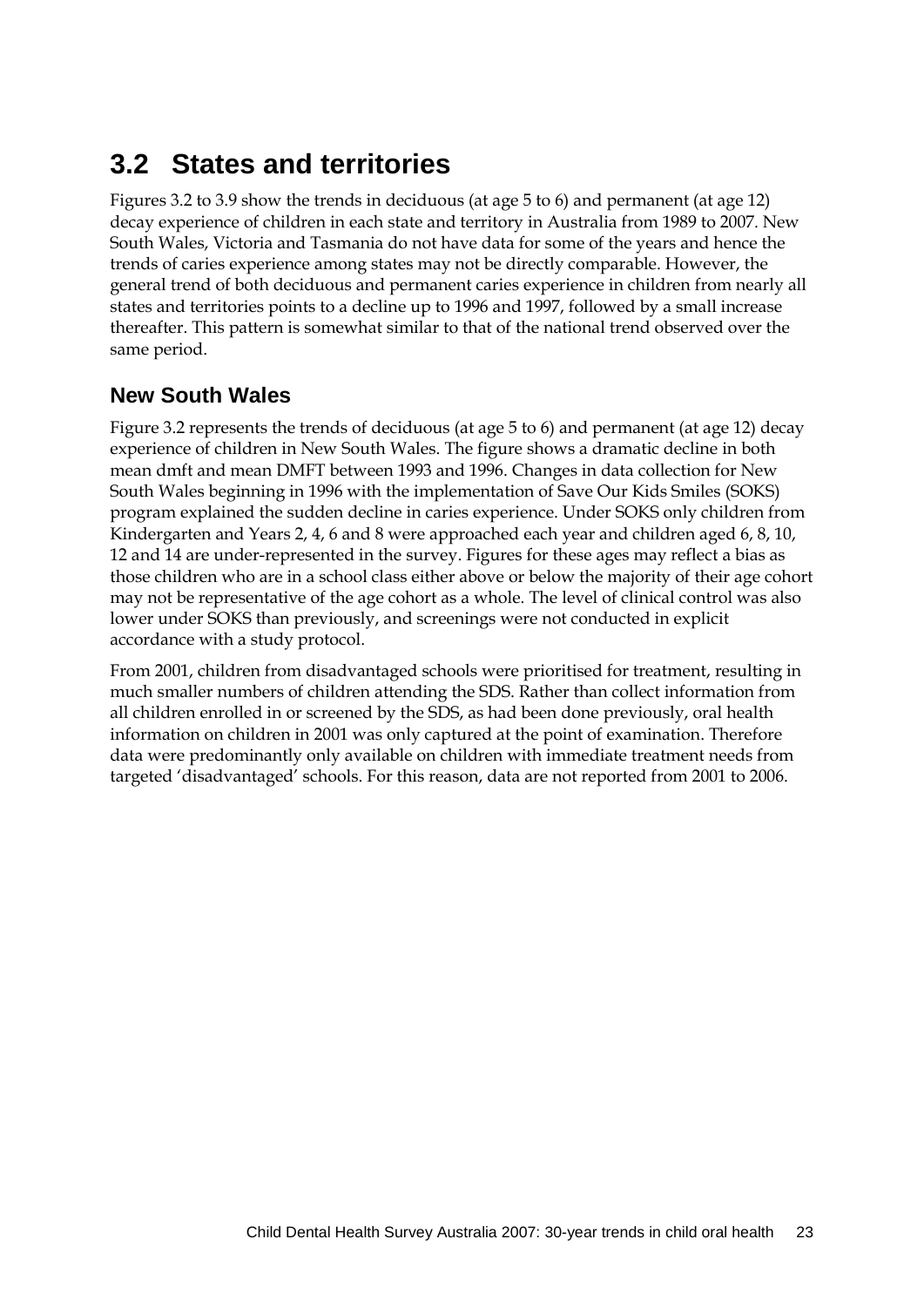<span id="page-31-0"></span>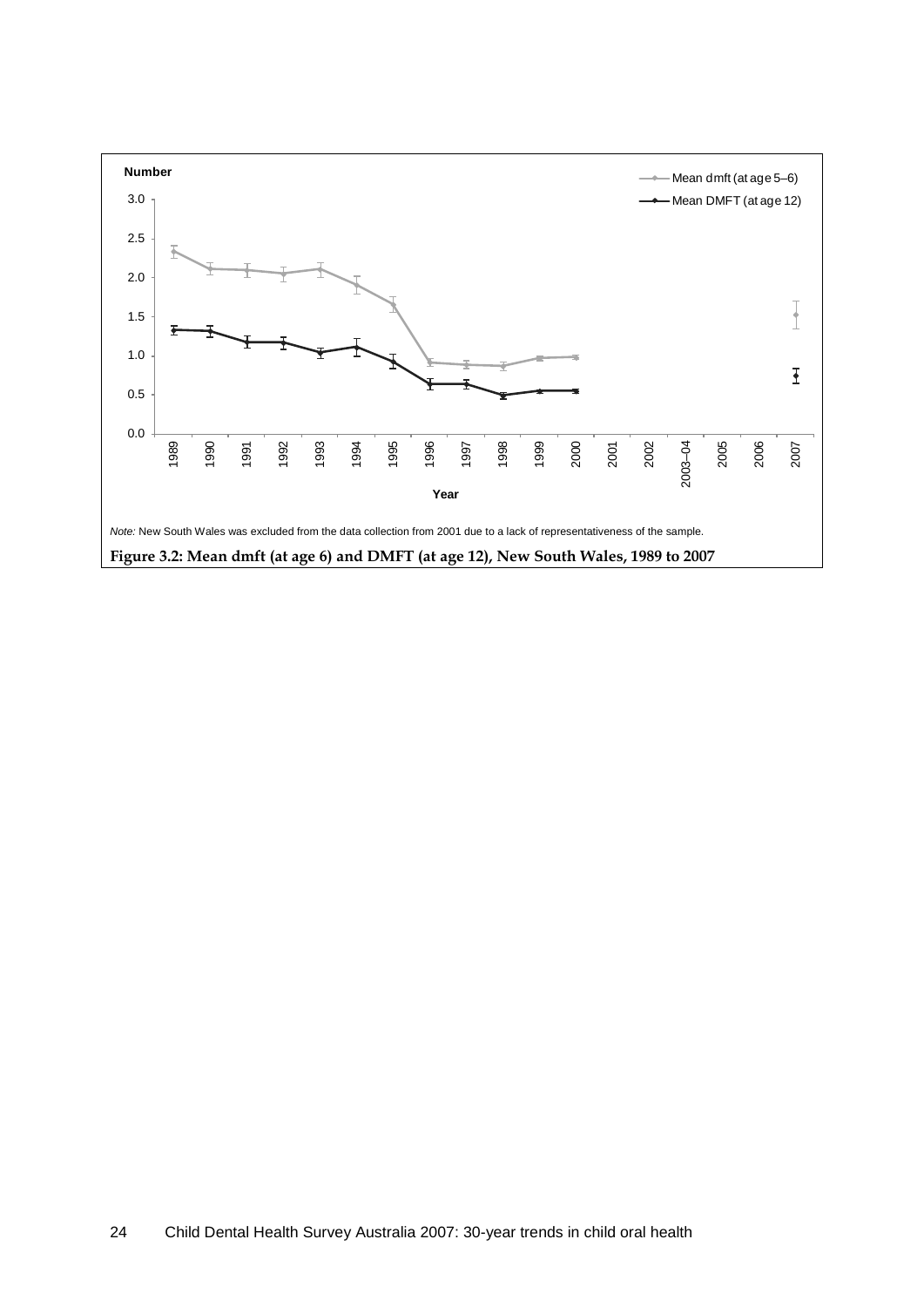### **Victoria**

[Figure 3.3](#page-32-0) shows the trends in deciduous (at age 5 to 6) and permanent (at age 12) decay experience of children in Victoria. There was a steady decline in mean dmft since 1989 in Victoria until 1996, followed by an increase from 1998 to 2000, and a further decline from 2001 to 2004. While caries experience data for both dentitions were only provided up to 2004 in Victoria, data for permanent teeth were not available for Victoria from 1990 to 1994. The figure shows that the mean DMFT remained almost stable in Victorian children from 1995 to 2004.

<span id="page-32-0"></span>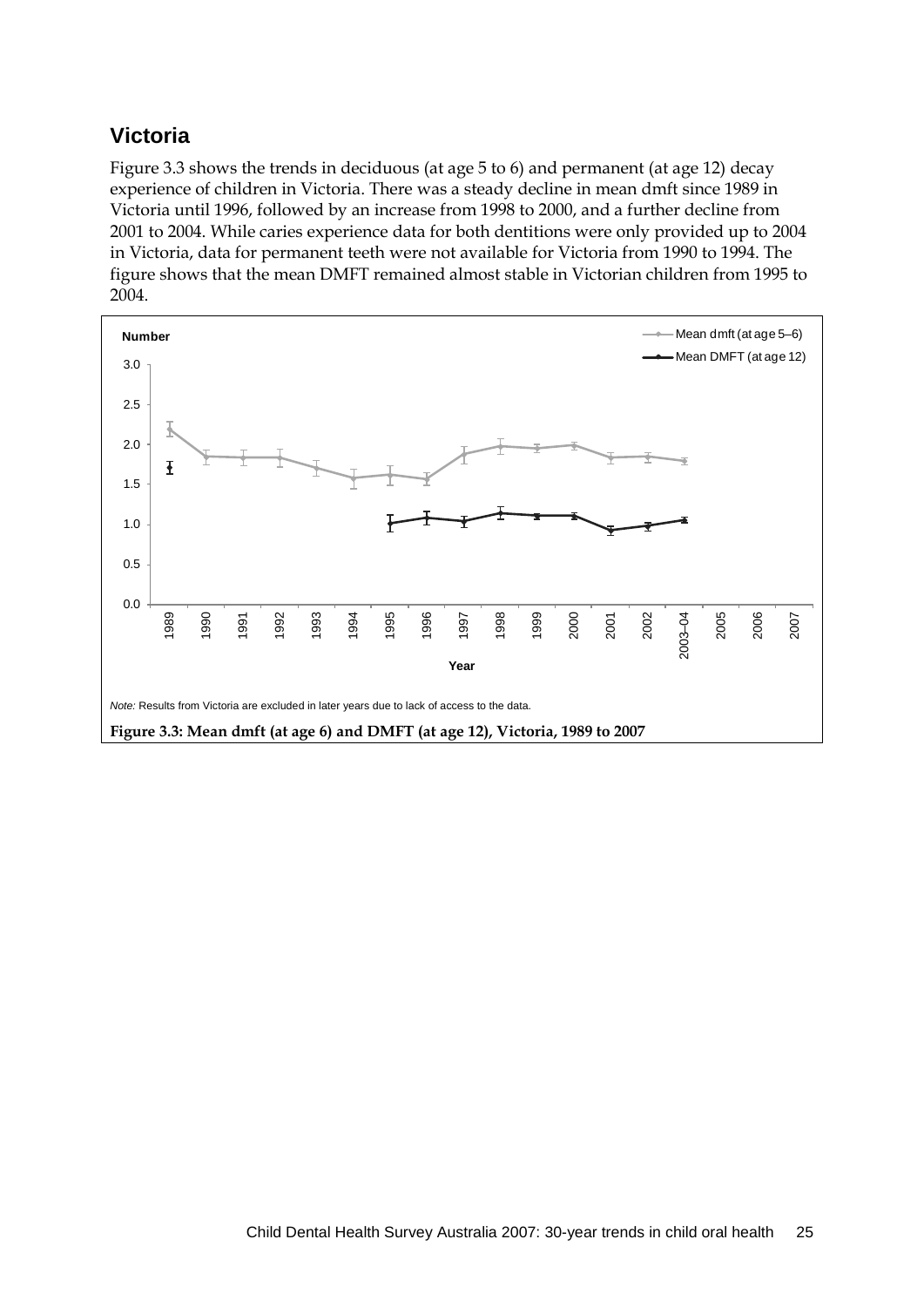### **Queensland**

Figure 3.4 shows the trends in deciduous (at age 5 to 6) and permanent (at age 12) decay experience of children in Queensland. The general trend for both deciduous and permanent caries experience of children in Queensland showed a decline up to 1997, followed by a small increase thereafter. However, from the late 1990s, there has been an increase in mean dmft, which returned to a level similar to that at the beginning of the 1990s.

<span id="page-33-0"></span>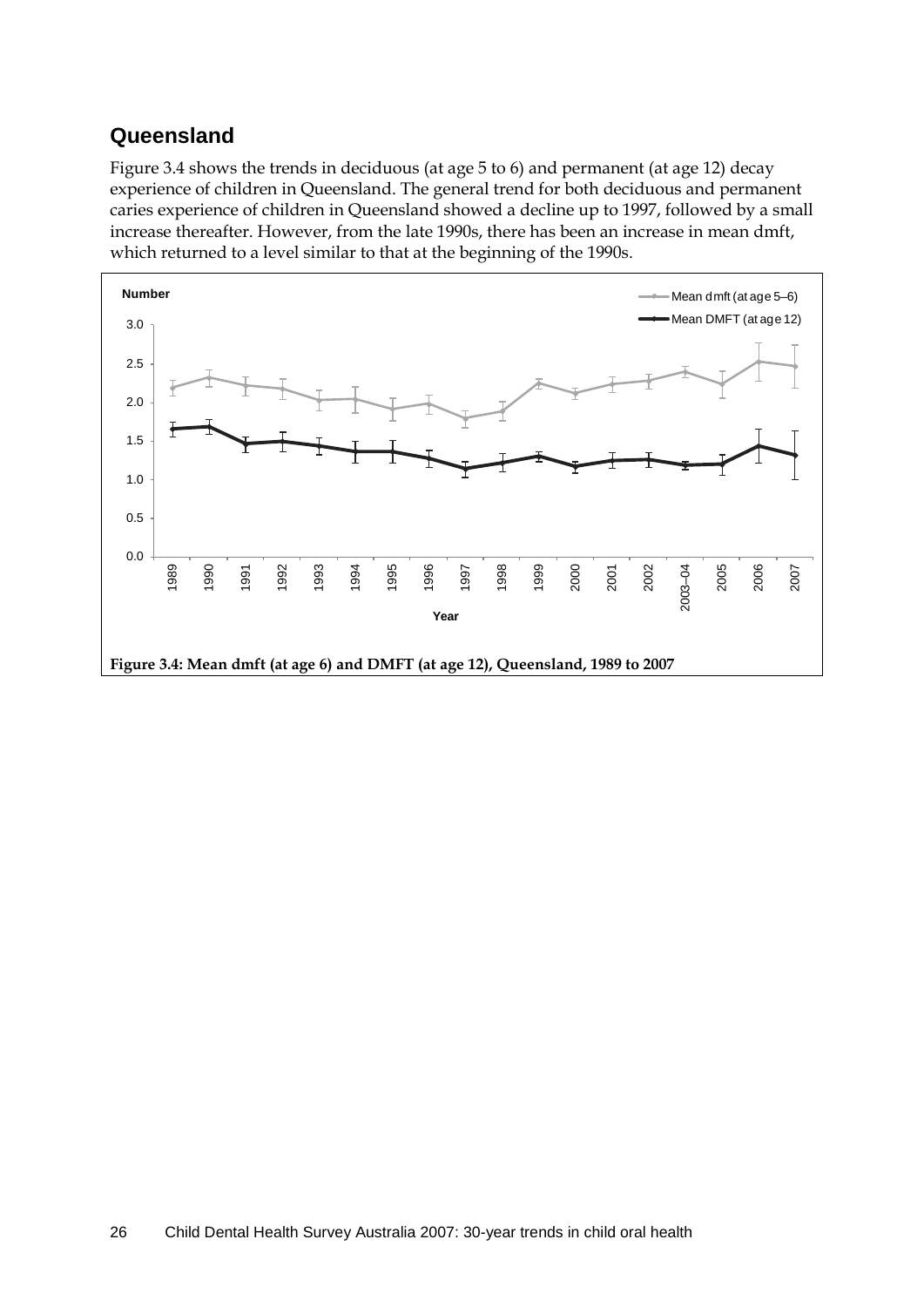### **Western Australia**

Figure 3.5 shows the trends in deciduous (at age 5 to 6) and permanent (at age 12) decay experience of children in Western Australia. Mean dmft among children aged 5 to 6 in Western Australia fluctuated at 1.4 and reached its lowest score in 1996. Then, mean dmft scores started increasing from 1997 to 2000 and remained somewhat stable from 2001 to 2007. In contrast, mean DMFT scores decreased sharply in the early 1990s and continued to decline until it reached the lowest point in 1999. Mean DMFT remained almost stable from 2000 to 2007.

<span id="page-34-0"></span>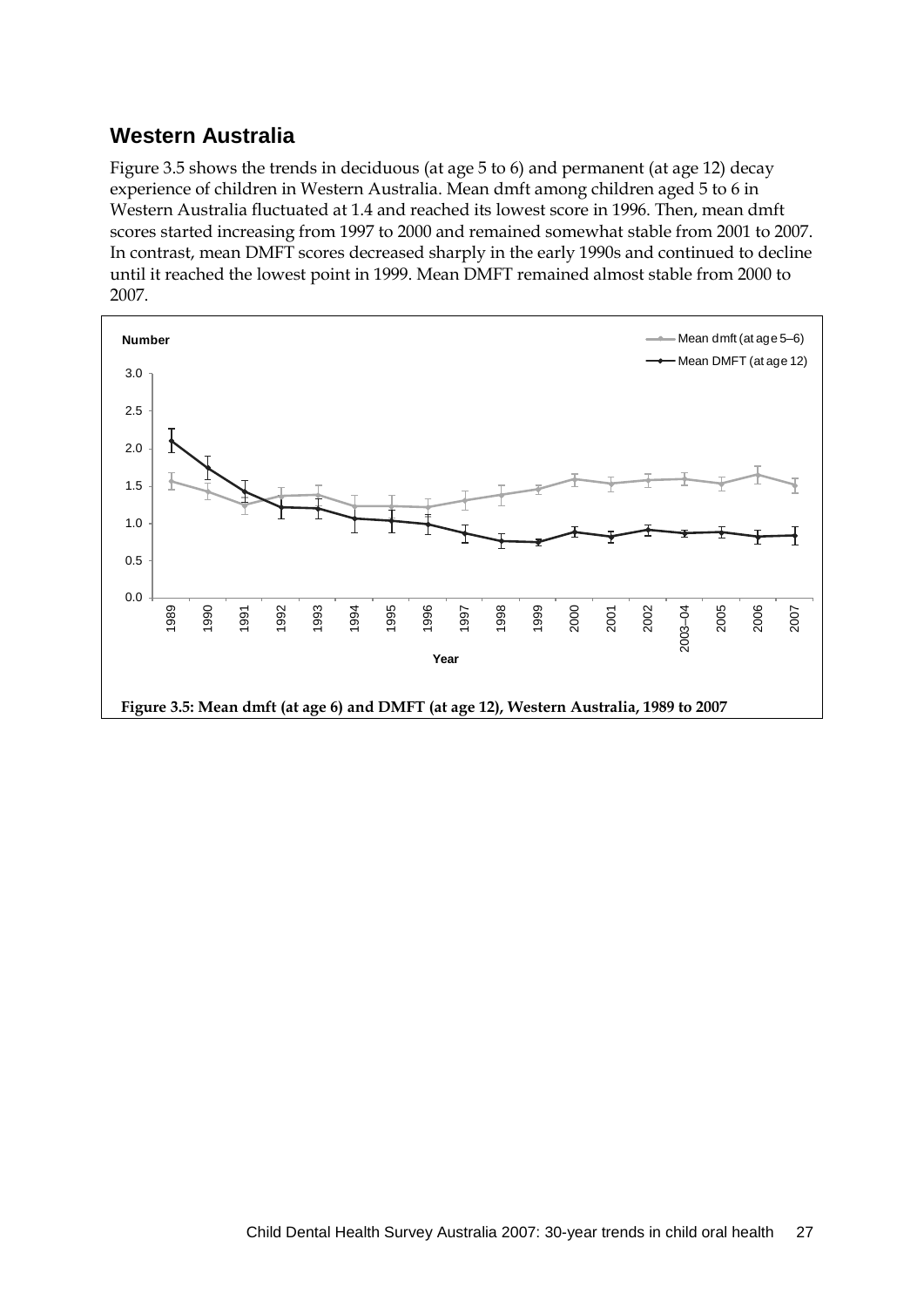## **South Australia**

Figure 3.6 shows the trends in deciduous (at age 5 to 6) and permanent (at age 12) decay experience of children in South Australia. Among states and territories with comparatively low dmft and DMFT scores, South Australia showed the greatest decline in dmft and DMFT in the early 1990s and experienced the state's lowest score in 1994, which was followed by a steady increase in decay experience from 1995 to 2007.

<span id="page-35-0"></span>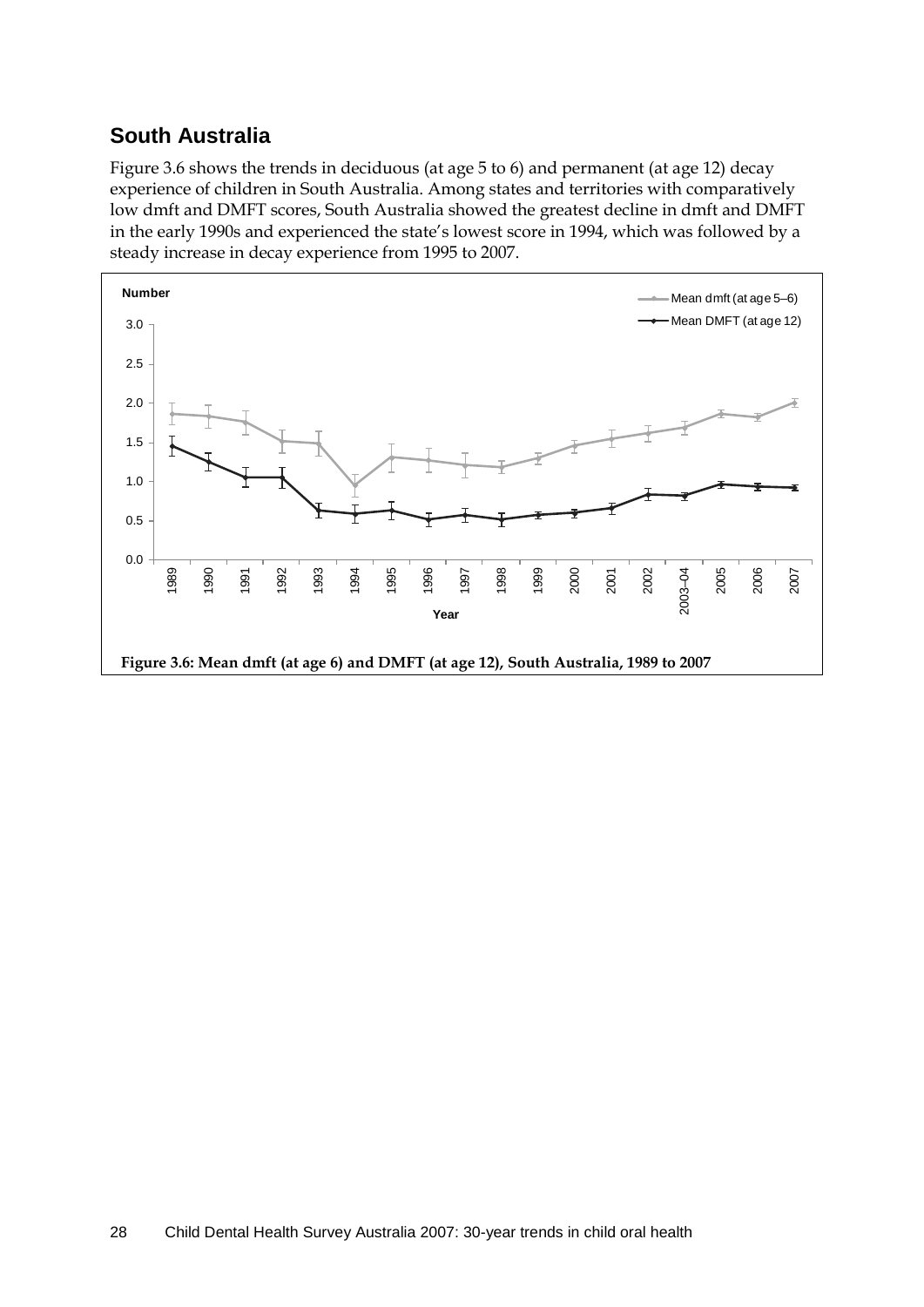## **Tasmania**

Figure 3.7 shows the trends in deciduous (at age 5 to 6) and permanent (at age 12) decay experience of children in Tasmania. No data were available for Tasmania in 1994. Mean dmft and mean DMFT recorded their lowest scores in 1993 and 1995, respectively. There has been an increase in deciduous caries experience since 1995 with the highest mean dmft score being reported in 2007. The trend for the permanent decay experience, on the other hand, has not been consistent—mean DMFT reached its highest value in 1998, which was followed by a decline until 2000, and stabilisation thereafter.

<span id="page-36-0"></span>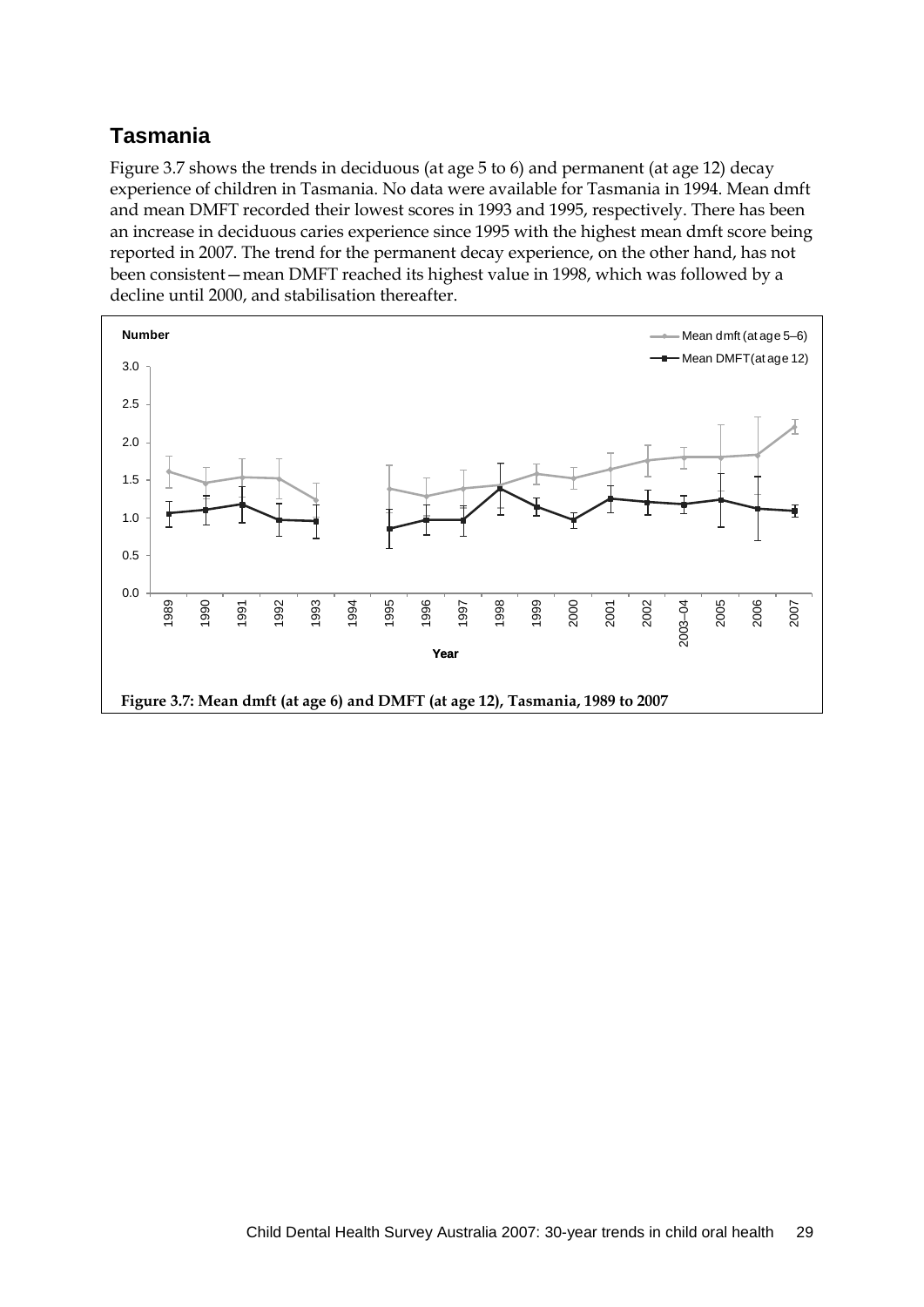## **Australian Capital Territory**

Figure 3.8 shows the trends in deciduous (at age 5 to 6) and permanent (at age 12) decay experience of children in the Australian Capital Territory. Mean dmft fluctuated over the period, with the lowest score being reported in 1996. Thereafter, it showed generally an increasing trend with some ups and downs in between until it started declining in 2005. Permanent caries experience declined steadily until 1996, which was followed by an increase, with the highest mean DMFT being reported in 2000. Mean DMFT then declined to 2007.

<span id="page-37-0"></span>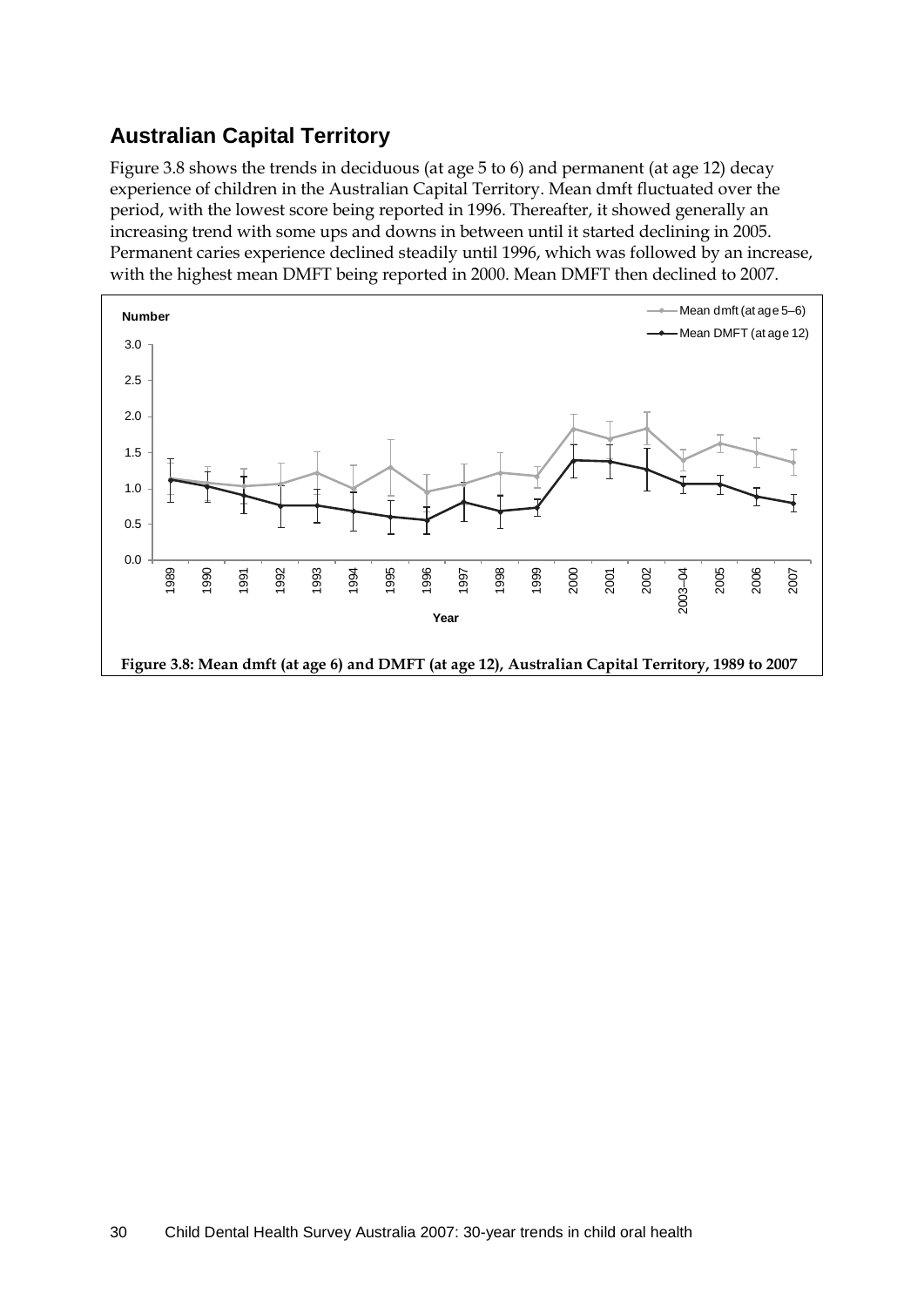### **Northern Territory**

Figure 3.9 shows the trends in deciduous (at age 5 to 6) and permanent (at age 12) decay experience of children in the Northern Territory. Mean dmft has remained stable around 2 until 2001, which was followed by an increase in the deciduous caries experience. The apparent sharp increase in mean dmft for children in the Northern Territory from 2006 to 2007 is in line with the trend that was occurring in the earlier 2000s. Mean DMFT recorded its highest score in 1991 and remained stable until 2003–04. An increase in mean DMFT score in 2005 was followed by a decline.

<span id="page-38-0"></span>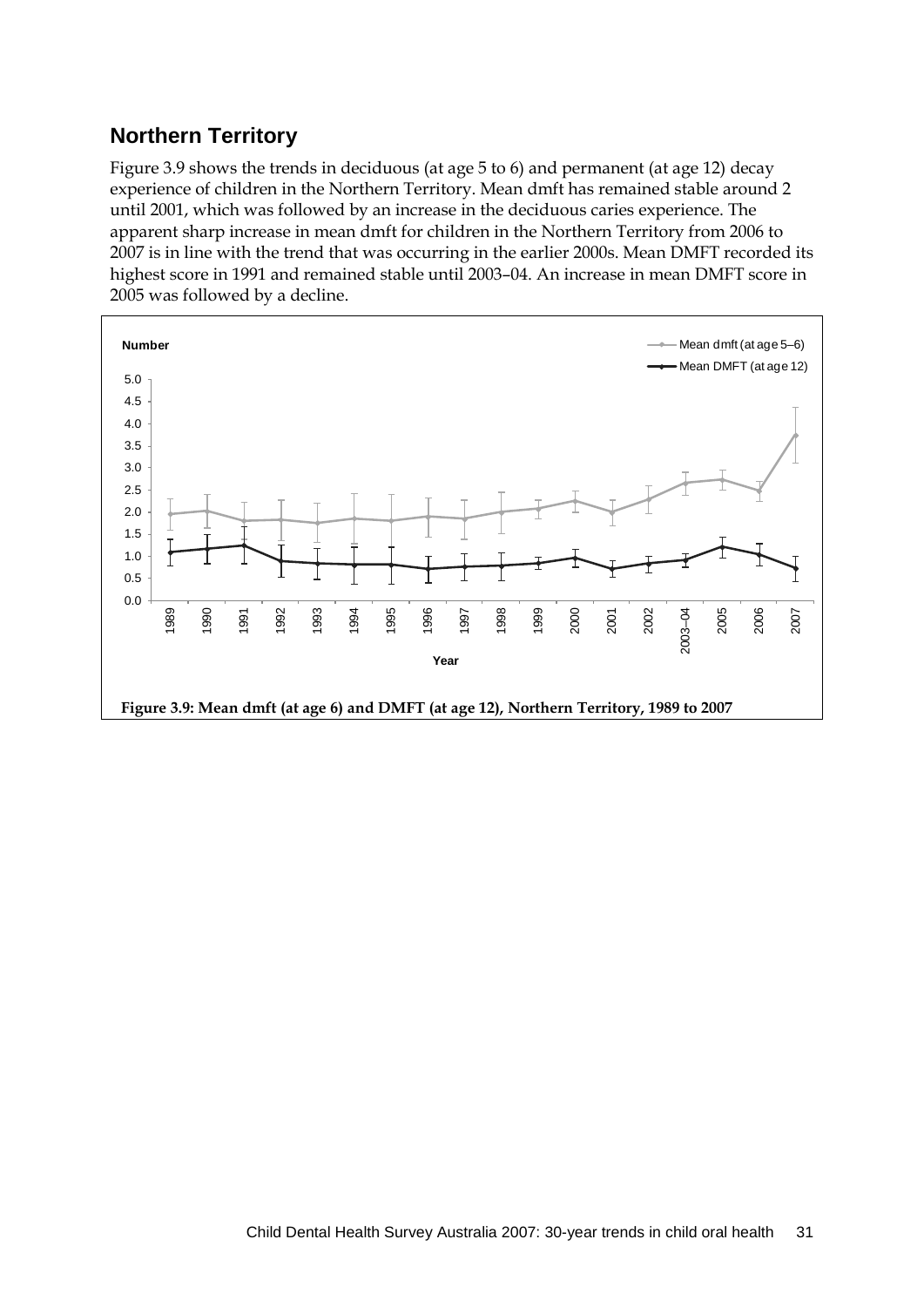# **Appendix: Description of survey methods**

## **Source of subjects**

Data for 2007 were derived from two separate sources. Data for Queensland, South Australia, Western Australia, Tasmania, the Northern Territory and the Australian Capital Territory were sourced from the Child Dental Health Survey (CDHS) conducted in the 2007 calendar year. The CDHS is an annual surveillance survey which monitors the dental health of children enrolled in school and community dental services that the health departments or authorities of Australia's six state and two territory governments operate. In all jurisdictions children from both public and private schools are eligible for dental care through a SDS. The care typically provided in a SDS includes dental examinations, preventive services and restorative treatment as required. However, there are some variations among state and territory programs with respect to priority age groups and the nature of services. In some jurisdictions, caries risk assessment is used to determine recall interval and preventive treatment. Consequently, there are variations in the extent of enrolments in SDS, with some jurisdictions serving more than 80% of primary school children and others serving smaller proportions.

Data sourced from SDS clinics were collected at the time of routine clinical examinations that dental therapists and dentists conducted. The application of diagnostic criteria employed in this data collection was based on the clinical judgment of the examining dental therapist or dentist. Detailed instructions were provided to clinics to explain the collection of clinical data but there were no formal sessions of instruction in diagnosis undertaken for the purpose of the survey, and no repeat examinations for the purpose of assessing inter- or intra-examiner reliability.

Data for New South Wales were derived from the New South Wales Child Dental Health Survey conducted in 2007 which was a collaborative partnership between the Centre for Oral Health Strategy NSW, area health services, the Australian Research Centre for Population Oral Health at the University of Adelaide, and Population Oral Health at the University of Sydney. The survey examined children sampled from primary schools across New South Wales and it represented a more systematic approach to population oral health data collections than those available through public dental service collections or previous risk assessment programs undertaken in New South Wales.

National estimates in this report exclude Victoria due to lack of access to the 2007 data.

# **Sampling**

The data sourced from the annual CDHS are derived from routine examinations of children enrolled in the SDS. Children are sampled at random from SDS clinics by selecting children examined during the 2007 calendar year who were born on specific days of the month or by a similar systematic sampling procedure. The specific days of the month and approximate sampling ratios implemented in each state and territory are provided in [Table A1.](#page-40-0) This sampling scheme ensures a random sample of children enrolled with the SDS is selected but excludes children who are not enrolled with the SDS.

The sampling ratios implemented were designed to provide similar numbers of children from each state and territory. However, due to full enumeration in South Australia, the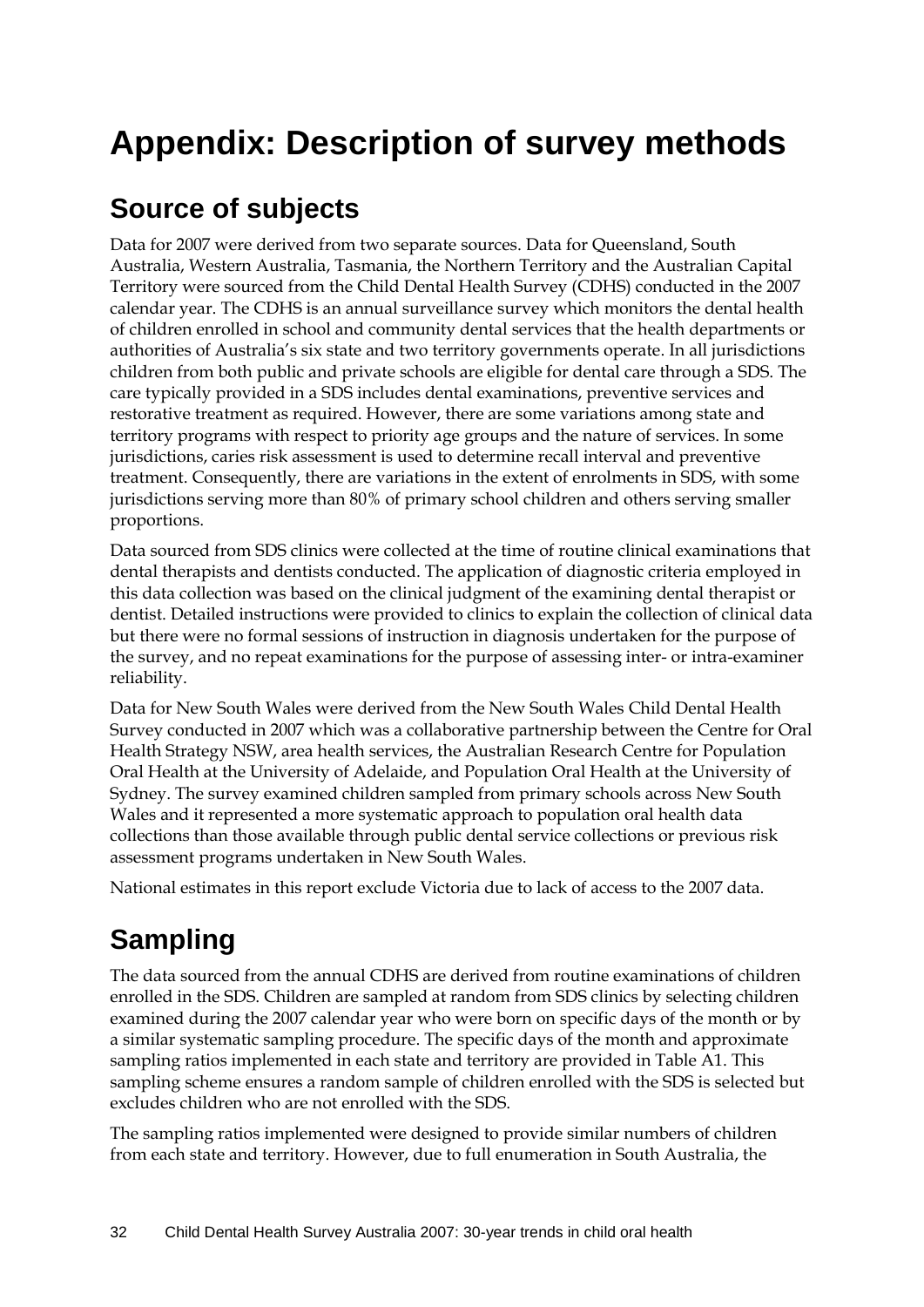number of children included in the survey is considerably larger than for other states and territories. In addition, differences in administration and local data requirements of each SDS create further variation. This variation in the number of children sampled by state and territory is accounted for in the weighting procedure.

Where children received more than one examination during the 2007 calendar year, only data derived from the child's first examination were included in the survey for Queensland, Western Australia and the Northern Territory where survey information was collected on a paper-based survey form by treating clinicians. For South Australia, Tasmania and the Australian Capital Territory, where electronic patient records were used, only data derived from the last examination of the year were included in the survey.

| State/territory                     | Sampling ratio <sup>(a)</sup> | Days of birth          |
|-------------------------------------|-------------------------------|------------------------|
| Queensland                          |                               |                        |
| <b>Gold Coast</b>                   | 1:1                           | Any                    |
| Other Qld                           | 1:15                          | 1st and 6th            |
| Western Australia                   | 1:8.5                         | 28th, 29th, 30th, 31st |
| South Australia                     | 1:1                           | Any                    |
| Tasmania                            | 1:1                           | Any                    |
| <b>Australian Capital Territory</b> | 1:1                           | Any                    |
| <b>Northern Territory</b>           |                               |                        |
| Darwin                              | 1:1.9                         | 1st to 16th            |
| Other NT                            | 1:1                           | Any                    |

<span id="page-40-0"></span>**Table A1: Sampling ratios for Australian states and territories, 2007**

(a) Sampling ratios are approximate only.

*Note:* Victoria is excluded due to lack of access to the data.

The sample design implemented for the New South Wales Child Dental Health Survey was a stratified two-stage design where a sample of children aged 5 to 12 was selected from primary schools across New South Wales. A sampling frame of public, Catholic and independent primary schools in New South Wales was created and stratified into eight area health service (AHS) regions. In the first stage of selection a sample of primary schools was selected from each AHS region with probability proportional to school enrolment size. A total of 107 schools were selected across New South Wales. In the second stage of selection approximately 76 children aged 5 to 12 were systematically sampled from each selected school with 8–12 children of a particular age sampled per school.

## **Survey methodology and data items**

The examiner recorded demographic characteristics of each sampled child including the child's age and sex. Country of birth and Indigenous status of both child and mother were also collected and are considered to be two items important to a health monitoring survey (Health Targets and Implementation Committee 1988). Both items were obtained from information on the patient's treatment card or medical history. However, due to the increasingly limited recording of this information by each state and territory SDS, they were not included in this report.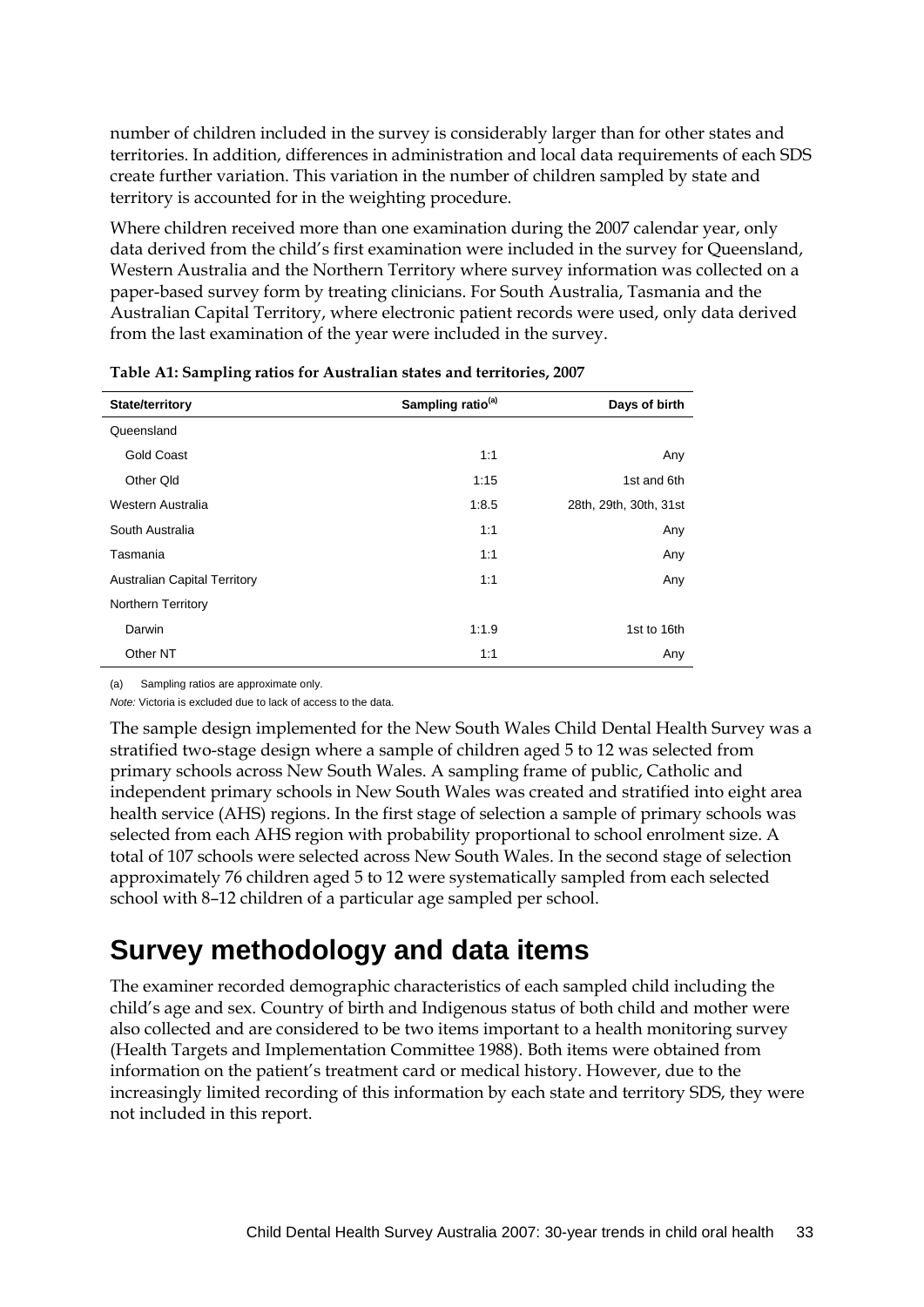Data sourced from the New South Wales Child Dental Health Survey were collected from standardised oral examinations that teams of trained examiners conducted. Examinations took place in schools using standard portable dental equipment. The examination was a visual assessment using a mirror, a blunt probe, and compressed air. The examination protocol was developed at the Australian Research Centre for Population Oral Health and has been used in a number of oral epidemiological studies in Australia. The protocol measured decayed, missing and filled surfaces of all primary and permanent teeth, including non-cavitated lesions. Dental fluorosis of upper central incisors, using the Thylstrup-Fejerskov index (Thylstrup & Fejerskov 1978) was also collected.

# **Weighting of data and data analysis**

National population estimates presented in this publication have been derived from weighted data. The weighting methodology reflects the sample design implemented in each state and territory. Data sourced from the annual child dental health surveys were weighted at the regional level where region was based on the 2006 Australian Standard Geographical Classification. Where sample size was adequate, regions within a capital city were defined as ABS Statistical Subdivisions and regions outside of capital city areas were defined as Statistical Divisions.

The Australian Bureau of Statistics provided the population counts used in the weighting process. The file supplied was 2007 Estimated Residential Population (ABS 2011) of Australia by Postal Area by Age (5–15 years) which provided population counts by individual age and postcode. Postcodes were mapped to region using the ABS 2006 Statistical Sub-Division 2006 Postcode Concordance File (2905055001 ssd 2006 from poa 2006) and aggregated to produce regional level population counts by individual age.

The initial weight for each person was calculated as the inverse of the child's probability of selection in the survey which was based on the sampling ratios implemented across clinics in each state and territory. As children enrolled in SDS clinics may experience different recall periods, children on recall intervals of 12 months or less have a higher chance of selection during the survey period than children on longer recall intervals. To ensure that children on longer recall intervals, who often have better oral health, were not under-represented in the analysis, data were also weighted by time since last dental examination.

Final weights were derived to reflect the regional age distribution of Australian children aged 5 to 15. Within each state or territory, sub-strata were defined by age (individual age) and region. Survey records were allocated to region based on their postcode and then linked to the estimated resident population (ERP) for that region to derive a final weight for each child.

Data sourced from the New South Wales survey were also weighted at the regional level where region was defined as the eight AHS regions within New South Wales. The Centre for Oral Health Strategy NSW provided regional population counts by age and sex for children aged 5 to 12. The initial weight for each person was calculated as the inverse of the child's probability of selection in the survey, which was determined by the probability of the child's school being selected in the survey and, secondly, by the probability of the child being selected from the sampled school.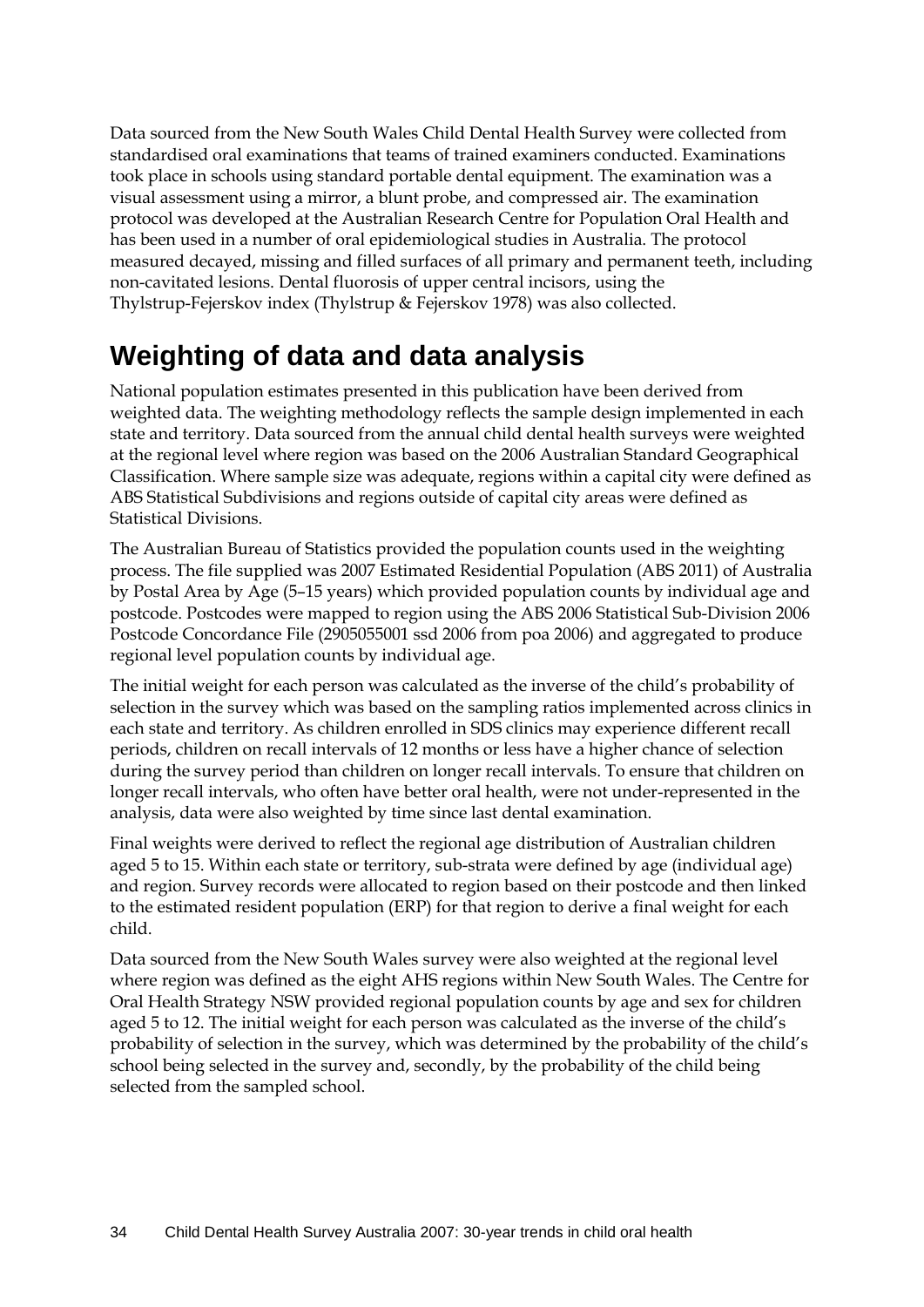Final weights were derived to reflect the regional age–sex distribution of New South Wales children aged 5 to 12. Within each AHS region, sub-strata were defined by age (individual age) and sex. Survey records were allocated to sub-strata and then linked to the ERP for that sub-stratum to derive a final weight for each child.

To enable population estimates from the survey to be compared and inferences made about characteristics of Australian children, 95% confidence intervals (CIs) have been produced for each survey estimate. The CIs have been calculated using SAS Callable SUDAAN software that can incorporate the two-stage sample design implemented in New South Wales and the one-stage sample design implemented in other states and territories. To produce national estimates, stratification was defined as state/territory and region within state/territory. To account for the two-stage sample design in New South Wales, the cluster variable was defined as the school, and for other states and territories, the cluster variable was defined as the record number to reflect the one-stage design. With these specifications it was possible to produce national estimates that incorporated both sample designs. However, national estimates for children aged 13 to 15 excluded data from New South Wales.

The weighting protocol aimed to produce estimates that were representative of Australian children, however, in states and territories where data were sourced from the annual child dental health surveys, only children enrolled in a school dental service were surveyed. Consequently, the results in this report do not represent the complete Australian child population. Enrolment across Australia varies, but in all states and territories it is higher for primary school children than for children in secondary schooling. In some states and territories, older children must meet special eligibility criteria, with the consequence that they may be less representative of their respective age groups within the Australian population than is the case for younger children. Hence, in this publication, estimates for primary school children may not differ substantially from those that would be obtained if all children in the country were surveyed, whereas estimates for secondary school children may vary from those obtained if all children in the country were surveyed. It is therefore necessary to be cautious in drawing inferences from age-related trends, particularly among those children aged 13 to 15.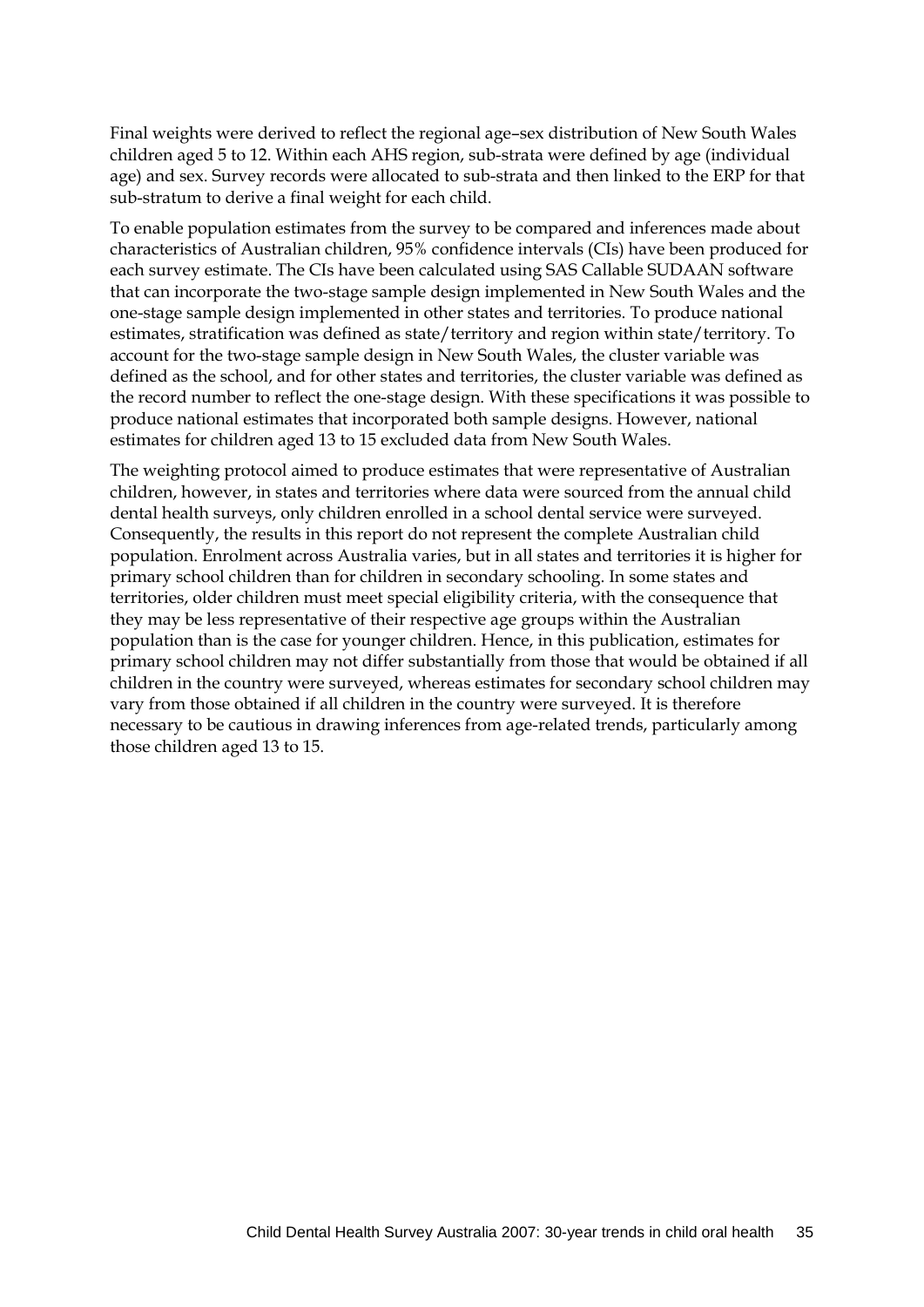## **Number in sample**

There were a total of 110,014 children aged between 5 and 15 surveyed in the 2007 calendar year. Table A2 provides the number of children sampled in each state and territory and Table A3 provides the number of children sampled by age.

|                 | Number of children |
|-----------------|--------------------|
| State/territory | sampled            |
| <b>NSW</b>      | 7,975              |
| Old             | 4,026              |
| <b>WA</b>       | 13,201             |
| SA              | 55,565             |
| Tas             | 21,657             |
| <b>ACT</b>      | 5,178              |
| NT              | 2,412              |
| Total           | 110,014            |

<span id="page-43-0"></span>**Table A2: Number of children sampled by state and territory, 2007**

*Note:* Results from Victoria are excluded due to lack of access to the data.

#### <span id="page-43-1"></span>**Table A3: Number of children sampled by age, 2007**

| Age (years)  | <b>Number of children</b><br>sampled |
|--------------|--------------------------------------|
| 5            | 11,116                               |
| 6            | 11,222                               |
| 7            | 11,548                               |
| 8            | 11,568                               |
| 9            | 11,390                               |
| 10           | 11,019                               |
| 11           | 11,155                               |
| 12           | 10,123                               |
| 13           | 8,022                                |
| 14           | 6,820                                |
| 15           | 6,031                                |
| <b>Total</b> | 110,014                              |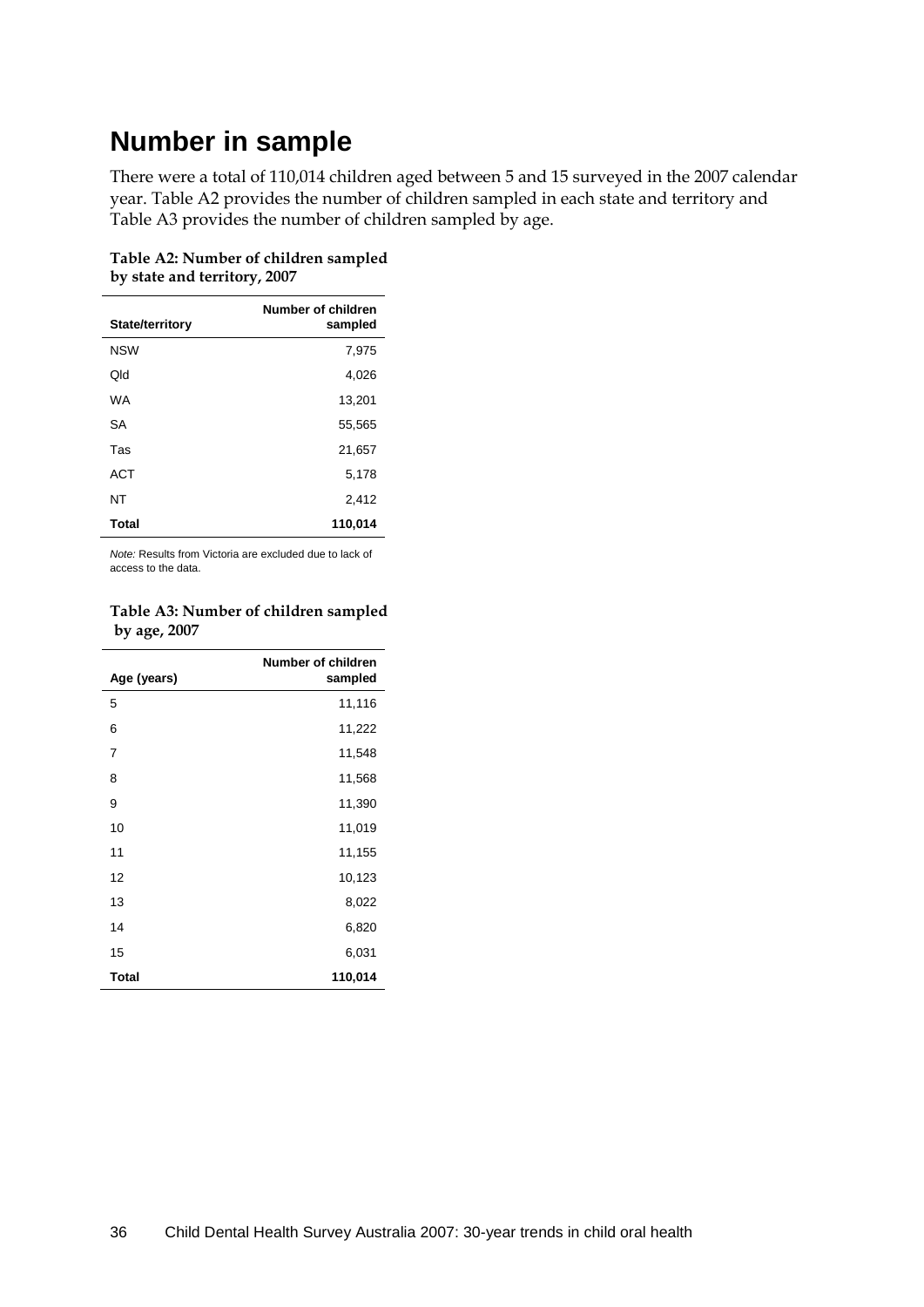# **CDHS 2007 trend methodology**

Barnard conducted the first epidemiological study of caries experience among Australian children in 1955 (Barnard 1955). After that, periodic studies were undertaken in order to monitor caries experience among Australian children. In 1973, the Australian School Dental Scheme (ASDS) was established and was responsible for monitoring children's oral health. Between 1977 and 1988 the Commonwealth Department of Health managed the evaluation of the ASDS centrally. From 1989, the national data collection was transferred to the Australian Institute of Health and Welfare Dental Statistics and Research Unit (AIHW DSRU) at The University of Adelaide. The national surveillance survey was named Child Dental Health Survey (CDHS) and a number of changes, such as sampling strategies, were introduced.

The results presented in this publication were derived solely from data collected for the evaluation component of the ASDS and the subsequent CDHS. Data were derived from routine examinations of children attending the school dental services. Children in the SDS were enrolled from both public and private schools.

Prior to 1989, the evaluation component of the ASDS also adopted a full enumeration of children presenting for assessment. From 1989, children were sampled at random by selecting those born on specific days of the month with different sampling ratios used across the states and territories.

Data were weighted following standard procedures for stratified samples. The stratum-specific weights were divided by the national estimated resident population (ERP) and total sample size to achieve numerical equivalence between the weighted sample and the original number of processed records. Data were also weighted by time since last dental examination so that children on longer recall intervals, who often have better oral health, were not under-represented in the analysis.

For greater detail, the reader is referred to year-specific CDHS reports from 1997–2006.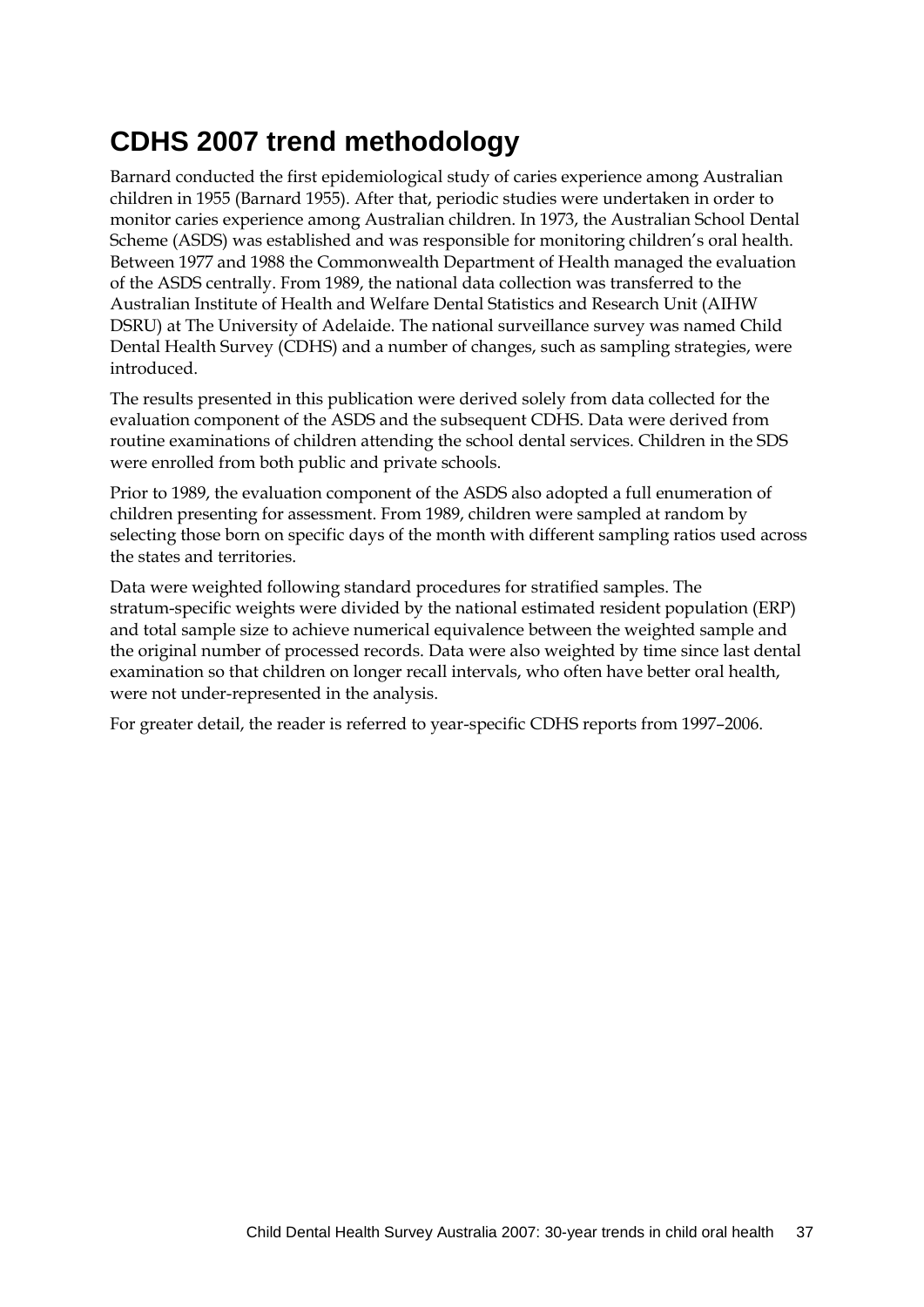# **References**

ABS (Australian Bureau of Statistics) 2011. 2007 Estimated Resident Population, Customised Report. Canberra: Commonwealth of Australia.

Ahovuo-Saloranta A, Hiiri A, Nordblad A, Mäkelä M & Worthington HV 2008. Pit and fissure sealants for preventing dental decay in the permanent teeth of children and adolescents. Cochrane Database Systematic Review (4): CD001830.

AIHW (Australian Institute of Health and Welfare) 2009. A picture of Australia's children 2009. Cat. no. PHE 112. Canberra: AIHW.

AIHW 2011. Australian hospital statistics—2009–10. Health Services Series no. 40. Cat. no. HSE 107. Canberra: AIHW.

Armfield JM & Spencer AJ 2008. Quarter of a century of change: caries experience in Australian children, 1977–2002. [Australian](javascript:AL_get(this,%20) Dental Journal 53(2):151–9.

Armfield JM, Spencer AJ & Brennan DS 2009. Dental health of Australia's teenagers and pre-teen children: the Child Dental Health Survey, Australia 2003–04. Dental statistics and research series no. 52. Cat. no. DEN 199. Canberra: AIHW.

Barnard PD 1955. Dental survey of state school children in New South Wales. Sydney: The Institute of Dental Research.

Bratthall D 2000. Introducing the Significant Caries Index together with a proposal for a new global oral health goal for 12 year olds. International Dental Journal 50:378–84.

Brennan DS, Spencer AJ & Roberts-Thomson KF 2008. Tooth loss, chewing ability and quality of life. Quality of Life Research 17:227–35.

Gerritsen AE, Allen PF, Witter DJ, Bronkhorst EM & Creugers NHJ 2010. Tooth loss and oral health-related quality of life: a systematic review and meta-analysis. Health and Quality of Life Outcomes 8:126.

Health Targets and Implementation Committee 1988. Health for all Australians. Canberra: AGPS.

Jamieson LM & Roberts-Thomson KF 2008. Dental general anaesthetic receipt among Australians aged 15+ years, 1998–1999 to 2004–2005. BMC Oral Health 8:10.

Marinho VCC, Higgins JPT, Logan S & Sheiham A 2002a. Fluoride gels for preventing dental caries in children and adolescents. Cochrane Database of Systematic Reviews, Issue 1. Art. No.: CD002280. DOI: 10.1002/14651858.CD002280.

Marinho VCC, Higgins JPT, Logan S & Sheiham A 2002b. Fluoride varnishes for preventing dental caries in children and adolescents. Cochrane Database of Systematic Reviews, Issue 1. Art. No.: CD002279. DOI: 10.1002/14651858.CD002279.

Mount GJ & Hume WR 2005. Preservation and restoration of tooth structure. 2nd edn. Sandgate, Queensland: Knowledge Books.

Nishi M, Bratthall D & Stjernswärd J 2001. How to calculate the Significant Caries Index (SiC Index). WHO Collaborating Centre [online]. PDF Version 1.0. Viewed March 2010, <http://www.whocollab.od.mah.se/expl/significant.pdf>.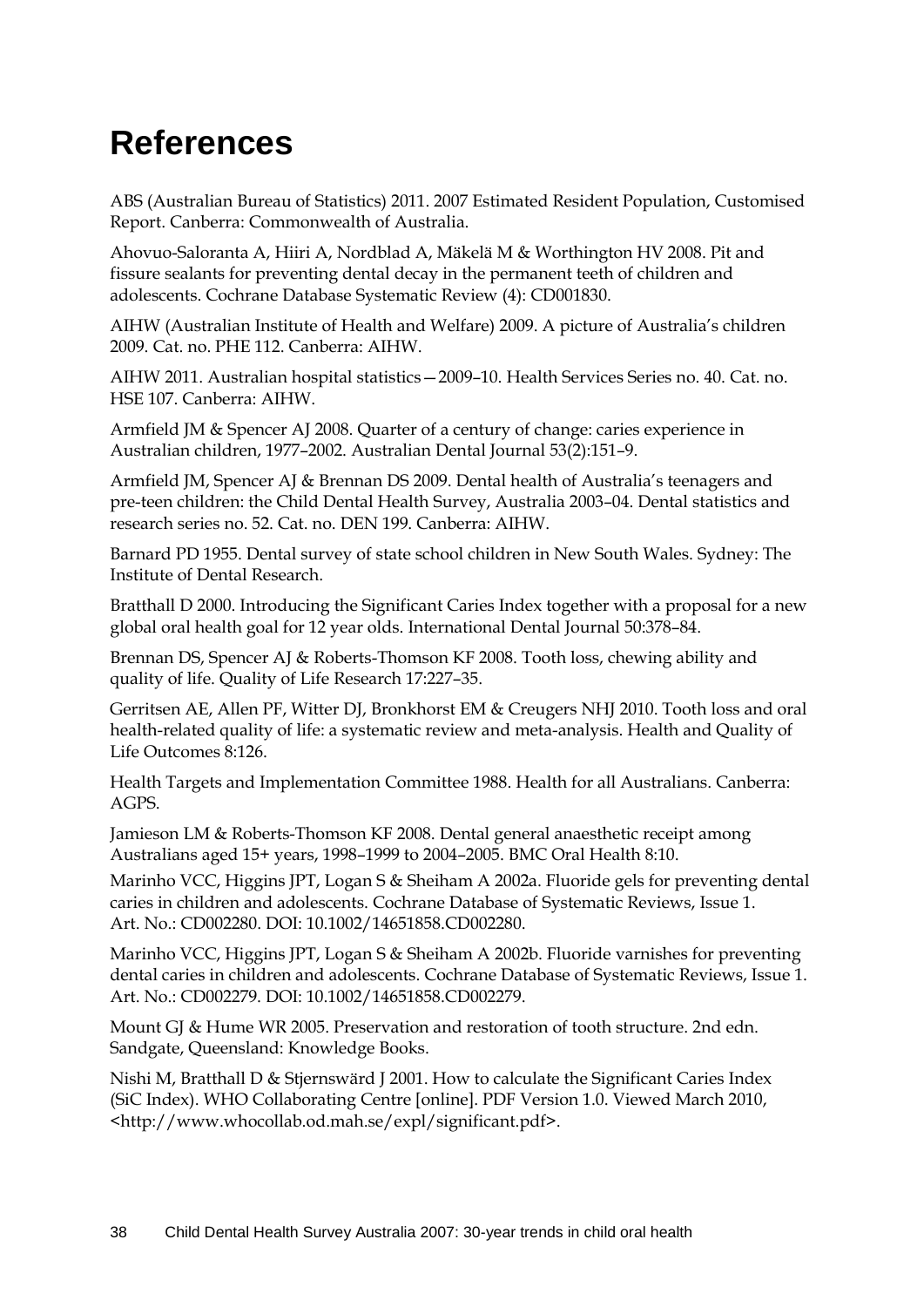Palmer JD, Anderson RJ & Downer MC 1984. Guidelines for prevalence estimates of dental caries. Community Dental Health 1:55–66.

Roberts-Thomson KF & Do L 2007. Oral health status. In: Slade, GD, Spencer AJ & Roberts-Thomson KF (eds). Australia's dental generations: the National Survey of Adult Oral Health 2004–06. Dental statistics and research series no. 34. Cat. no. DEN 165. Canberra: AIHW, 81–142.

Rozier G 2001. Effectiveness of methods used by dental professionals for the primary prevention of dental caries. Journal of Dental Education 65:1063–72.

Spencer AJ & Lewis JM 1988. The delivery of dental services: information, issues and directions. Community Health Studies 12(1):16–30.

Thylstrup A & Fejerskov O 1978. Clinical appearance of dental fluorosis in permanent teeth in relation to histological changes. Community Dentistry and Oral Epidemiology 6:315–328.

WHO (World Health Organization) 1997. Oral health surveys – basic methods, 4th edn. Geneva: WHO.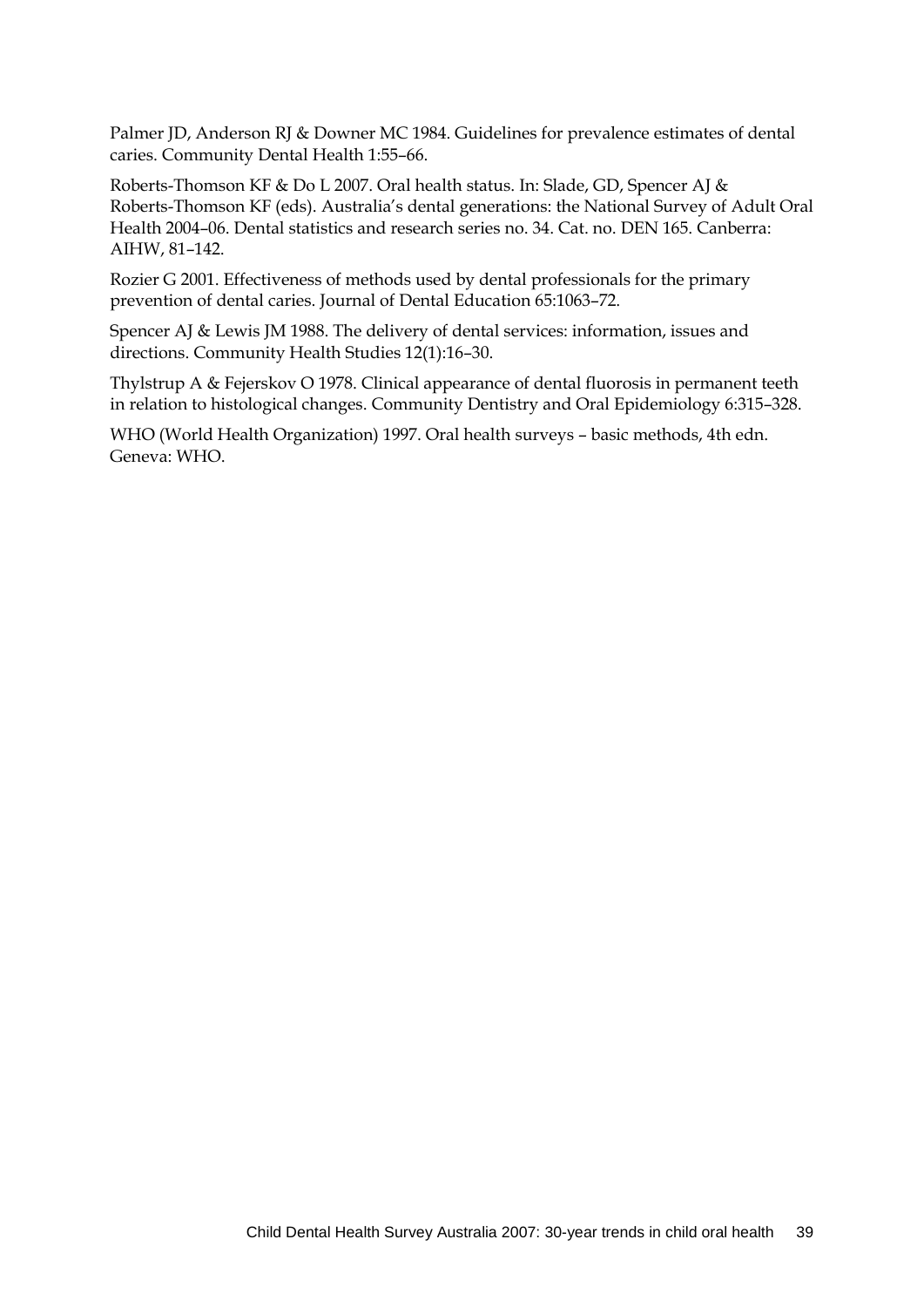# **List of tables**

| Table 2.1: |                                                                                          |  |
|------------|------------------------------------------------------------------------------------------|--|
| Table 2.2: |                                                                                          |  |
| Table 2.3: |                                                                                          |  |
| Table 2.4: | Caries experience in the deciduous teeth of 5 to 6 year old children by state/territory, |  |
| Table 2.5: | 12 year old caries experience in the permanent dentition by state/territory, 200717      |  |
| Table 2.6: | All teeth caries experience among 5 to 12 year old children by state/territory, 200719   |  |
| Table 2.7: |                                                                                          |  |
| Table A1:  |                                                                                          |  |
| Table A2:  |                                                                                          |  |
| Table A3:  |                                                                                          |  |